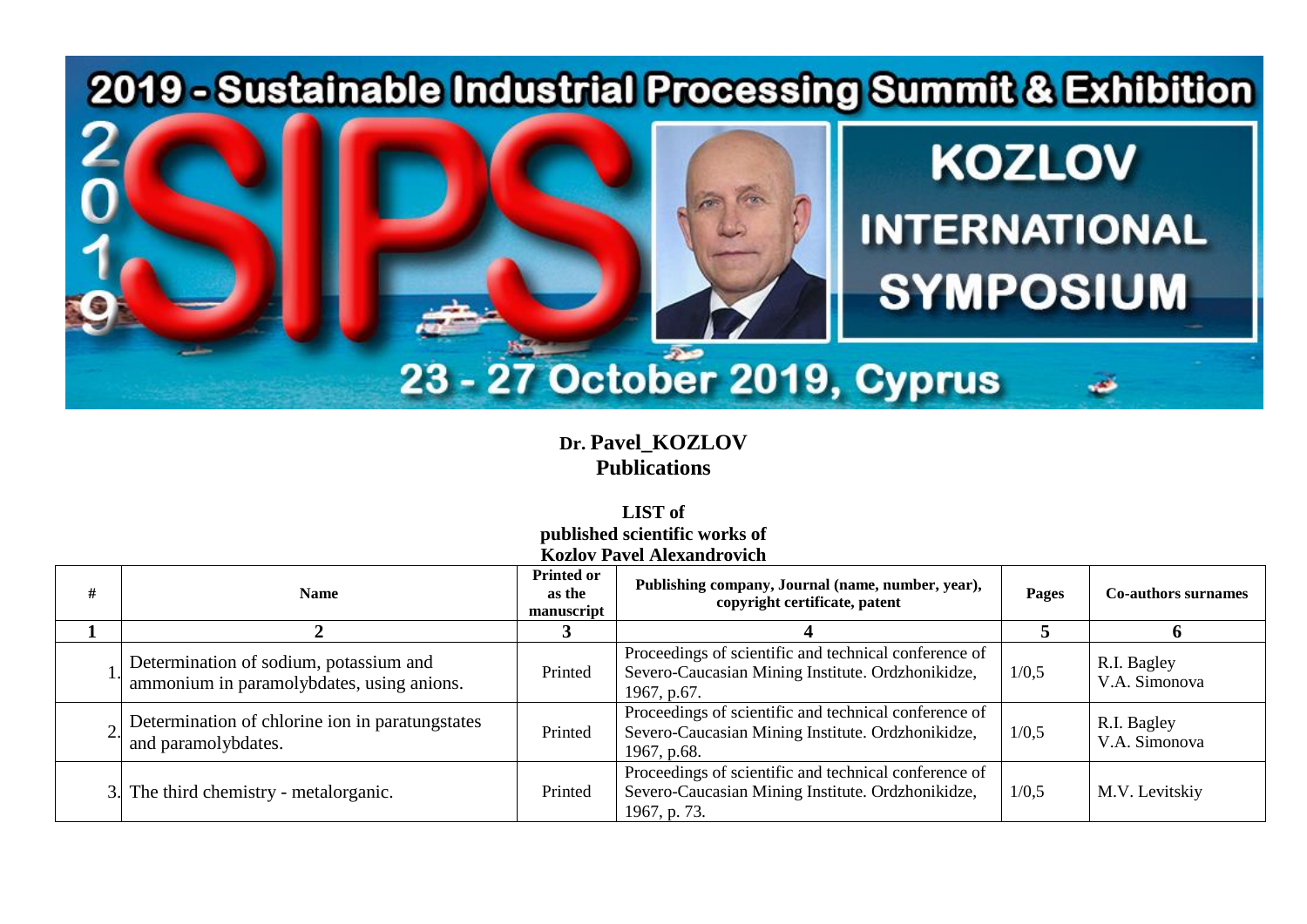| The experience of implementing Waelz process of<br>lead smelting slags in Almalyk Zinc Plant.                   | Printed | "Non-ferrous Metallurgy", 1978, N 12, p. 21-25                                                                                   | 6/2 | V.M. Dorofeev,<br>N.N. Dmitrieva,<br>N.N. Ushakov                  |
|-----------------------------------------------------------------------------------------------------------------|---------|----------------------------------------------------------------------------------------------------------------------------------|-----|--------------------------------------------------------------------|
| The method of pyrometallurgical treatment of zinc<br>cakes.                                                     | Printed | Copyright Certificate N 876761 USSR MKI C22B<br>19/38 N 2882344/22-02 claimed 15.02.80. Published<br>30.10.81. Bul. N 40.        |     | A.V. Kolesnikov,<br>A.P. Sychev,<br>N.N. Ushakov,<br>A.Kh. Kulenov |
| Pilot tests of DF-80 filter for filtration of pulp in<br>Zinc Plant of Almalyk Mining Metallurgical<br>Complex. | Printed | "Non-ferrous Metallurgy", N 14 1980, p. 14-16                                                                                    | 3/1 | A.F. Saprygin<br>F.E. Bobkov<br>A.I. Pen<br>S.N. Toksabaev         |
| Method of products filtration of zinc production.                                                               | Printed | Copyright Certificate N 919711 USSR MKI V ОІД<br>37/00N 2965204 VNIItsvetmet claimed 21.07.80.<br>Published 15.04.82. B.I No 14. |     | O.A. Khan<br>A.F. Saprygin<br>G.E. Bobkov<br>S.N.Toksabaev         |
| Method of purification of filtering surface from<br>precipitations.                                             | Printed | Copyright Certificate N 919705 USSR MKI VO/IД<br>25/32 № 2974869 VNIItsvetmet Claimed 15.08.80.<br>Published 15.04.82 B.I.No 14  |     | O.A. Khan<br>A.F. Saprygin                                         |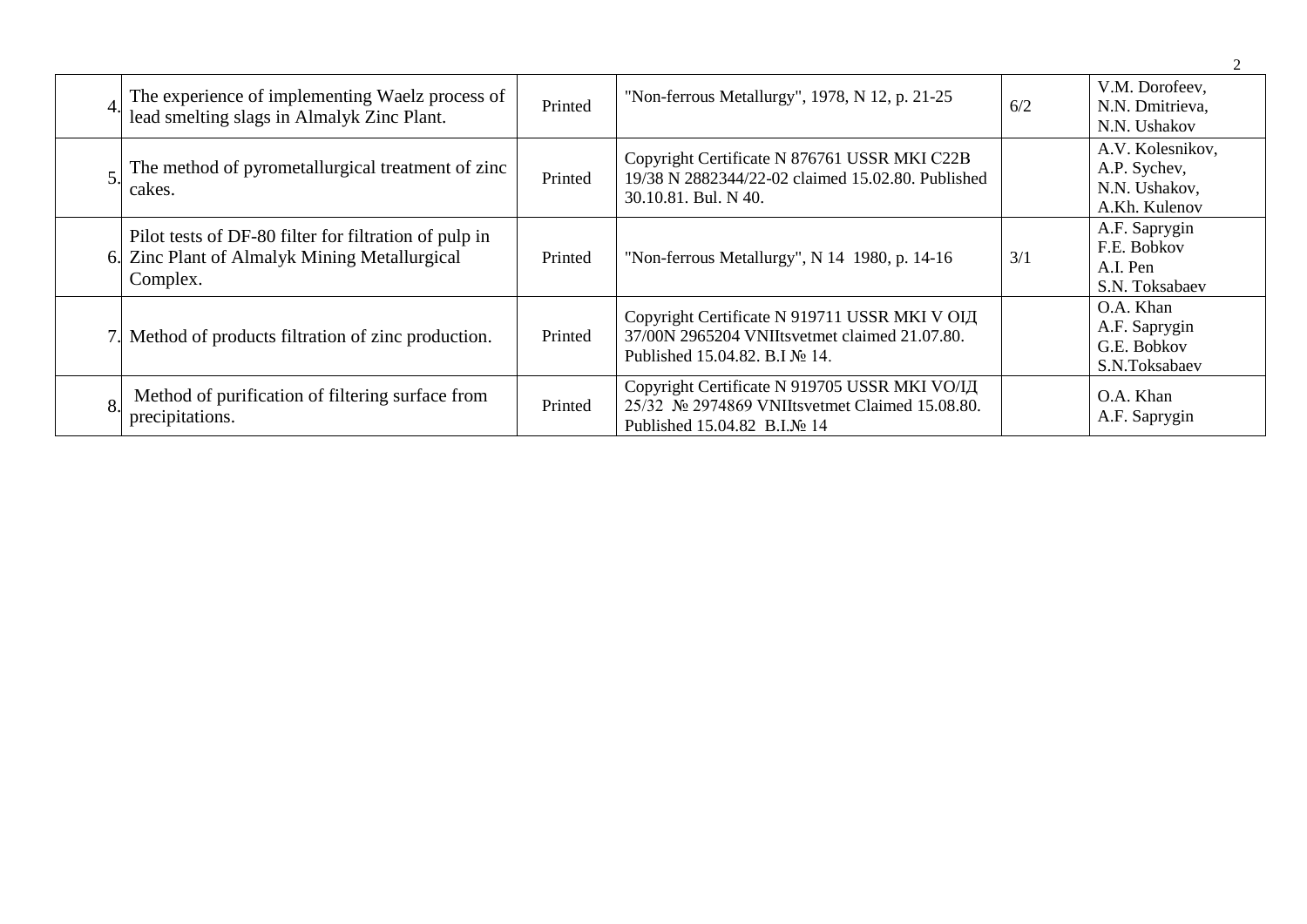|     |                                                                                                                             |         |                                                                                                                                        |     | 3                                                              |
|-----|-----------------------------------------------------------------------------------------------------------------------------|---------|----------------------------------------------------------------------------------------------------------------------------------------|-----|----------------------------------------------------------------|
| 9.  | Method of filtration of industrial products of zinc<br>production.                                                          | Printed | Copyright Certificate N 925369 USSR МКІ V ОІД<br>37/02 N 3005012/22-02 BNIItsvetmet Claimed<br>25.09.80 Published 07.05.82. B.I. № 17. |     | O.A. Khan<br>A.F. Saprygin<br>N.N. Bobkov<br>S.N. Toksabaev    |
| 10. | Method of high-silica zinc concentrates<br>treatment.                                                                       | Printed | Copyright Certificate N 931755 USSR MKI C22B<br>19/00 VNIItsvetmet № 3002179/22-02 Claimed<br>05.11.80.                                |     | O.A. Khan<br>A.F.Saprygin<br>N.N. Ushakov                      |
| 11. | Charge mixture for zinc-containing material<br>calcination.                                                                 | Printed | Copyright Certificate N 981414 USSR MKI C22B<br>19/02 N VNIItsvetmet; 3285620 Claimed 06.05.81<br>Published 15.12.82. B.I. N 46.       |     | A.F. Saprygin<br>L.D. Medvedeva<br>N.N. Ushakov<br>A.V. Ivanov |
| 12. | Method of treatment of zinc raw materials,<br>containing fluorine.                                                          | Printed | Copyright Certificate N 1048802 USSR MKI C22B<br>7/00 VNIItsvetmet N 3413614 Claimed 09.03.82.<br>Not published.                       |     | O.A. Khan<br>A.F. Saprygin<br>N.N. Bobkov<br>S.N. Toksabaev    |
| 13. | Method of leaching of high-silica zinc-<br>containing raw materials.                                                        | Printed | Copyright Certificate N 1051955 USSR MKI C22B<br>19/22 № 23461083 VNIItsvetmet Claimed 09.03.82.<br>Not published.                     |     | O.A. Khan<br>A.F. Saprygin<br>E.D. Korchagin                   |
| 14. | Experience of Nikolaevsk bulk concentrates<br>treatment in Almalyk Zinc Plant.                                              | Printed | "Non-ferrous Metals", N 11, 1983, p. 23-25                                                                                             | 3/1 | A.F. Saprygin<br>L.A. Abramovskaya<br>G.E. Bobkov              |
| 15. | The kinetics of interaction between zinc silicates<br>and calcium oxide.                                                    | Printed | "Non-ferrous Metals", $N$ 4, 1984, p. 6-8                                                                                              | 3/1 | O.A. Khan<br>A.F. Saprygin                                     |
| 16. | Investigations of kinetics and chemistry of<br>interaction between zinc silicate and aqueous<br>solution of sulphuric acid. | Printed | "Complex use of mineral raw materials", N5, 1984<br>p., 46-50                                                                          | 5/2 | O.A. Khan<br>A.F. Saprygin<br>A.I. Rakhmankulova               |
| 17. | Impact of fluorine ions on polymerization of<br>orthosilicic acid and clarification of siliceous<br>solutions.              | Printed | "Complex use of mineral raw materials", N7, 1984 p<br>67-71                                                                            | 5/2 | O.A. Khan<br>A.I. Rakhmankulov<br>K.E. Marinina                |
| 18. | Mechanism of defluorination of sulfurous zinc<br>solutions by aluminum hydroxide.                                           | Printed | "Complex use of mineral raw materials", N6, 1985<br>p. 63-66                                                                           | 4/2 | O.A. Khan<br>A.I. Rakhmankulov                                 |
| 19. | Alloy on the basis of zinc.                                                                                                 | Printed | Copyright Certificate N 1284252 MKI C22C 18/04<br>VNIItsvetmet (USSR), N 3840670 claimed 08.01.85.<br>Not published.                   |     | V.D. Grigoryev<br>E.V. Butakova                                |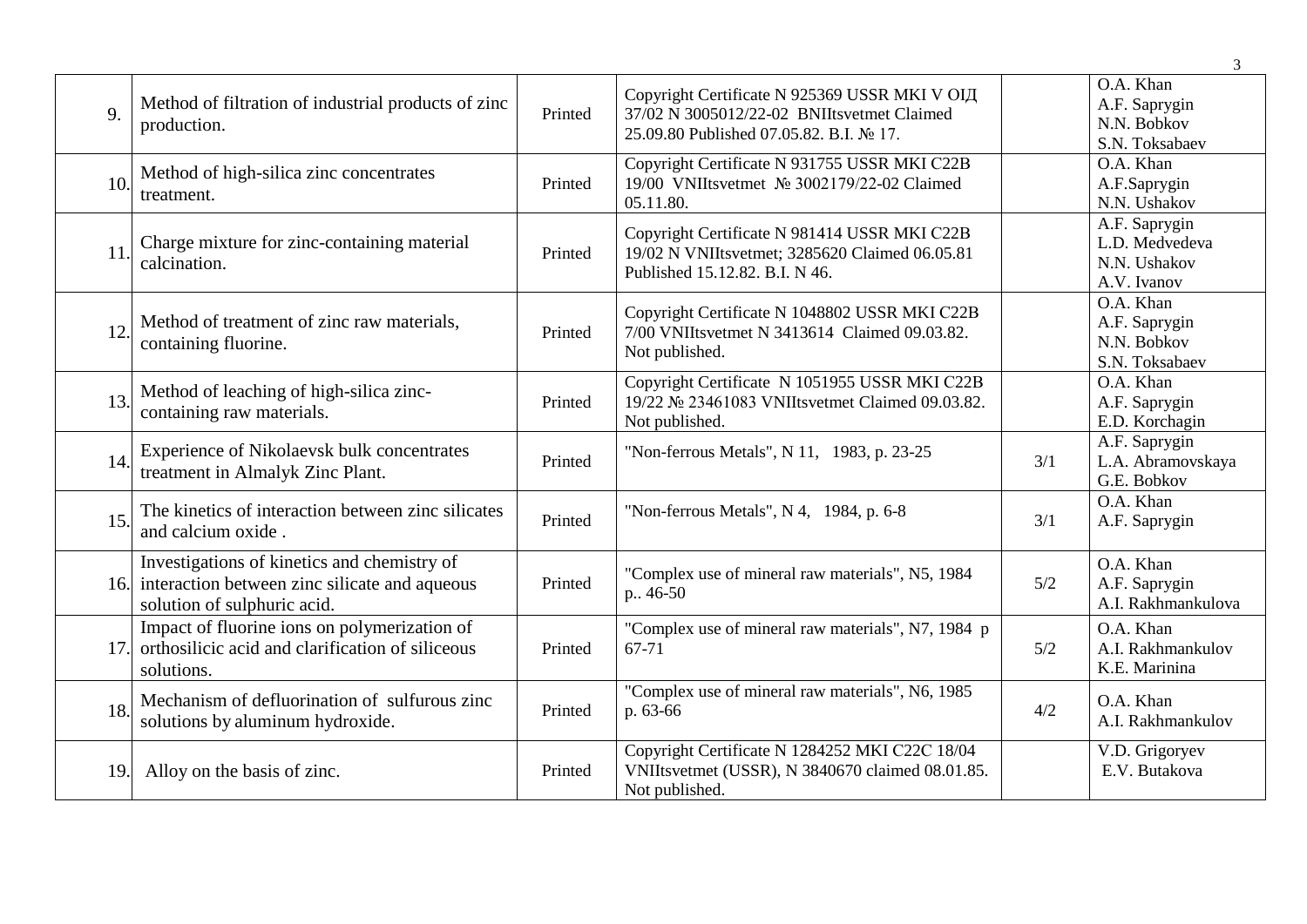|     |                                                                                      |         |                                                                                                                                                           |     | $\overline{\mathcal{A}}$                         |
|-----|--------------------------------------------------------------------------------------|---------|-----------------------------------------------------------------------------------------------------------------------------------------------------------|-----|--------------------------------------------------|
|     | 20. Method of filter cloth regeneration.                                             | Printed | Copyright Certificate N 1264968 MKI B0I 20/00<br>VNIItsvetmet (USSR), N 3826735 claimed<br>18.12.84, published 23.10.86 Bul.39.                           |     | E.V. Butakova                                    |
| 21  | Method of treatment of oxidized zinc-containing<br>industrial products.              | Printed | Copyright Certificate N 1282556, USSR MKI C22 B<br>7/00,19/22 VNIItsvetmet (USSR) N3934897/22 -<br>02, claimed 29.05.85 Not published.                    |     | O.A. Khan<br>A.F. Saprygin                       |
| 22  | Method of purification of zinc sulphate solutions<br>from impurities.                | Printed | Copyright Certificate N 1358414, USSR MKI C22B<br>19/26 VNIItsvetmet (USSR) № 4040462/22, claimed<br>29.01.86 Not published.                              |     | A.F. Saprygin                                    |
| 23. | Method of treatment of oxidized zinc-containing<br>materials.                        | Printed | Copyright Certificate N 1464488 Application No<br>4265275 MKI C22B 19/38 dated 18,06.87 Decision<br>of grant dated 12.01.88                               |     | N.N. Ushakov<br>A.F. Saprygin                    |
| 24. | Method of zinc oxide production.                                                     | Printed | Copyright Certificate N 1678876, MKI C22B 19/34<br>VNIItsvetmet (CCCP) № 4499382/27<br>claimed31.10.88 published B.I.№ 13                                 |     | A.F.Saprygin<br>U.R. Rakhmanov<br>M.T.Seydaliev  |
| 25  | Method of pyrometallurgical treatment of zinc<br>raw materials.                      | Printed | Copyright Certificate N 1494533 Application No<br>4369843 MKI C22B 19/38 dated 20.01.88 Decision<br>of grant dated 26.07.88. Registration 15.03.89        |     | A.F. Saprygin                                    |
| 26. | The method of lead evaporation from Waelz<br>oxide.                                  | Printed | Copyright Certificate N 1712439, MKI C22B 19/38<br><b>VNIItsvetmet</b> (USSR)<br>N4757596/02, claimed09.11.89 published B.I.№ 23                          |     | <b>U.R.Rakhmanov</b>                             |
| 27  | Treatment of production wastes of sodium<br>bisulfite.                               | Printed | VNIItsvetmet.- Ust Kamenogorsk 1989.-9p.-<br>Bibliograph.1.-Rus Dep.in TSNIItsvetmet of<br>economics and information                                      | 9/3 | Yu.A. Schwartzman<br>S.V. Ogneva                 |
| 28. | Treatment of off-standard pyritic concentrates by<br>chloride volatilization method. | Printed | Low-waste technologies of polymetallic raw<br>materials. VNIItsvetmet, Ust Kamenogorsk p. 32-39                                                           | 8/3 | A.F. Saprygin<br>S.V. Ogneva                     |
|     | 29. Method of zinc oxide production.                                                 | Printed | Copyright Certificate N 1696546, MKI C22B19/34<br>VNIItsvetmet N4786281, claimed 24.01.90<br>published B.I.No 12                                          |     | A.P. Sychev<br>M.Zh. Bitambaev<br>U.R. Rakhmanov |
| 30. | Method of Waelz process of zinc-iron-containing<br>dump slags                        | Printed | Copyright Certificate N 1705383, MKI (USSR)<br>N4906368/02, claimed 23.03.90 published B.I. № 14                                                          |     | A.F. Saprygin                                    |
|     | 31. Charge for Waelz process.                                                        | Printed | Copyright Certificate N 1731850 MKI C22B 19<br>VNIItsvetmet (USSR) № 4835047/02, (062252).<br>Claimed. 05.06.90 published. Decision of grant<br>10.01.91. |     | N.V. Khodov                                      |
| 32. | Complex treatment of zinc-containing wastes of<br>different industries.              | Printed | "Non-ferrous Metals", N 12, 1990, p. 38-41                                                                                                                | 5/3 | A.F. Saprygin                                    |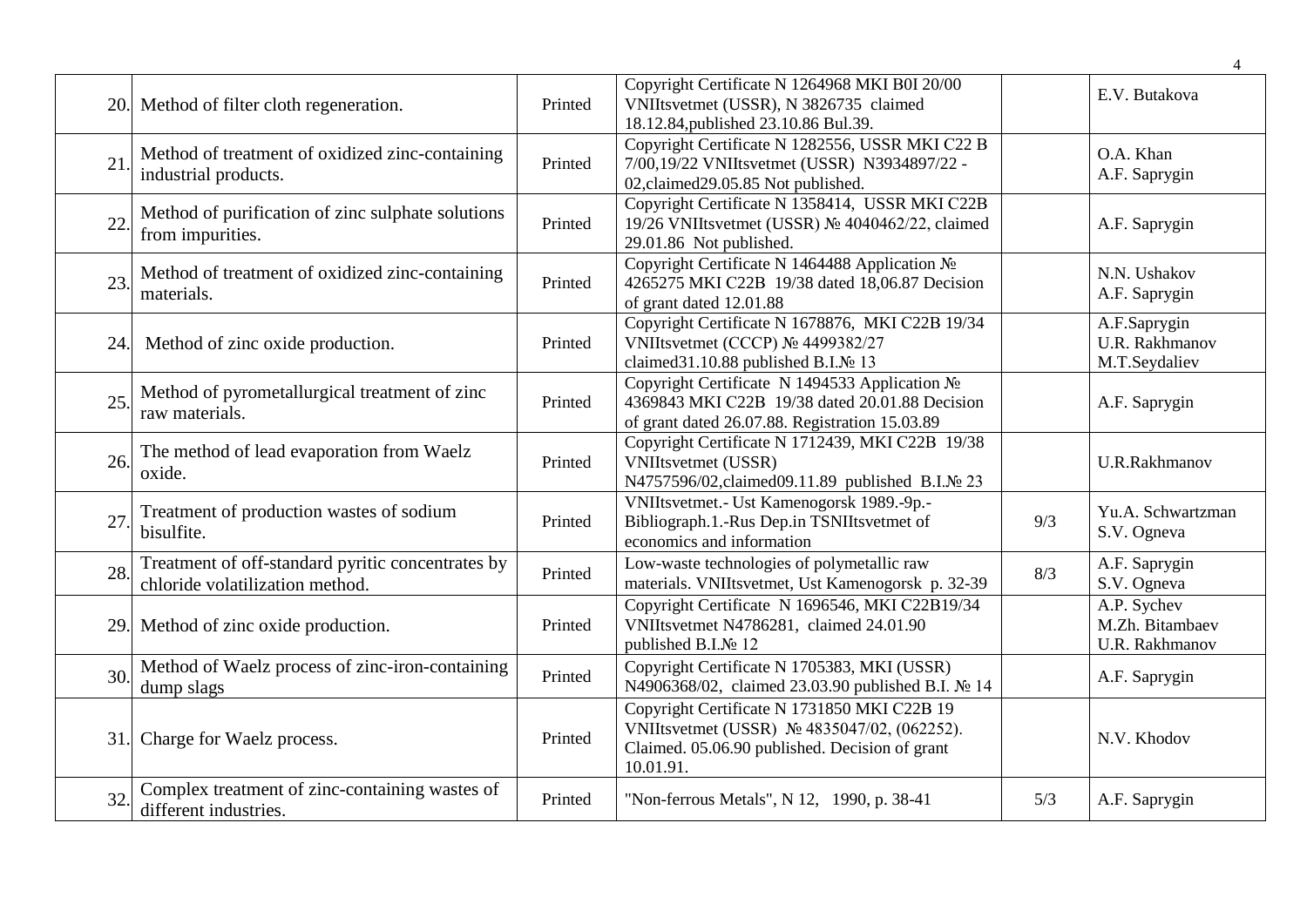|     |                                                                                                                 |         |                                                                                                                                                                                                                              |     | 5               |
|-----|-----------------------------------------------------------------------------------------------------------------|---------|------------------------------------------------------------------------------------------------------------------------------------------------------------------------------------------------------------------------------|-----|-----------------|
| 33. | Complex treatment of wastes of different<br>industries.                                                         | Printed | Scientific conference abstract "Development of<br>ecologically clean low-waste technologies in<br>production of heavy non-ferrous metals and<br>increasing of complexity of raw materials using ",<br>Moscow, 1991, p. 22-24 | 2/1 | A.F. Saprygin   |
| 34. | Treatment of copper-zinc concentrates at<br>Electrozinc Plant.                                                  | Printed | "Non-ferrous Metallurgy", N 6 1991, p.26-28                                                                                                                                                                                  | 3/2 | N.V. Khodov     |
|     | 35. Method of zinc oxide production.                                                                            | Printed | Copyright Certificate N 18-17 (Kazakhstan), MKI<br>C01X19 VNIItsvetmet (USSR)<br>N4929727/26,(033111) claimed 19.04.91 published.<br>Decision received 18.11.91                                                              |     | U.R. Rakhmanov  |
| 36. | Treatment of Nikolaevsk bulk concentrates at<br>Electrozinc Plant.                                              | Printed | Treatment of heavy non-ferrous raw materials with<br>complex recovery. VNIItsvetmet Ust Kamenogorsk<br>1991 p.16-19                                                                                                          | 4/2 | N.V. Khodov     |
| 37  | Improvement of technology of zinc white paints<br>production at Achpolimetall Plant.                            | Printed | "Non-ferrous Metallurgy", N 4-5 1992, p.58-60                                                                                                                                                                                | 3/2 | S.V. Ogneva     |
| 38. | Waelz process of low-grade zinc carbonate ores.                                                                 | Printed | "Non-ferrous Metallurgy", N 6 1992, p.27-29                                                                                                                                                                                  | 3/2 | U.R. Rakhmanov  |
| 39. | Method of treatment of oxidized zinc-lead<br>containing raw materials.                                          | Printed | Patent № 2083 Application № 931293. Patent<br>decision 1.07.93. claimed 10.05.93.                                                                                                                                            |     | A.S. Kulenov    |
| 40. | Method of oxidized zinc-containing materials<br>Waelz process.                                                  | Printed | Patent N 2668 Application N 9312941,. Patent<br>decision dated 10.08.93 Application 10.05.93                                                                                                                                 |     | I.I. Dumanov    |
| 41. | Method of accretion removal in Waelz kilns.                                                                     | Printed | patent N 2074567 (Russia) MKI C22B 19/38<br>Claimed 16.02.94 Bul. N 6 1997                                                                                                                                                   |     | L.A. Kazanbaev  |
| 42. | Method of cadmium pigments production.                                                                          | Printed | Patent N 2078106 (Russia) MKI 6C09C 1/12<br>Claimed 18.08.94 Patent decision 27.04.97                                                                                                                                        |     | R.S. Guzairov   |
| 43. | Thermodynamic analysis of zinc, iron and<br>calcium behavior during Waelz process of<br>oxidized carbonate ore. | Printed | "Non-ferrous Metals" N 4, 1995 p.55-56                                                                                                                                                                                       | 2/1 | A.V. Kolesnikov |
| 44. | Method of lead cakes treatment.                                                                                 | Printed | Patent N 2086681 (Russia) Claimed 01.06.95<br>Patent decision dated 10.01.96                                                                                                                                                 |     | L.A. Kazanbaev  |
| 45. | Method of sulfurous mist formation prevention.                                                                  | Printed | Patent N 2095477 (Russia) Claimed 01.06.95<br>Patent decision dated 12.11.96                                                                                                                                                 |     | L.A. Kazanbaev  |
| 46. | Development of optimum parameters of zinc<br>cakes filtration process                                           | Printed | "Non-ferrous Metallurgy" N 7-8, 1995. p.21-23                                                                                                                                                                                | 3/2 | A.V. Kolesnikov |
|     | Ways of productivity improvement of filtering                                                                   |         |                                                                                                                                                                                                                              |     |                 |
| 47. | equipment of zinc plants.                                                                                       | Printed | "Non-ferrous Metallurgy" N 4, 1996. p 17-20                                                                                                                                                                                  | 4/2 | A.V. Kolesnikov |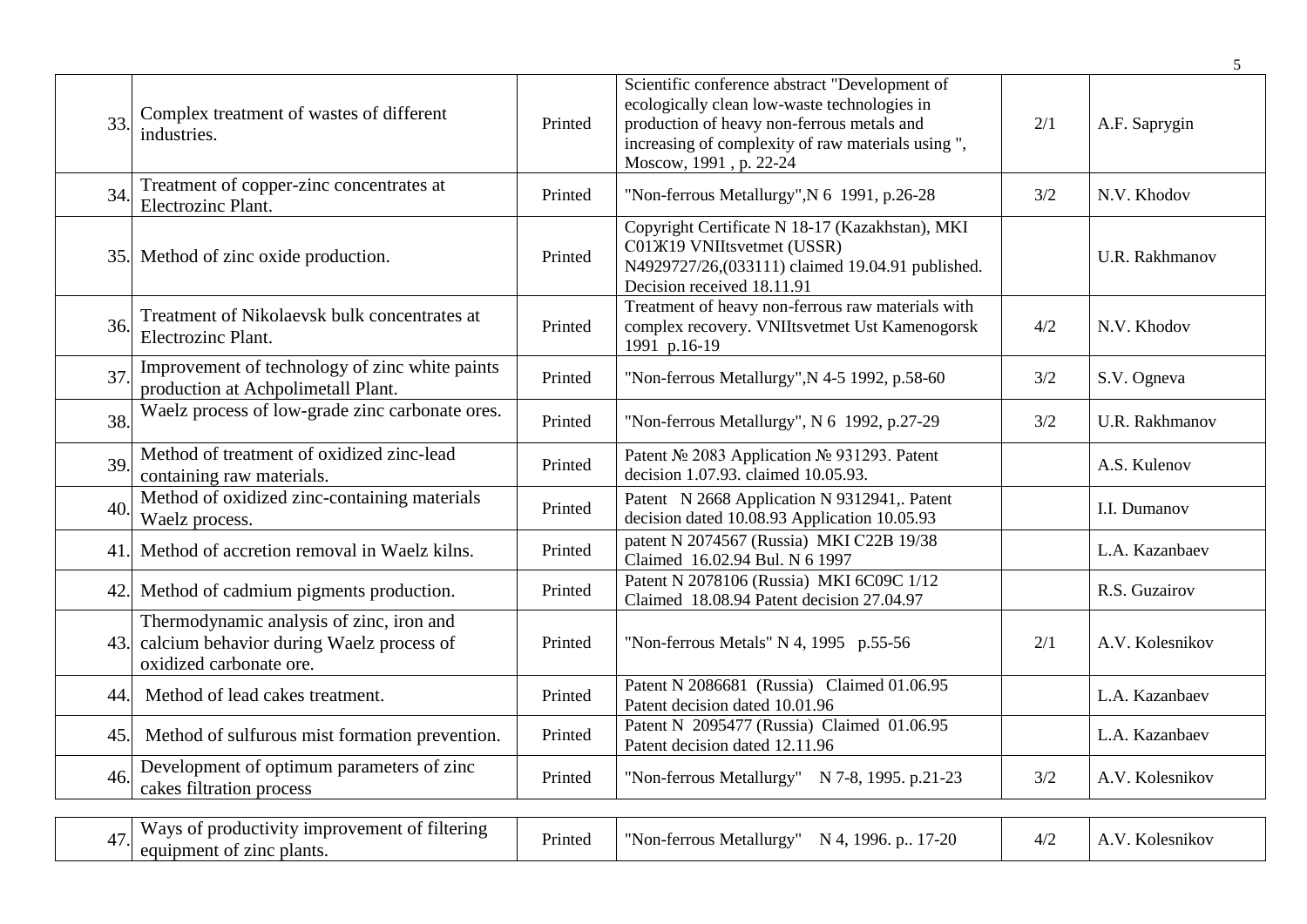|     |                                                                                                                                                           |         |                                                                                                                                                            |     | 6                                                      |
|-----|-----------------------------------------------------------------------------------------------------------------------------------------------------------|---------|------------------------------------------------------------------------------------------------------------------------------------------------------------|-----|--------------------------------------------------------|
| 48. | Method of indium-containing materials<br>treatment.                                                                                                       | Printed | Patent Nº 2109833 (Russia) Application № 96116280<br>Patent decision dated 14.04.97 Claimed 26.08.96                                                       |     | L.A. Kazanbaev                                         |
| 49  | Method of oxidized zinc-containing materials<br>Waelz process.                                                                                            | Printed | Patent 2119965 (Russia) application N 96120814<br>dated 03.04.97 (Russia) Patent decision 3.04.97.<br><b>Claimed 22.10.96</b>                              |     | L.A. Kazanbaev                                         |
| 50. | Control ways of chlorine accumulation in<br>solutions of zinc cycle.                                                                                      | Printed | "Non-ferrous Metallurgy" N 7, 1997. p.48-51                                                                                                                | 3/2 | A.V. Kolesnikov                                        |
| 51. | Impact of organic compounds and arsenic on<br>processes of copper-cadmium purification of<br>solutions.                                                   | Printed | "Non-ferrous Metals" N 11-12, 1997.p. 69-71                                                                                                                | 3/1 | L.A. Kazanbaev<br>A.V. Kolesnikov                      |
| 52. | Charge mixture for Waelz-process.                                                                                                                         | Printed | Patent 2122595 (Russia) Application N 97119456<br>Patent decision dated 25.05.98 Claimed 27.11.97                                                          |     | L.A. Kazanbaev<br>A.V. Kolesnikov                      |
| 53. | Method of zinc-containing materials Waelz<br>process.                                                                                                     | Printed | Patent Nº 2122596 (Russia) Application N97119672<br>Patent decision dated 25.05.98 Claimed 27.11.97                                                        |     | L.A. Kazanbaev<br>A.V. Kolesnikov                      |
| 54. | Method of lead cakes treatment.                                                                                                                           | Printed | Patent Nº 2123059 (Russia) Application<br>N 97119455 Patent decision dated 26.05.97 Claimed<br>27.11.97                                                    |     | L.A. Kazanbaev<br>A.B. Kolesnikov                      |
|     | 55. Ways of zinc production cost lowering.                                                                                                                | Printed | "Non-ferrous Metals" N 6, 1998 . p.32-34                                                                                                                   | 3/2 | A.V. Kolesnikov                                        |
| 56. | Impact of calcium hydroxide on coagulation of<br>colloidal silica and filtration of silica-containing<br>zinc solutions.                                  | Printed | "Non-ferrous Metals" $N$ 7, 1998. p.29-31                                                                                                                  | 3/1 | L.A. Kazanbaev<br>A.V. Kolesnikov                      |
| 57  | Impact of calcium oxide on zinc cakes Waelz-<br>process.                                                                                                  | Printed | "Non-ferrous Metals" N 6, 1998 . p.25-27                                                                                                                   | 3/1 | L.A. Kazanbaev<br>A.V. Kolesnikov                      |
| 58. | Investigations of emissions reduction of<br>sulphurous anhydride with off-gases of Waelz<br>kilns.                                                        | Printed | "Non-ferrous Metallurgy"<br>N 8-9, 1998.<br>p.38-39                                                                                                        | 2/1 | L.A. Kazanbaev<br>A.V. Kolesnikov<br>Yu.V. Reshetnikov |
| 59. | Investigation of corrosion of refractories in<br>Waelz kilns.                                                                                             | Printed | "Non-ferrous Metals" N 7, 1998. p.25-27                                                                                                                    | 3/1 | L.A. Kazanbaev<br>A.V. Kolesnikov<br>Yu.V. Reshetnikov |
| 60. | Investigation and development of ecological<br>technology of zinc-calcium-containing slimes<br>treatment from effluents cleaning of industrial<br>plants. | Printed | "Non-ferrous Metals"<br>N9, 1998. p. 43-45                                                                                                                 | 3/1 | A.V. Kolesnikov                                        |
| 61  | Complex treatment of metallurgical plants<br>wastes.                                                                                                      | Printed | Technogen -98 The second exhibition and scientific<br>conference of technogenic formations processing.<br>Printed abstracts. Ekaterinburg 1998 r. p.28 -29 | 2/1 | L.A. Kazanbaev<br>A.V. Kolesnikov                      |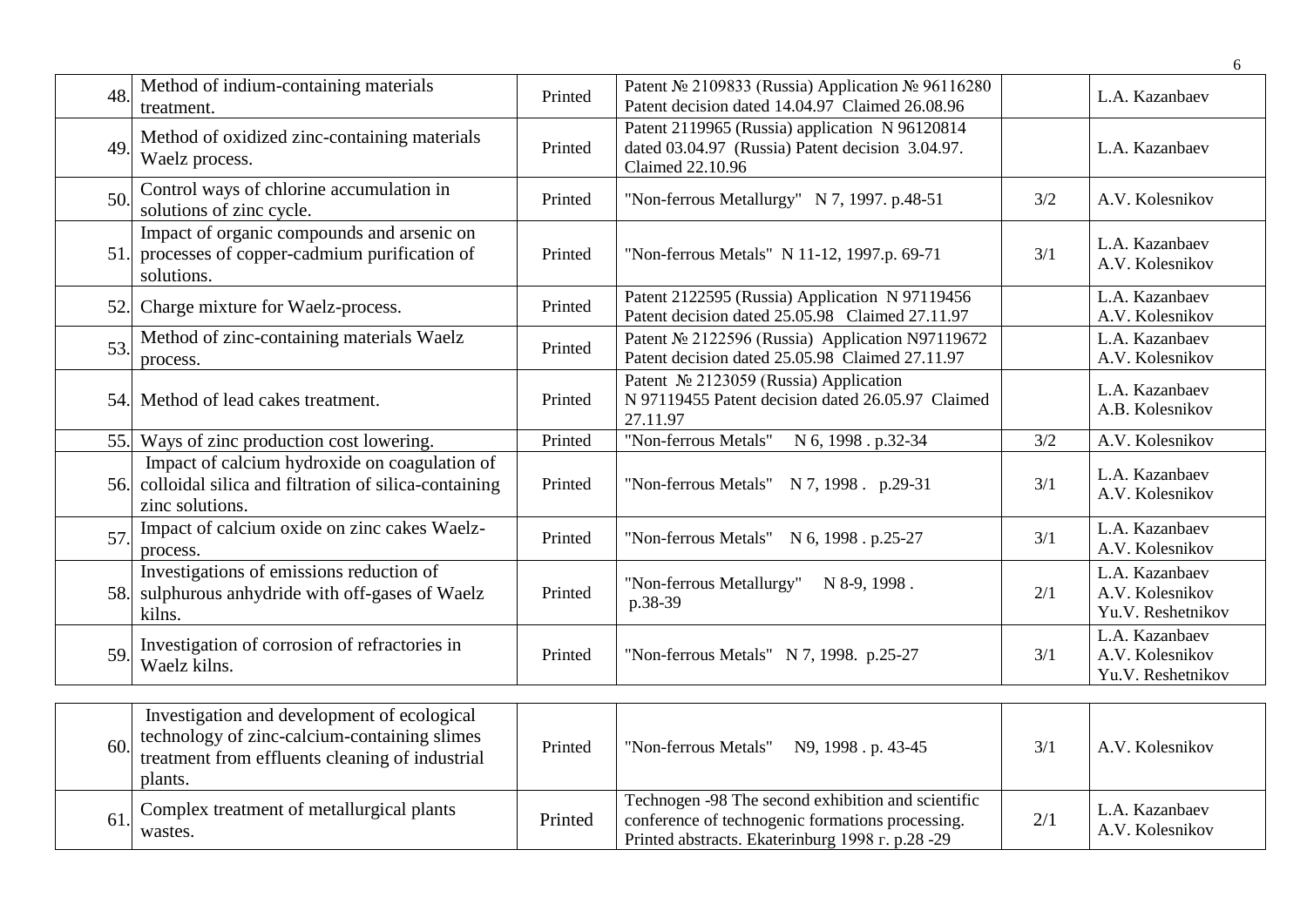| 62. | The method of filtration of industrial products of<br>zinc production. | Printed | Patent № 2135260 (Russia) Application<br>№ 97119671 Patent decision dated 27.08.99 Claimed<br>27.11.97                                                      |       | L.A. Kazanbaev<br>A.V. Kolesnikov<br>Yu.V. Reshetnikov |
|-----|------------------------------------------------------------------------|---------|-------------------------------------------------------------------------------------------------------------------------------------------------------------|-------|--------------------------------------------------------|
| 63. | The method of prevention of sulfuric mist<br>formation.                | Printed | Patent № 2133301 (Russia) Application<br>№ 98105535 Patent decision dated 20.07.98<br>Claimed 27.11.97                                                      |       | L.A. Kazanbaev<br>A.V. Kolesnikov                      |
| 64. | Factors influencing on indium losses with<br>clinker.                  | Printed | Abstracts of Proceedings «International Scientific<br>Conference of XXI century. Step into the future».<br>Krasnoyarsk, Russia, September 21-26, 1998, p.15 | 1/0,3 | L.A. Kazanbaev<br>A.V. Kolesnikov                      |
| 65. | Technology of treatment of indium-containing<br>alloys.                | Printed | Abstracts of Proceedings «International Scientific<br>Conference of XXI century. Step into the future».<br>Krasnoyarsk, Russia, September 21-26, 1998, p.16 | 1/0,3 | L.A. Kazanbaev<br>A.V. Kolesnikov                      |
|     | 66. Method of zinc cakes Waelz process                                 | Printed | Patent Nº 2150525 (Russia) Application<br>№ 98118215 Patent decision dated 17.01.2000<br>Claimed 05.10.98                                                   |       | L.A. Kazanbaev<br>A.V. Kolesnikov                      |
| 67. | Extraction plant for indium recovery                                   | Printed | Patent № 2150527 (Russia) Application<br>№ 99112617 Patent decision dated 26.01.2000<br>Claimed 05.10.98                                                    |       | L.A. Kazanbaev<br>A.A. Kalinovskiy<br>A.K. Marchenko   |
| 68. | Method of treatment of zinc-copper-containing<br>lead cakes and dusts  | Printed | Patent Nº 2150520 (Russia) Application<br>№ 98121146 Patent decision dated 01.02.2000<br>Claimed 24.11.98                                                   |       | V.V. Geykhman<br>A.V. Tarasov<br>L.A. Kazanbaev        |
| 69. | Method of zinc cakes treatment                                         | Printed | Patent Nº 2153013 (Russia) Application<br>№ 99121381 Patent decision dated 20.03.2000<br>Claimed 11.10.99                                                   |       | L.A. Kazanbaev<br>A.V. Kolesnikov                      |
| 70. | Method of indium concentrates from zinc<br>sulphate solutions          | Printed | Patent Nº 2154120 (Russia) Application<br>№ 99112328 Patent decision dated 27.03.2000<br>Claimed 7.06.99                                                    |       | L.A. Kazanbaev<br>A.V. Kolesnikov<br>A.K. Marchenko    |
| 71  | Indium behavior during Waelz process of zinc<br>cakes.                 | Printed | «Non-ferrous Metals» No 5, 2000, p. 37-38                                                                                                                   | 2/1   | L.A. Kazanbaev<br>A.K. Marchenko                       |

| 72.1 | Improvement of Waelz oxide preparation for<br>hydrometallurgical recovery of zinc, cadmium<br>and indium. | Printed | «Non-ferrous Metals» $\mathcal{N}_2$ 5, 2000, p. 29-31 | 3/1 | L.A. Kazanbaev<br>V.V. Geykhman |
|------|-----------------------------------------------------------------------------------------------------------|---------|--------------------------------------------------------|-----|---------------------------------|
| 73.  | Indium recovery from zinc sulphate solutions.                                                             | Printed | «Non-ferrous Metals» $\mathcal{N}_2$ 5, 2000, p. 39-40 | 2/1 | L.A. Kazanbaev<br>V.V. Geykhman |
| 74.  | Hydrolytic purification of raffinates of indium<br>extraction from impurities.                            | Printed | «Non-ferrous metals» $N_2$ 5, 2000, p. 39-40           | 2/1 | L.A. Kazanbaev<br>V.V. Geykhman |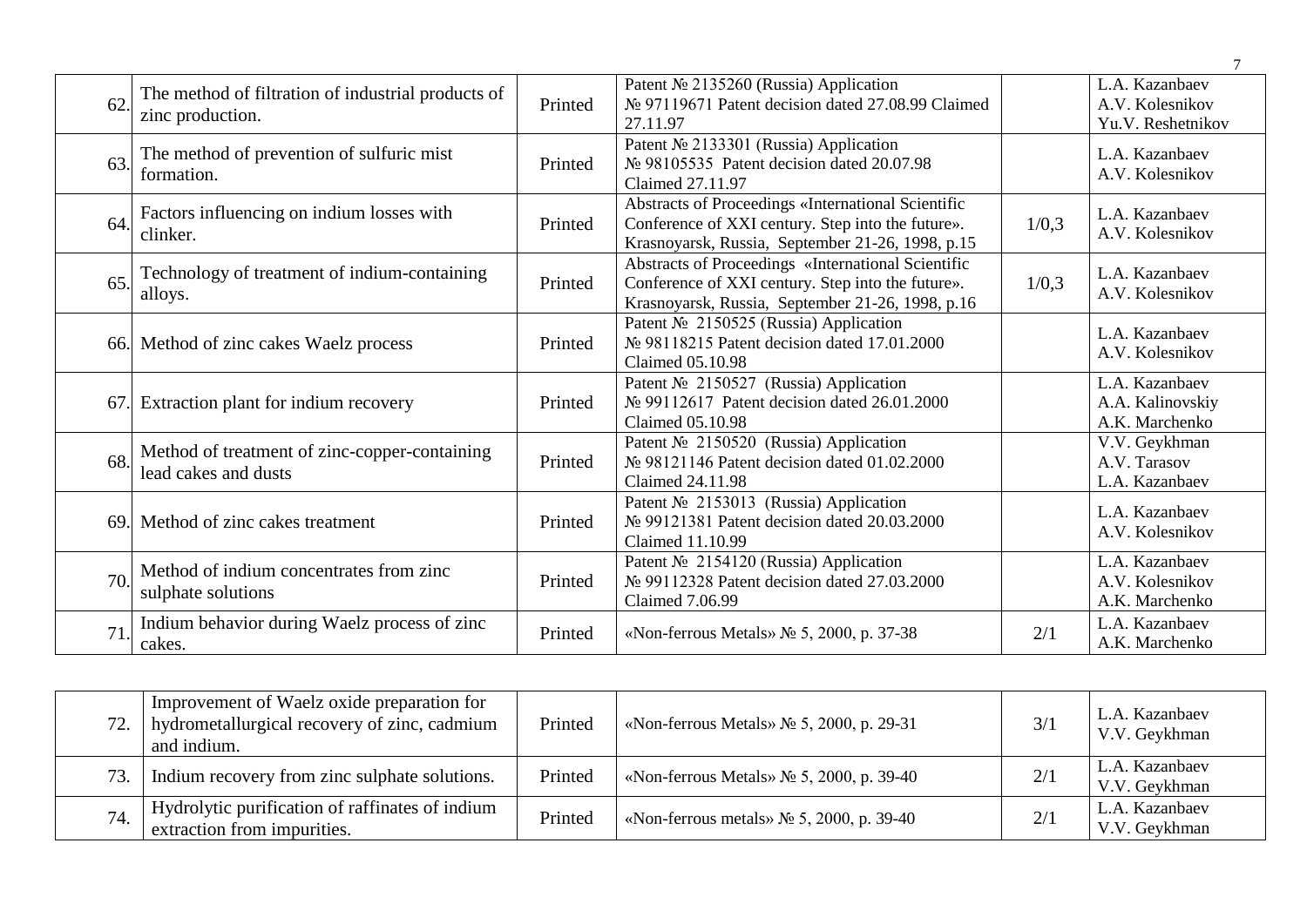| 75. | Treatment of lead cakes of zinc production.                                                                | Printed | «Non-ferrous Metals» $N_2$ 5, 2000, p. 35-36                                                                                                                                                                                                   | 2/1   | L.A. Kazanbaev<br>V.V. Geykhman                                                          |
|-----|------------------------------------------------------------------------------------------------------------|---------|------------------------------------------------------------------------------------------------------------------------------------------------------------------------------------------------------------------------------------------------|-------|------------------------------------------------------------------------------------------|
| 76. | Method of sulphide purification of indium-<br>containing solutions.                                        | Printed | Patent № 2156823 (Russia) Application №<br>2000100019 Patent decision dated 15.05.2000<br>Claimed 05.01.2000.                                                                                                                                  |       | V.V. Geykhman<br>L.A. Kazanbaev<br>A.V. Kolesnikov<br>A.K. Marchenko<br>A.P. Girshengorn |
| 77. | Method of water washing of zinc cakes.                                                                     | Printed | Patent № 2156314 (Russia) Application №<br>2000100020 Patent decision dated 12.05.2000<br>Claimed 05.01.2000.                                                                                                                                  |       | V.V. Geykhman<br>L.A. Kazanbaev<br>V.L. Kubasov                                          |
| 78. | Utilization of lead cakes of zinc production.                                                              | Printed | In the book «Modern state and perspective of using<br>material base of Chelyabinsk Region»,<br>raw<br>Proceedings of scientific articles of conference, June<br>21-22, 2000, Chelyabinsk, p.54                                                 | 1/0,3 | L.A. Kazanbaev<br>A.V. Kolesnikov                                                        |
| 79. | of<br>technology<br>Improvement<br>and<br>instrumentation of sulphuric acid production of<br>OJSC «ChEZP». | Printed | In the book «Proceedings of scientific papers and<br>abstracts of scientific-practical seminar-conference<br>«Ecological problems and modern technologies of<br>water supply and water removal», October 26-27,<br>Chelyabinsk, 2000, p. 53-60 | 8/2   | L.A. Kazanbaev<br>A.V. Kolesnikov<br>V.Yu. Nesmelov<br>V.A. Luk'yanchikov                |
| 80. | Utilization of lead cakes of hydrometallurgical<br>zinc production.                                        | Printed | In the book «Proceedings of scientific papers and<br>abstracts of scientific-practical seminar-conference<br>«Ecological problems and modern technologies of<br>water supply and water removal », October 26-27,<br>2000, p.60-69              | 10/2  | L.A. Kazanbaev<br>A.V. Kolesnikov<br>V.Yu. Nesmelov<br>V.A. Luk'yanchikov                |
| 81. | Ecological aspects of zinc production.                                                                     | Printed | In the book «Proceedings of scientific papers and<br>abstracts of scientific-practical seminar-conference<br>«Ecological problems and modern technologies of<br>water supply and water removal», October 26-27,<br>2000, p.70-79               | 10/3  | L.A. Kazanbaev<br>A.V. Kolesnikov<br>V.Yu. Nesmelov<br>V.A. Luk'yanchikov                |

| 82. | Improvement of new technology of effluents<br>purification at OJSC «ChEZP». | Printed | In the book «Proceedings of scientific papers and<br>abstracts of scientific-practical seminar-conference<br>«Ecological problems and modern technologies of<br>water supply and water removal », October 26-27,<br>2000, p.70-75 | 6/2 | L.A. Kazanbaev<br>A.V. Kolesnikov<br>V.Yu. Nesmelov<br>V.A. Luk'yanchikov |
|-----|-----------------------------------------------------------------------------|---------|-----------------------------------------------------------------------------------------------------------------------------------------------------------------------------------------------------------------------------------|-----|---------------------------------------------------------------------------|
| 83. | Improvement of mercury recovery from slime<br>of sulphuric acid production. | Printed | In the book «Proceedings of scientific papers and<br>abstracts of scientific-practical seminar-conference<br>«Ecological problems and modern technologies of                                                                      | 7/2 | L.A. Kazanbaev<br>A.V. Kolesnikov<br>V.Yu. Nesmelov                       |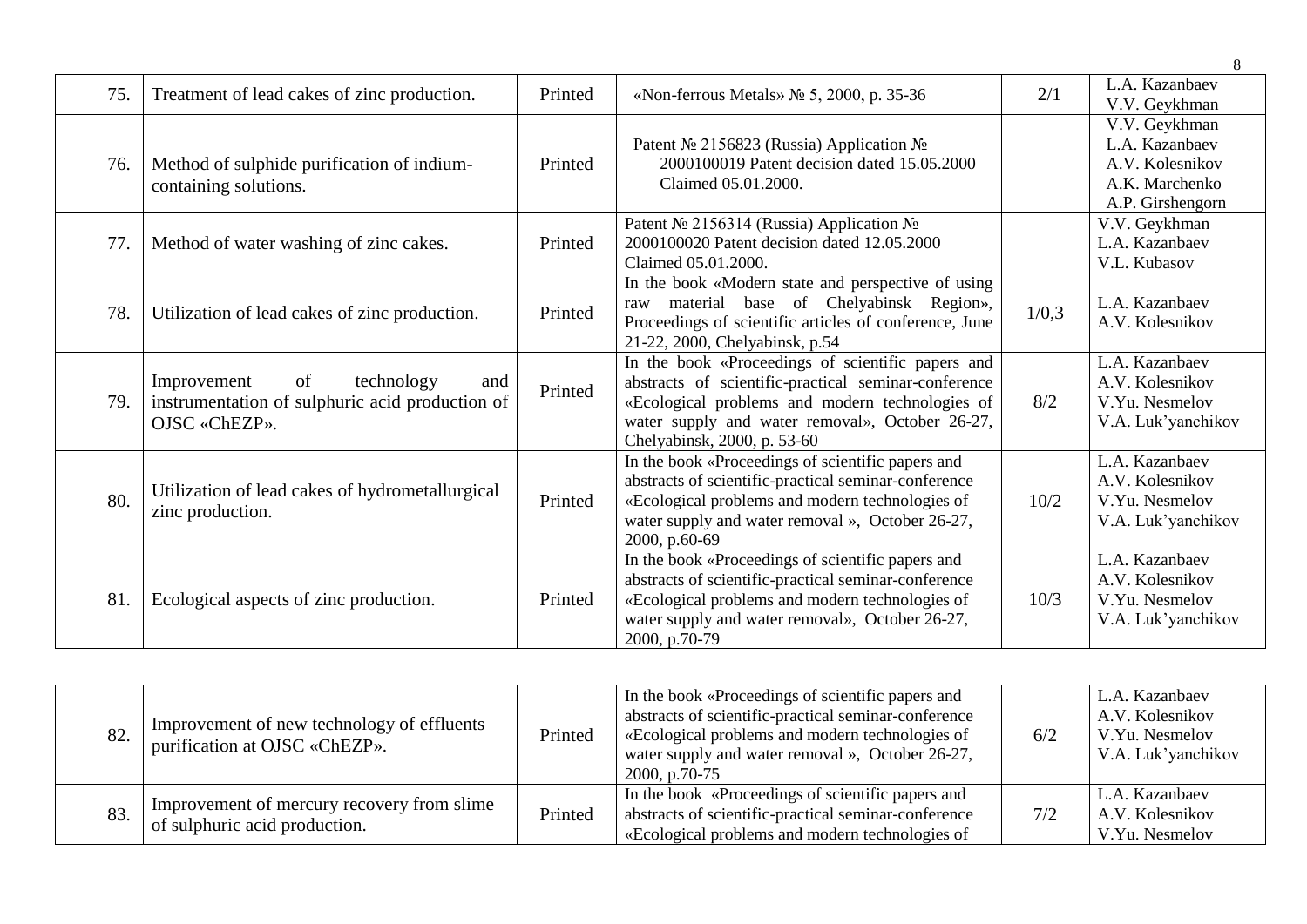|     |                                                                                |         |                                                                                                             |     | 9                                                                                                        |
|-----|--------------------------------------------------------------------------------|---------|-------------------------------------------------------------------------------------------------------------|-----|----------------------------------------------------------------------------------------------------------|
|     |                                                                                |         | water supply and water removal », October 26-27,<br>2000, p.76-82                                           |     | V.A. Luk'yanchikov                                                                                       |
| 84. | Factors influencing on sulphate formation<br>during zinc concentrates roasting | Printed | «Non-ferrous Metals» No 2, 1996, p. 59-61                                                                   | 3/1 | A.V. Kolesnikov                                                                                          |
| 85. | Method of zinc concentrates preparation for<br>roasting                        | Printed | Patent № 2171302 (Russia) Application №<br>2000101478 dated 18.01.2000, Patent decision dated<br>18.11.2000 |     | V.V. Geykhman<br>L.A. Kazanbaev<br>A.V. Kolesnikov                                                       |
| 86. | Method of treatment of zinc-containing<br>materials.                           | Printed | Patent № 2175356 (Russia) Application №<br>2001113842 dated 30.05.2000, Patent decision<br>23.02.2001.      |     | V.V. Geykhman<br>L.A. Kazanbaev<br>A.V. Kolesnikov                                                       |
| 87. | Method of utilization of mercury-selenium<br>slime.                            | Printed | Patent № 2175353 (Russia) Application №<br>2000101964 dated 24.01.2000, Patent decision<br>27.02.2001 г     |     | V.V. Geykhman<br>L.A. Kazanbaev<br>A.V. Kolesnikov                                                       |
| 88. | Method of zinc cakes treatment.                                                | Printed | Patent № 2175354 (Russia) Application № 99121701<br>dated 18.10.1999 Patent decision dated 23.02.2001       |     | V.V. Geykhman<br>L.A. Kazanbaev<br>A.V. Kolesnikov                                                       |
| 89. | Charge for Waelz process of zinz-containing<br>cakes.                          | Printed | Patent № 216978 (Russia) Application №<br>2000101477 dated 18.01.2001, Patent decision dated<br>14.032001   |     | V.V. Geykhman<br>L.A. Kazanbaev<br>A.V. Kolesnikov<br>Yu.V. Reshetnikov<br>O.V. Gizatulin<br>D.A. Ivakin |
| 90. | Method of zinc cakes treatment.                                                | Printed | Patent Nº 2170773 (Russia) Application Nº 99121047<br>dated 05.10.99 Patent decision dated 26.03.2000 r     |     | L.A. Kazanbaev<br>A.V. Kolesnikov                                                                        |
| 91. | Method of zinc cakes treatment.                                                | Printed | Patent № 2172352 (Russia) Application №<br>2000101362 dated 17.01.00 Patent decision<br>13.04.2001 г        |     | L.A. Kazanbaev<br>V.V. Geykhman<br>A.V. Kolesnikov                                                       |
| 92. | Method of zinc sulphate solutions purification<br>from impurities.             | Printed | Patent № 2172351 (Russia) Application №<br>200105922 dated 10.03.2000, Patent decision dated<br>13.04.2001  |     | V.V. Geykhman<br>L.A. Kazanbaev<br>A.V. Kolesnikov<br>V.L. Kubasov                                       |
| 93. | Method of Waelz process of zinc-indium-<br>containing materials.               | Printed | Patent № 2172355 (Russia) Application №<br>200106361 dated 14.03.2000 Patent decision<br>23.04.2001         |     | V.V. Geykhman<br>L.A. Kazanbaev<br>A.V. Kolesnikov<br>Yu.V. Reshetnikov                                  |

Printed In the book «Problems of integrated development of L.A. Kazanbaev ore and non-metallic deposits of East.-Caucasian P.A. Kozlov

94. Indium electrolysis.

Yu.V. Reshetnikov O.V. Gizatulin

P.A. Kozlov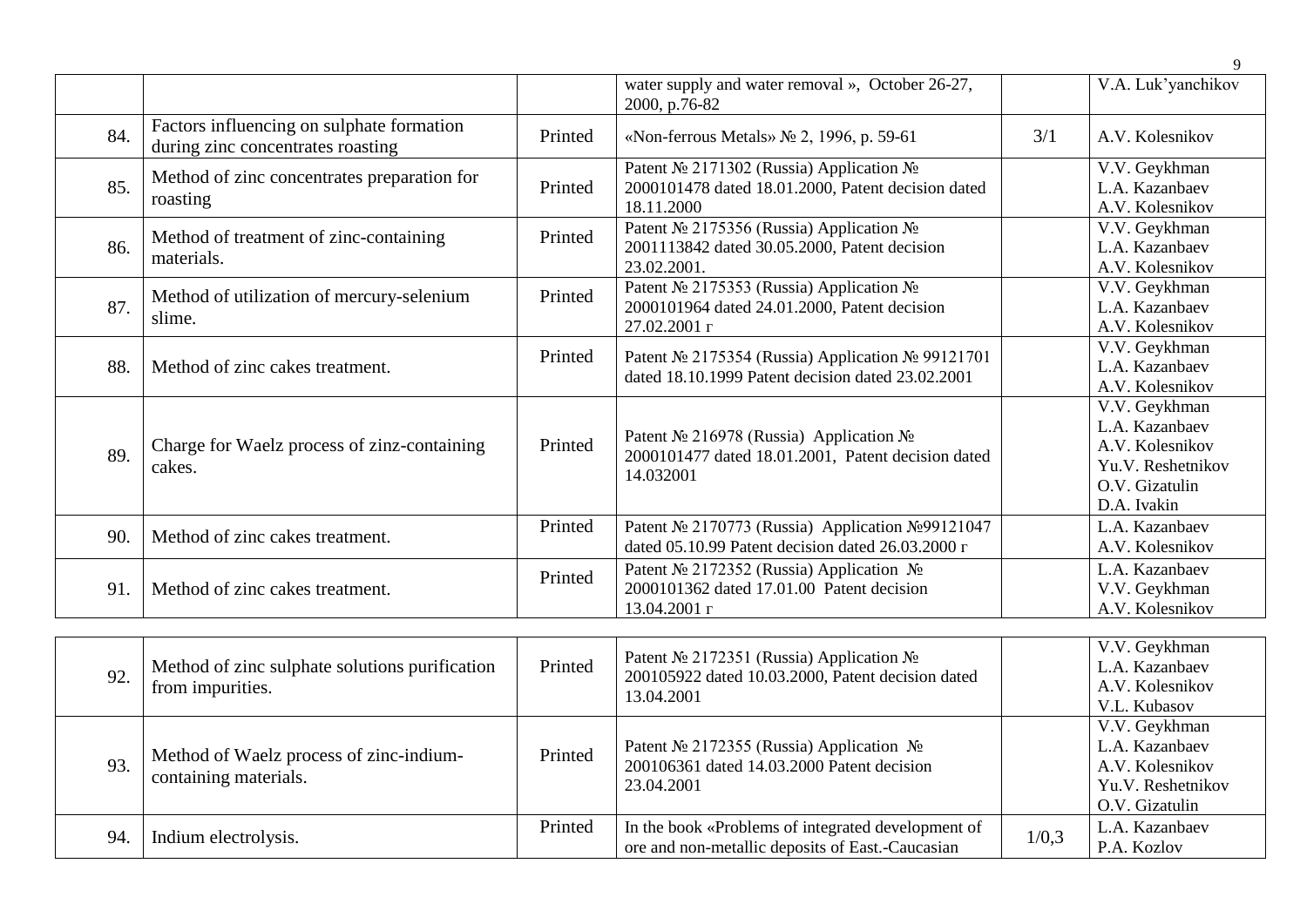|      |                                                                                                                                |         |                                                                                                                                                                                                                            |       | 10                                                                       |
|------|--------------------------------------------------------------------------------------------------------------------------------|---------|----------------------------------------------------------------------------------------------------------------------------------------------------------------------------------------------------------------------------|-------|--------------------------------------------------------------------------|
|      |                                                                                                                                |         | Region» Proceedings of I International Scientific<br>Conference (May 15-16, 2001), Ust Kamenogorsk<br>2001, p.64                                                                                                           |       | V.L. Kubasov                                                             |
| 95.  | Improvement of improved technology of<br>indium extraction from zinc solutions.                                                | Printed | In the book «Problems of integrated development of<br>ore and non-metallic deposits of East.-Caucasian<br>Region» Proceedings of I International Scientific<br>Conference (May 15-16, 2001), Ust Kamenogorsk<br>2001, p.68 | 1/0,3 | L.A. Kazanbaev<br>V.V. Geikhman<br>P.A. Kozlov<br>A.K. Marchenko         |
| 96.  | Method of indium concentrating from zinc<br>solutions.                                                                         | Printed | Patent № 2181783 (Russia) Application №<br>2000124143 dated 21.09.2000, Patent decision dated<br>20.07.2001                                                                                                                |       | L.A. Kazanbaev<br>A.V. Kolesnikov<br>A.K. Marchenko<br>A.P. Girshengorn  |
| 97.  | Indium extraction by<br>izododecylphosphetanovay acid.                                                                         | Printed | Proceedings of XII Russian Conference on<br>extraction, Moscow, October 7-13, 2001, p.9                                                                                                                                    | 1/0,3 | V.F. Travkin<br>L.A. Kazanbaev<br>Yu.M. Glubokov<br>I.A. Plekhanova      |
| 98.  | Method of gas purification of zinc production.                                                                                 | Printed | Patent № 2177360 (Russia) Application №<br>2000105921 dated 10.03. 2000, Patent decision dated<br>15.08.2001                                                                                                               |       | V.V. Geykhman<br>L.A. Kazanbaev<br>V.A. Luk'yanchikov<br>V.N. Kuteinikov |
| 99.  | <b>Integrated Process of zink Concentrate</b><br>reatment with Indium Recovery and its<br>Subcequent Electrochemical Refining. | Printed | "Electrometallurgu 2001" Proceedings of 31s annual<br>hudrometallurgu meeting, August 26-29, 2001,<br>Toronto, Ontario, Canada, P.45-48                                                                                    | 4/2   | L.A. Kazanbaev<br>V.L. Kubasov                                           |
| 100. | Upgrade of Zinc Electrowinning Process at JSC<br>Chelyabinsk Electrolytic Zinc plant.                                          | Printed | "Electrometallurgu 2001" Proceedings of 31s annual<br>hudrometallurgu meeting, August 26-29, 2001,<br>Toronto, Ontario, Canada, P.48-52                                                                                    | 5/2   | L.A. Kazanbaev<br>V.L. Kubasov                                           |
| 101. | Analysis of lead recovery process from lead<br>cakes, produced during Waelz oxide treatment.                                   | Printed | "Non-ferrous Metallurgy" № 10, 2001, p. 21-23                                                                                                                                                                              | 3/2   | V.B Chinkin                                                              |
| 102  | Improvement of zinc production technology at<br>Chelyabinsk Zinc.                                                              | Printed | "Science and industry of Russia" Nº 10 (54) October<br>2001, p. 52-54                                                                                                                                                      | 3/1   | V.V. Geykhman<br>L.A. Kazanbaev                                          |
| 103. | Indium and gallium extraction by acid<br>phosphoorganic reagents.                                                              | Printed | All-Russian Scientific Conference "Rare metals and<br>powder metallurgy" Abstracts of proceedings.<br>December 3-5, 2001, p. 67                                                                                            | 1/0,2 | V.F. Travkin<br>L.A. Kazanbaev<br>Yu.A. Glubokov<br>I.A. Plekhanova      |
| 104. | Method of indium extraction from zinc<br>sulphate solutions.                                                                   | Printed | Patent № 2186139 (Russia) Application №<br>2000119657/02(020647) dated 13.07.2000, Patent<br>decision dated 09.01.2002                                                                                                     |       | L.A. Kazanbaev<br>G.A. Pashkov<br>I.D. Fleitlikh<br>$A$ $M$ $I$          |

A.M. Kopanev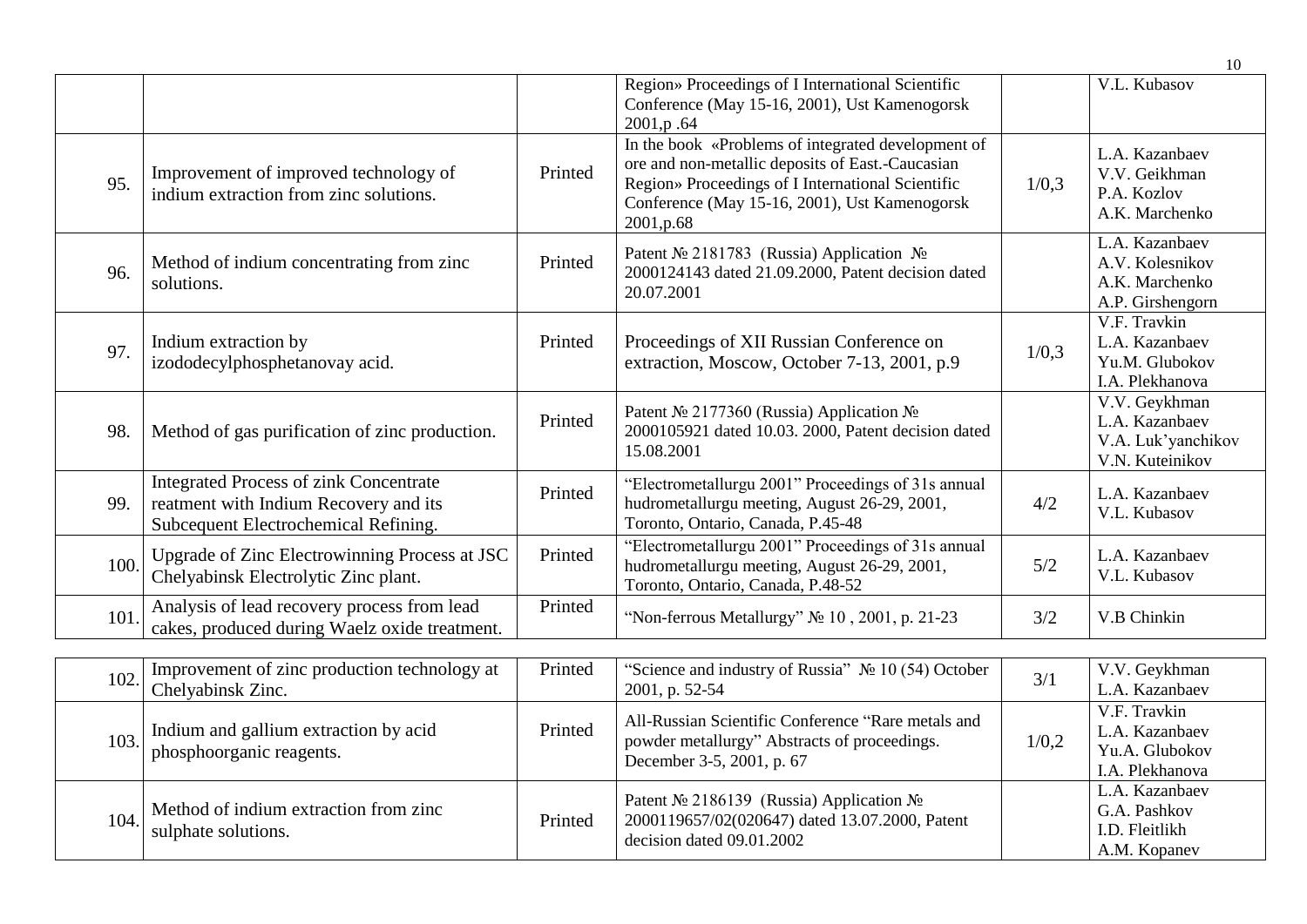| 105. | Treatment of flotation concentrates of zinc<br>cakes with silver extraction.  | Printed | "Non-ferrous Metals", No 12 2001, p. 18-20                                                                                                                                    | 3/1 | V.B. Chinkin<br>E.V. Chinkin<br>E.M. Timoshenko    |
|------|-------------------------------------------------------------------------------|---------|-------------------------------------------------------------------------------------------------------------------------------------------------------------------------------|-----|----------------------------------------------------|
| 106. | Indium extraction by<br>izododecylphosphetanovay acid.                        | Printed | "Non-ferrous Metallurgy", № 12, 2001, p. 22-25                                                                                                                                | 4/1 | V.F. Travkin<br>V.L. Kubasov<br>L.A. Kazanbaev     |
| 107. | To the question of recovery of precious metals<br>from zinc cakes.            | Printed | Proceedings of the Second International Symposium<br>"Gold of Siberia" geology, geochemistry,<br>technology, economics" Krasnoyarsk, Russia,<br>December 4-6, 2001, p.117-119 | 3/1 | L.A. Kazanbaev<br>A.V. Kolesnikov                  |
| 108. | Method of lead cakes treatment of zinc<br>production                          | Printed | Patent № 2186133 (Russia) Application №<br>200131257/02(032999) dated 13.12.2000, Patent<br>decision dated 18.02.2002                                                         |     | L.A. Kazanbaev<br>A.V. Kolesnikov                  |
| 109. | Method of indium extraction from acid<br>solutions                            | Printed | Patent № 2186141 (Russia) Application №<br>2001108005/02(008692) dated 28.03.2001, Patent<br>decision dated 18.02.2002                                                        |     | L.A. Kazanbaev<br>V.L. Kubasov<br>V.F. Travkin     |
| 110. | Technology of galvanic sludge utilization of<br>JSC "Autonormal"              | Printed | Industrial and municipal wastes. Problems and<br>decisions. Conference Proceedings, 2001, p. 89                                                                               |     |                                                    |
| 111. | Method of solution separation from solids for<br>products of zinc production. | Printed | Patent № 2185225 (Russia) Application №<br>99112330/12(012800) dated 07.06.99, Patent<br>decision dated 18.03.2002                                                            |     | L.A. Kazanbaev<br>A.V. Kolesnikov<br>F.P. Golovko  |
| 112. | Method of sulphate-ions output from solutions<br>of zinc production.          | Printed | Patent Nº 2192487 (Russia) Application Nº<br>2001108006/02(008693) dated 28.03.2001, Patent<br>decision dated 23.05.2002                                                      |     | L.A. Kazanbaev<br>A.I. Skudniy<br>A.P. Girshengorn |
| 113. | Method of zinc cakes treatment.                                               | Printed | Patent № 2192488 (Russia) Application №<br>2000131258/02(033000) dated 13.12.2000, Patent<br>decision dated 16.05.2002                                                        |     | L.A. Kazanbaev<br>A.V. Kolesnikov                  |
|      | Material composition and forms of silver                                      |         |                                                                                                                                                                               |     | L.A. Kazanbaev<br>V R Chinkin                      |

| 115. | produced from zinc cake.<br>Indium extraction by diizooctylphosphinic<br>acid. | Printed        | Non-ferrous Metallurgy, $N_2$ 6, 2002, p.10-14 | 5/1     | B.L. Dobrotsvetov<br>O.M. Kasyanov<br>L.A. Kazanbaev<br>V.L. Kubasov<br>V.F. Travkin |
|------|--------------------------------------------------------------------------------|----------------|------------------------------------------------|---------|--------------------------------------------------------------------------------------|
|      |                                                                                |                |                                                |         | N.A. Plekhanova<br>Yu.M. Glubokov                                                    |
|      | 116. Waelz process                                                             | <b>Printed</b> | M.: Ore and metals, 2002, 175 p.               | 175/175 |                                                                                      |

11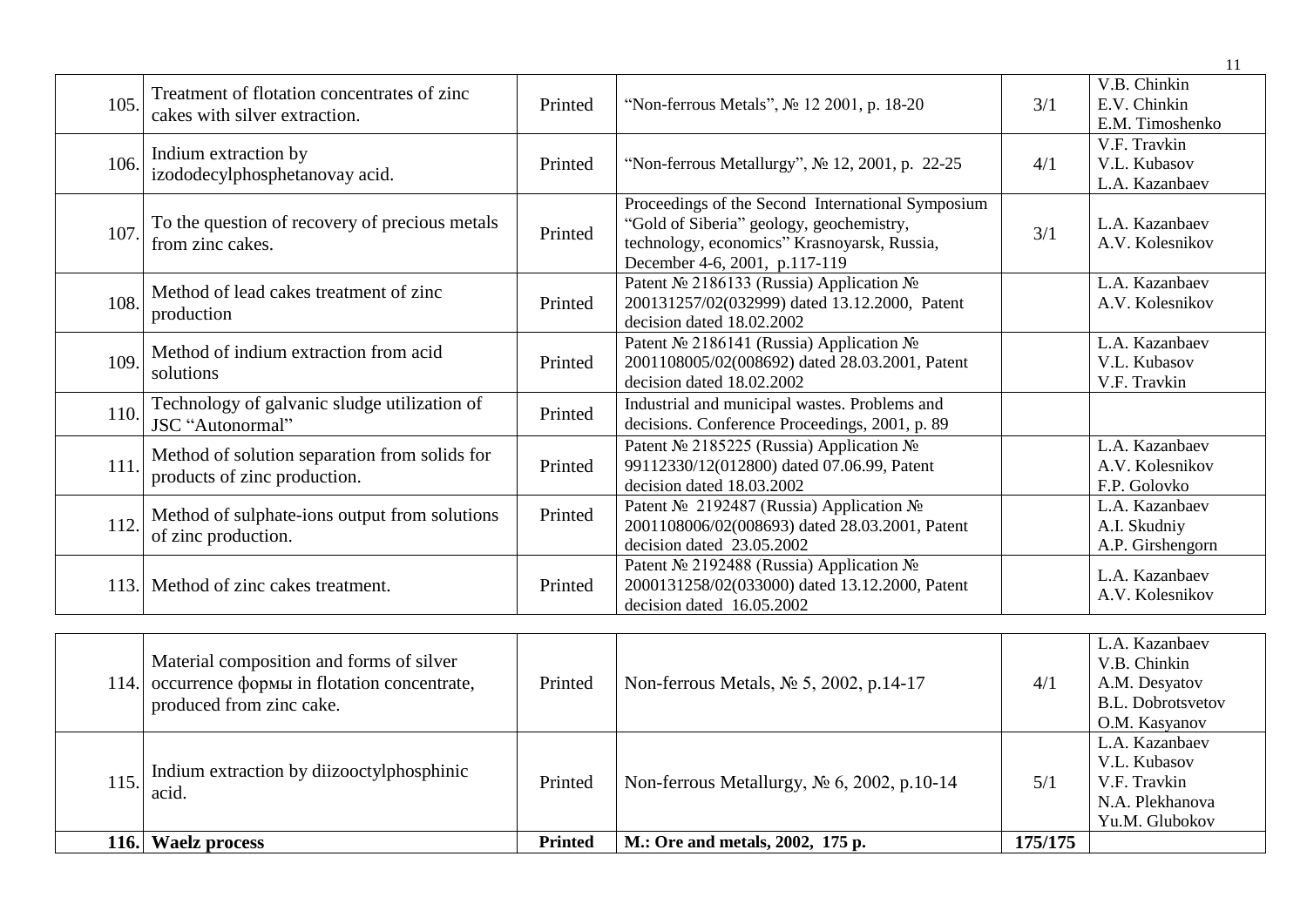| 117. | Selective extraction of valuable components<br>into fumes during Waelz process of cakes of<br>Electrolytic Zinc Plant.   | Printed | Izvestiya of Higher Educational Institutions,<br>Non-ferrous Metallurgy, No 3<br>2002, p. 16-20                                                  | 5/2   | D.A. Ivakin<br>L.A. Kazanbaev<br>A.V. Kolesnikov                                        |
|------|--------------------------------------------------------------------------------------------------------------------------|---------|--------------------------------------------------------------------------------------------------------------------------------------------------|-------|-----------------------------------------------------------------------------------------|
| 118. | Impact of calcium oxide and chlorine-<br>containing reagents on indium extraction<br>during Waelz-process of zinc cakes. | Printed | Izvestiya of Higher Educational Institutions,<br>Non-ferrous Metallurgy, No 3 2002, p.7-10                                                       | 4/1   | D.A. Ivakin<br>L.A. Kazanbaev<br>A.V. Kolesnikov                                        |
| 119. | Method of zinc sulphate solutions purification<br>from impurities.                                                       | Printed | Patent № 2186131 (Russia) Application №<br>2000126452 dated 20.10.2000, Patent decision<br>dated 27.07.2002                                      |       | L.A. Kazanbaev<br>A.V. Kolesnikov                                                       |
| 120. | Method of indium concentrating from zinc<br>sulphate solutions.                                                          | Printed | Patent № 2186140 (Russia) Application №<br>2000125321 dated 5.10.2000, Patent decision<br>dated 27.07.2002                                       |       | L.A. Kazanbaev<br>A.P. Girshengorn<br>A.V. Kolesnikov<br>A.K. Marchenko<br>A.A. Skudniy |
| 121. | Method of zinc-containing materials treatment.                                                                           | Printed | Patent № 2197549 (Russia) Application №<br>2001115469/02 dated 05.06.2001, Patent decision<br>dated 28.07.2002                                   |       | L.A. Kazanbaev<br>A.V. Kolesnikov<br>O.V. Gizatulin                                     |
| 122. | Rotary kilns lining.                                                                                                     | Printed | Patent № 2199065 (Russia) Application №<br>2001119823/02(020952) dated 16.07.2001, Patent<br>decision dated 28.08.2002                           |       | L.A. Kazanbaev<br>A.V. Kolesnikov<br>O.V. Gizatulin                                     |
| 123. | Usage of refractories for Waelz kilns lining of<br>zinc production.                                                      | Printed | Proceedings of II Scientific and Technical<br>Conference «Usage of refractories in thermal<br>generating units», Moscow, October 3-5, 2002, p.43 | 1/0,2 | L.A. Kazanbaev<br>A.V. Kolesnikov<br>D.A. Ivakin                                        |
| 124. | Investigations of indium forms distribution of<br>semifinished products of zinc production.                              | Printed | Izvestiya of Higher Educational Institutions, Non-<br>ferrous Metallurgy, $N2$ 5, 2002, p.38-45                                                  | 8/2   | L.A. Kazanbaev<br>V.L. Kubasov<br>N.P. Akimova<br>B.L. Dobrotsvetov                     |

| 125.  | Improvement of zinc sulphate quality at<br>Chelyabinsk Electrolyte Zinc Plant. | Printed | Non-ferrous Metals, № 6 2002, p. 37-39                                                                                  | 3/1 | B.L. Dobrotsvetov<br>O.M. Kas'nova<br>N.P. Akimova<br>L.A. Kazanbaev<br>V.B. Chinkin |
|-------|--------------------------------------------------------------------------------|---------|-------------------------------------------------------------------------------------------------------------------------|-----|--------------------------------------------------------------------------------------|
| 126.1 | Extraction unit for indium extraction.                                         | Printed | Patent Nº 2203338 (Russia) Application Nº<br>2001115470/02(016229) dated 5.06.2002, Patent<br>decision dated 18.11.2002 |     | L.A. Kazanbaev<br>A.K. Marchenko<br>A.P. Girshengorn<br>S.V. Svetlakov               |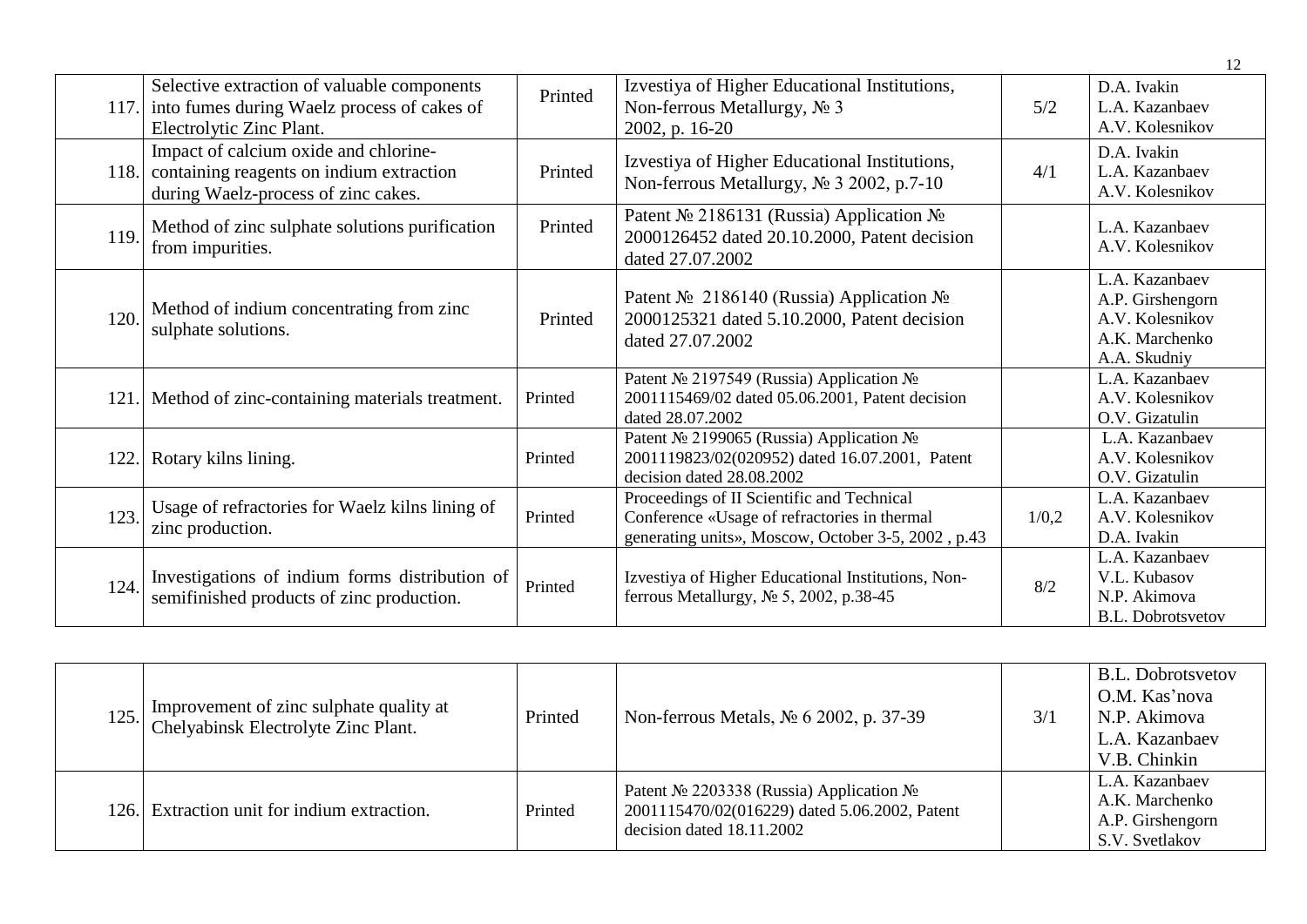|      |                                                                                        |         |                                                                                                                                               |     | 13                                                                                                   |
|------|----------------------------------------------------------------------------------------|---------|-----------------------------------------------------------------------------------------------------------------------------------------------|-----|------------------------------------------------------------------------------------------------------|
|      |                                                                                        |         |                                                                                                                                               |     | D.F. Il'yasov                                                                                        |
| 127  | Method of zinc sulphate solutions dehydration<br>and equipment.                        | Printed | Patent № 2202517 (Russia) Application №<br>2001118894/02(020011) dated 06.07.2001, Patent<br>decision18.11.2002                               |     | V.V. Geykhman<br>L.A. Kazanbaev<br>A.P. Girshengorn<br>V.B. Chinkin                                  |
| 128. | Conductivity estimation of lead smelting slags.                                        | Printed | Federal State Unitary Enterprise «Gintsvetmet<br>Institute $\approx 2003 - 3$ p. bibliography 2 Rus.-Dep. in<br>VINITI 16.01.2003 № 100-B2003 | 3/1 | V.B. Chinkin<br>A.A. Baev                                                                            |
|      | 129. Method of recycled water conditioning.                                            | Printed | Patent № 2209776 (Russia) Application №<br>2002102534/12(002277) dated 27.01.2002, Patent<br>decision dated 03.03.2003                        |     | L.A. Kazanbaev<br>V.V. Geykhman<br>V.L. Kubasov<br>G.P. Giganov<br>A.V. Kolesnikov<br>V.Yu. Nesmelov |
| 130  | To question of lead cakes utilization of zinc<br>production.                           | Printed | «Non-ferrous Metals», 2003, No 1, p. 21-24                                                                                                    | 4/1 | V.V. Geykhman<br>L.A. Kazanbaev<br>A.V. Kolesnikov                                                   |
| 131. | Silver behavior during treatment of flotation<br>product of zinc cakes.                | Printed | «Non-ferrous Metals», 2003, No 1, p. 25-28                                                                                                    | 4/1 | L.A. Kazanbaev<br>V.V. Geykhman<br>A.V. Kolesnikov<br>V.B. Chinkin                                   |
| 132. | Industrial tests of flotation of zinc cakes.                                           | Printed | «Non-ferrous Metals», 2003, No 1, p. 29-32                                                                                                    | 4/1 | V.V. Geykhman<br>L.A. Kazanbaev<br>A.V. Kolesnikov                                                   |
| 133. | Physical and chemical method of high-purity<br>indium powder production.               | Printed | «Non-ferrous Metals», 2003, No 1, p. 33-35                                                                                                    | 3/1 | V.L. Kubasov<br>S.A. Zagrebin<br>L.A. Kazanbaev                                                      |
| 134. | Vacuum-thermal refining of indium.                                                     | Printed | «Non-ferrous Metals», 2003, No 1, p. 36-38                                                                                                    | 3/1 | L.A. Kazanbaev<br>V.L. Kubasov<br>S.A. Zagrebin                                                      |
| 135. | Electrochemical refining of indium in thin<br>layers of chloride melts.                | Printed | «Non-ferrous Metals», 2003, No 1, p. 39-44                                                                                                    | 6/2 | L.A. Kazanbaev<br>V.L. Kubasov<br>S.A. Zagrebin                                                      |
| 136. | Usage of refractories for Waelz kilns of zinc<br>production.                           | Printed | «Non-ferrous Metals», 2003, No 1, p. 44-47                                                                                                    | 4/1 | L.A. Kazanbaev<br>A.V. Kolesnikov<br>D.A. Ivakin                                                     |
| 137  | Antimony-containing activating additives on<br>cementing purification of zinc sulphate | Printed | «Non-ferrous Metals», 2003, No 1, p. 47-51                                                                                                    | 5/1 | L.A. Kazanbaev<br>A.V. Kolesnikov                                                                    |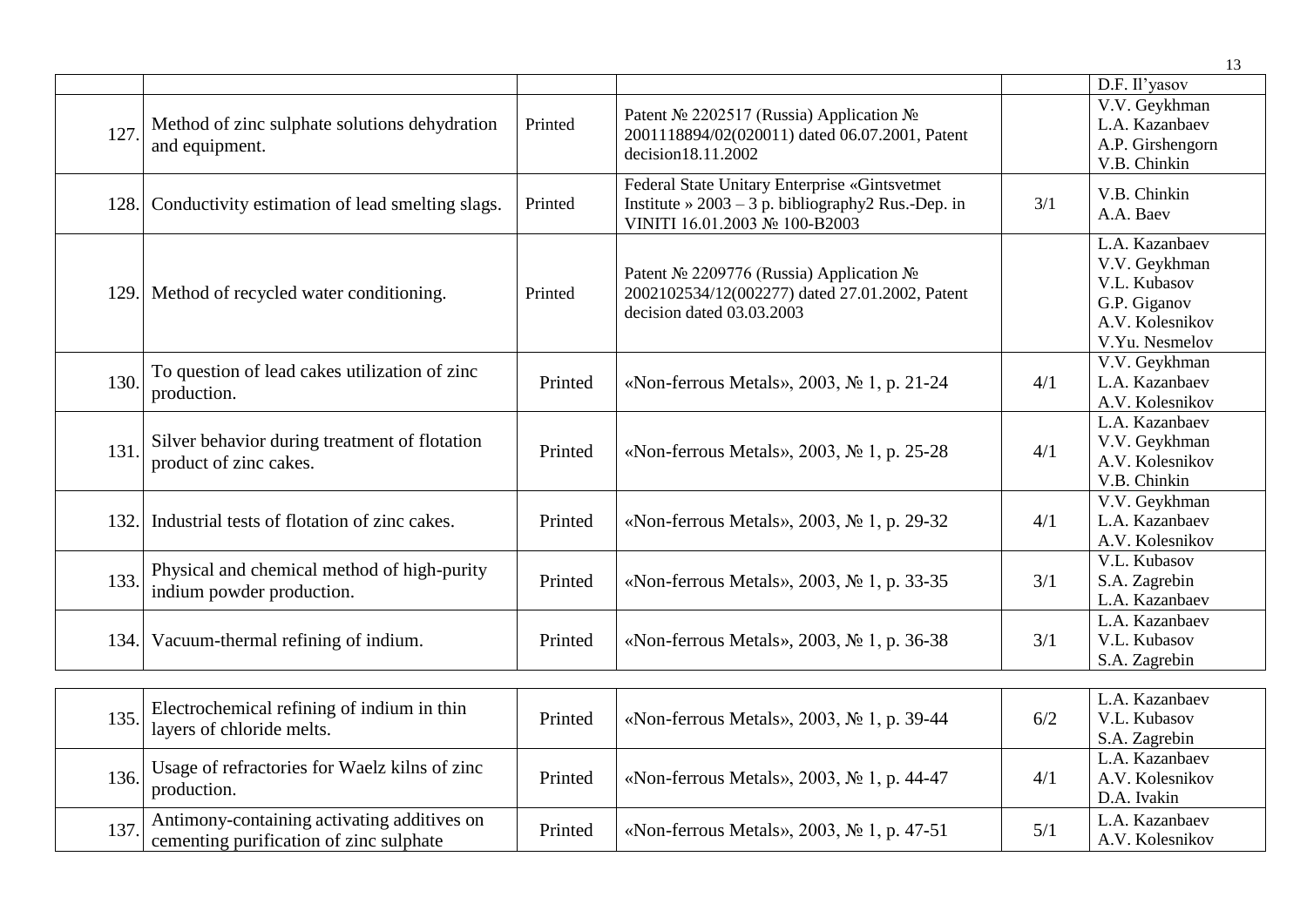|      |                                                  |         |                                                                 |       | 14                                  |
|------|--------------------------------------------------|---------|-----------------------------------------------------------------|-------|-------------------------------------|
|      | solutions.                                       |         |                                                                 |       | E.V. Golubeva                       |
|      |                                                  |         |                                                                 |       | V.Yu. Nesmelov                      |
|      |                                                  |         |                                                                 |       | L.A. Kazanbaev                      |
| 138. | Usage of new materials for gases filtration of   | Printed | «Non-ferrous Metals», 2003, No 1, p. 52-54                      | 3/0,5 | A.A. Baev                           |
|      | Waelz kilns.                                     |         |                                                                 |       | D.I. Ivakin                         |
|      |                                                  |         |                                                                 |       | A.V. Kolesnikov                     |
|      |                                                  |         | Patent № 2209707 (Russia) Application №                         |       | V.V. Geykhman                       |
| 139. | Method of finely dispersed indium powder         | Printed | 2001132097/02(034459) dated 29.11.2001, Patent                  |       | L.A. Kazanbaev                      |
|      | production.                                      |         | decision dated 13.03.03                                         |       | V.L. Kubasov                        |
|      |                                                  |         |                                                                 |       | S.A. Zagrebin                       |
|      | Basic refractories wearing in the lining of      |         |                                                                 |       | L.A. Kazanbaev                      |
| 140. | Waelz kilns of zinc production.                  | Printed | New Refractories, № 3, 2003, p.19-21                            | 3/1   | D.A. Ivakin                         |
|      |                                                  |         |                                                                 |       | A.V. Kolesnikov                     |
|      |                                                  |         |                                                                 |       | L.A. Kazanbaev                      |
|      | Method of industrial products filtration of zinc |         | Patent № 2212267 (Russia) Application №                         |       | O.I. Reshetov                       |
| 141. | production.                                      | Printed | 2002101355/02(000738) dated 09.01.2002, Patent                  |       | A.V. Kolesnikov                     |
|      |                                                  |         | decision dated 02.04.2003                                       |       | A.P. Girshengorn                    |
|      |                                                  |         |                                                                 |       | F.P. Golovko                        |
|      |                                                  |         | Patent № 2214464 (Russia) Application №                         |       | L.A. Kazanbaev                      |
| 142. | Method of zinc calcines treatment.               | Printed | 200212750/02(002350) dated 28.01.2002, Patent                   |       | V.V. Geykhman                       |
|      |                                                  |         | decision dated 15.04.2003                                       |       | A.V. Kolesnikov                     |
|      |                                                  |         |                                                                 |       | F.P. Golovko                        |
| 143. | Method of indium concentrating from zinc         | Printed | Патент № 2221888 (Russia) Application №                         |       | L.A. Kazanbaev                      |
|      | sulphate solutions.                              |         | 2002109124 dated 8.04.2002, Patent decision dated<br>11.08.2003 |       | A.V. Kolesnikov<br>A.P. Girshengorn |
|      |                                                  |         |                                                                 |       | L.A. Kazanbaev                      |
|      |                                                  |         | Patent № 2218244 (Russia) Application №                         |       | A.V. Kolesnikov                     |
| 144. | Method of indium powder production.              | Printed | 2002108636 dated 5.04.2002, Patent decision dated               |       | V.L. Kubasov                        |
|      |                                                  |         | 18.06.2003                                                      |       | S.A. Zagrebin                       |
|      |                                                  |         |                                                                 |       |                                     |
|      |                                                  |         |                                                                 |       | V.F. Travkin                        |
|      | Indium and gallium extraction by                 |         | Abstracts of Proceedings. Metallurgy of Non-ferrous             |       | L.A. Kazanbaev                      |
| 145. | organophosphorous acids.                         | Printed | and Rare Metals. Proceedings of II International                | 1/0,2 | Yu.M.Glubokov                       |
|      |                                                  |         | Conference, September 9-12, 2003, Krasnoyarsk, p.47             |       | N.S. Busygina                       |
|      |                                                  |         | Patent Nº2224035 (Russia). Application Nº                       |       |                                     |
| 146. | Method of sulphate-ions output from zinc         | Printed | 2002113501/02 (014234) dated 23.05.2002, Patent                 |       | L.A. Kazanbaev                      |
|      | production solutions.                            |         | decision dated 15.09.2003.                                      |       | A.V. Kolesnikov                     |

p. 3-6

147. Utilizationo/Zinc Production Lead Cake. Printed "Non-ferrous Metals", №2, 2003

4/1 V.V. Geykhman, L.A. Kazanbayev,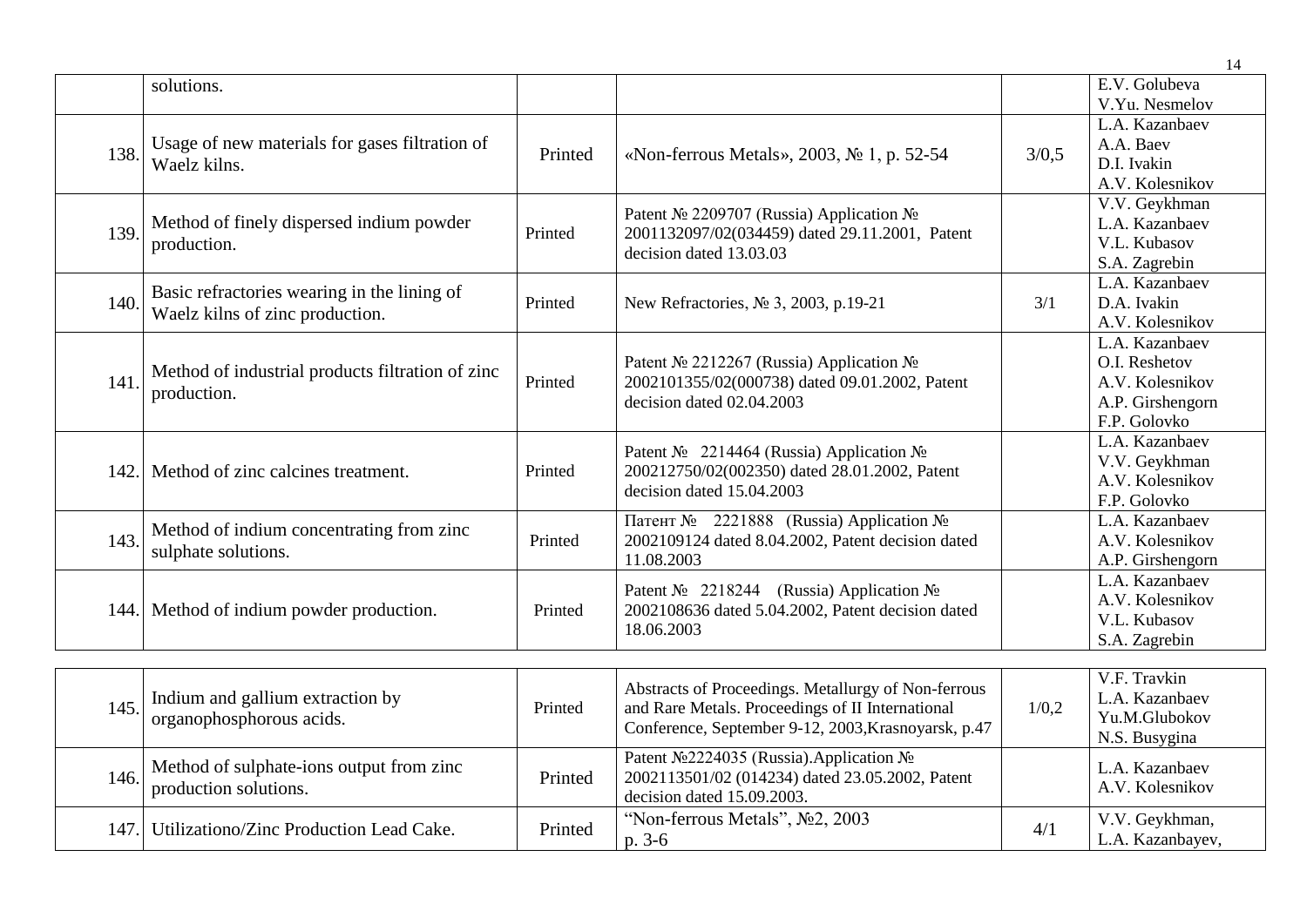|      |                                              |         |                                                 |       | 15                               |
|------|----------------------------------------------|---------|-------------------------------------------------|-------|----------------------------------|
|      |                                              |         |                                                 |       | A.V. Kolesnikov,                 |
|      |                                              |         |                                                 |       | V.B. Chinkin                     |
|      | Silver Behaviour Upon Zinc Cake Flotation    |         | "Non-ferrous Metals", No2, 2003                 |       | L.A. Kazanbayev,                 |
| 148. | Products Treatment.                          | Printed | $p.6-9$                                         | 4/1   | A.V. Kolesnikov,                 |
|      |                                              |         |                                                 |       | V.B. Chinkin                     |
|      |                                              |         |                                                 |       | V.V. Geykhman,                   |
|      |                                              |         | "Non-ferrous Metals", $N2$ , 2003               |       | L.A. Kazanbaev,                  |
| 149. | Industrial Test of Zinc Cakes Flotation      | Printed | $p. 10-13$                                      | 4/1   | A.V. Kolesnikov,                 |
|      |                                              |         |                                                 |       | V.B. Chinkin                     |
|      |                                              |         |                                                 |       | A.M. Desyatov                    |
|      | Physical-Chemical Method of High Purity      |         | "Non-ferrous Metals", No2, 2003                 | 3/1   | L.A. Kazanbayev,                 |
| 150. | Indium Powder Production.                    | Printed | p. $14-16$                                      |       | V.L. Kubasov,                    |
|      |                                              |         |                                                 |       | S.A. Zagrebin                    |
|      | Vacuum-Thermal Refining of Indium.           | Printed | "Non-ferrous Metals", $N2$ , 2003<br>p. 17-19   | 3/1   | L.A. Kazanbayev,                 |
| 151. |                                              |         |                                                 |       | V.L. Kubasov,                    |
|      |                                              |         |                                                 |       | S.A. Zagrebin                    |
|      | Electrochemical Refining of Indium in Thin   |         | "Non-ferrous Metals", $N2$ , 2003<br>$p. 20-24$ | 6/2   | L.A. Kazanbayev,                 |
| 152. | Layerz of Chloride Melts.                    | Printed |                                                 |       | V.L. Kubasov,                    |
|      |                                              |         |                                                 |       | S.A. Zagrebin                    |
|      | Use of Refractories in Waelz-kilns of Zinc   |         | "Non-ferrous Metals", No2, 2003                 |       | L.A. Kazanbayev,                 |
| 153. | Production.                                  | Printed | $p. 25-27$                                      | 4/1   | A.V. Kolesnikov,                 |
|      |                                              |         |                                                 |       | D.A. Ivakin                      |
|      | Antimony Containing Activating Additives at  |         |                                                 |       | L.A. Kazanbayev,                 |
|      | 154. Cementing Purification of Zinc Sulphate | Printed | "Non-ferrous Metals", No2, 2003                 | 5/1   | A.V. Kolesnikov,                 |
|      | Solutions.                                   |         | p. 27-31                                        |       | E.V. Golubeva,<br>V.Yu. Nesmelov |
|      |                                              |         |                                                 |       |                                  |
| 155. | Use of New Materials for Waelz-kiln Gas      | Printed | "Non-ferrous Metals", $N2$ , 2003               | 3/0.5 | L.A. Kazanbayev,                 |
|      | Filtration.                                  |         | p. 32-34                                        |       | A.A. Bayev,<br>D.A. Ivakin       |
|      |                                              |         |                                                 |       |                                  |

| 156.  | Method of zinc sulphate solutions purification<br>from impurities. | Printed | Patent $\mathcal{N}$ <sup>2233893</sup> (Russia) Application<br>No 2003104850/02(004919) dated 17.02.2003, Patent<br>decision dated 24.02.2004 | L.A. Kazanbaev,<br>A.V. Kolesnikov,<br>V.V. Boldyrev,<br>I.V. Shipitsyn,<br>A.V. Zatonskiy |
|-------|--------------------------------------------------------------------|---------|------------------------------------------------------------------------------------------------------------------------------------------------|--------------------------------------------------------------------------------------------|
| 157.I | Method of zinc sulphate solutions purification<br>from impurities. | Printed | Patent $\mathcal{N}$ <sup>2238993</sup> (Russia) Application<br>No 2003104721/02(004840) dated 17.02.2003, Patent<br>decision dated 11.05.2004 | L.A. Kazanbaev,<br>A.V. Kolesnikov,<br>V.V. Boldyrev,<br>I.V. Shipitsyn,                   |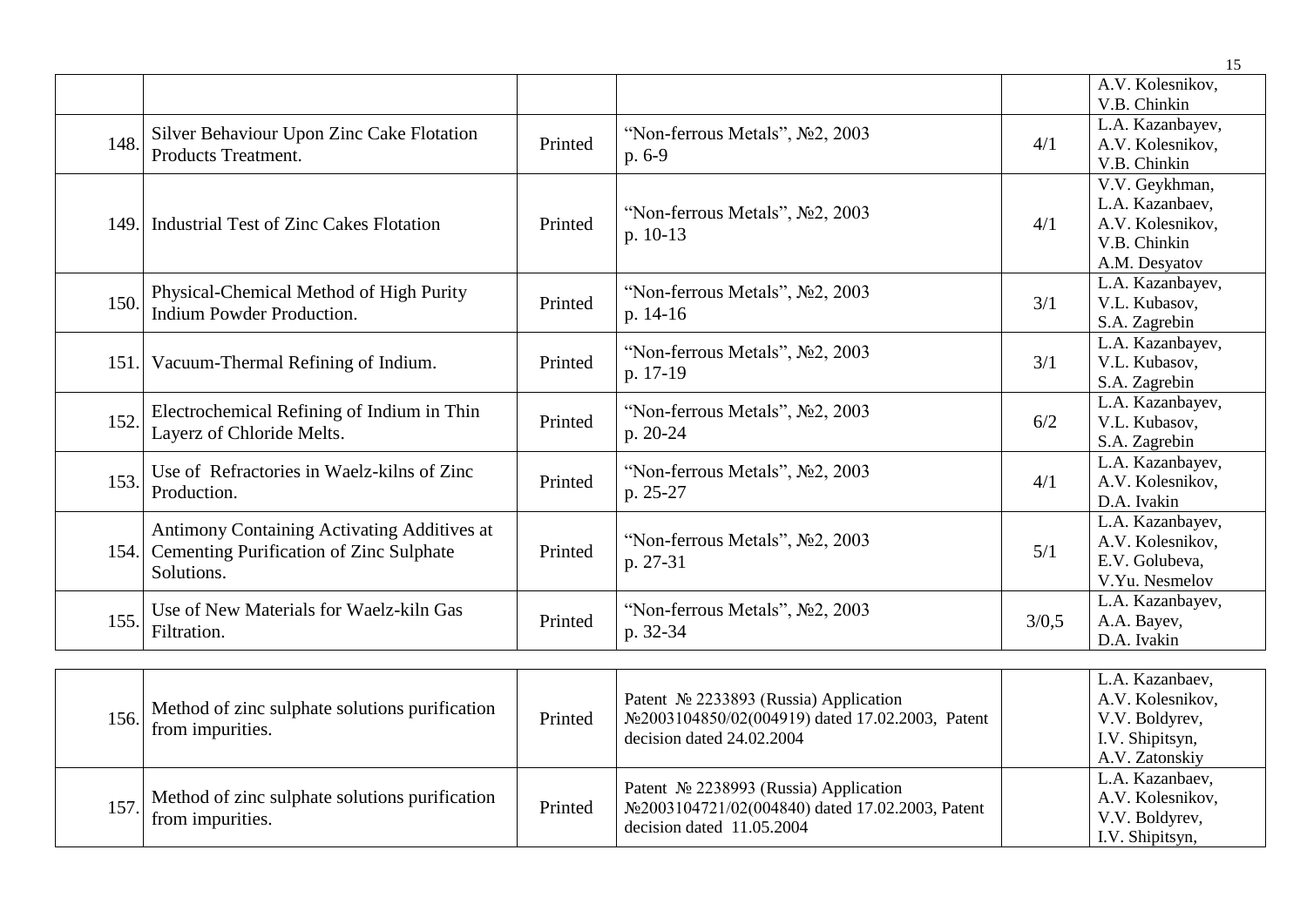|      |                                                                                                                         |                |                                                                                                                         |        | 16                                                                                          |
|------|-------------------------------------------------------------------------------------------------------------------------|----------------|-------------------------------------------------------------------------------------------------------------------------|--------|---------------------------------------------------------------------------------------------|
|      |                                                                                                                         |                |                                                                                                                         |        | A.V. Zatonskiy                                                                              |
| 158. | Method of indium extraction from zinc<br>sulphate solutions.                                                            | Printed        | Patent Nº 2238994 (Russia) Application<br>No2003104722/02(004841) dated 17.02.2003, Patent<br>decision dated 17.02.2003 |        | L.A. Kazanbaev,<br>A.V. Kolesnikov,<br>V.F. Travkin                                         |
| 159. | Method of iron ions separation in zinc sulphate<br>solutions.                                                           | Printed        | Patent № 2239667 (Russia) Application<br>No2003104723/02(004842) dated 17.02.2003, Patent<br>decision dated 11.05.2004  |        | L.A. Kazanbaev,<br>A.V. Kolesnikov,                                                         |
| 160. | Lining development of induction zinc-smelting<br>furnaces.                                                              | Printed        | New refractories Nº22,2003, p.29-30                                                                                     | 2/0,5  | L.A. Kazanbaev<br>A.V. Kolesnikov,<br>D.A. Ivakin,<br>V.Yu. Nesmelov                        |
| 161  | Method of technological equipment<br>purification from sulphate deposits.                                               | Printed        | Patent № 2240380 (Russia) Application<br>No2003105406/02(005664) dated 25.02.2003, Patent<br>decision dated 27.05.2004  |        | L.A. Kazanbaev,<br>A.V. Kolesnikov,<br>V.V. Boldyrev,<br>A.V. Zatonskiy                     |
| 162. | Method of indium concentrating from sulphate<br>solutions.                                                              | Printed        | Patent № 2233900 (Russia) Application<br>No 2003119832 dated 30.06.2003, Patent decision<br>dated 10.08.2004            |        | L.A. Kazanbaev,<br>A.V. Kolesnikov,<br>A.I. Skudniy,<br>A.P. Girshengorn,<br>V.Yu. Nesmelov |
| 163. | Method of lead cakes treatment.                                                                                         | Printed        | Patent № 2244758 (Russia) Application<br>No2004103761/02(003928) dated 09.02.2004, Patent<br>decision dated 17.08.2004  |        | L.A. Kazanbaev,<br>A.V. Kolesnikov                                                          |
| 164. | Indium. Technology of production.                                                                                       | <b>Printed</b> | M., «Ore and Metals», 2004. 164 p.                                                                                      | 164/58 | L.A. Kazanbaev,<br>V.L. Kubasov,<br><b>V.F. Travkin</b>                                     |
| 165. | To the question of iron conversion in the<br>leaching processes of zinc sulfide materials at<br>atmospheric conditions. | Printed        | «Non-ferrous Metals», No. 5-6 2005, p. 20-23                                                                            | 4/1    | L.A. Kazanbaev,<br>A.V. Kolesnikov,<br>A.A. Kondratyuk,<br>V.N. Kuteynikov                  |
| 166. | Modernization of classification and grinding<br>technologies of roasting products.                                      | Printed        | «Non-ferrous Metals», No5-6 2005, p. 24-27                                                                              | 4/1    | L.A. Kazanbaev,<br>A.V. Kolesnikov,<br>F.P. Golovko,<br>S.P. Shimov                         |
|      | Characteristics of pulp filtration development<br>167. in the stage of cementing purification of<br>solutions.          | Printed        | «Non-ferrous Metals», No. 5-6 2005, p. 28-30                                                                            | 3/0,5  | L.A. Kazanbaev,<br>A.V. Kolesnikov,<br>S.Yu. Perevalov,<br>A.V. Zatonskiy                   |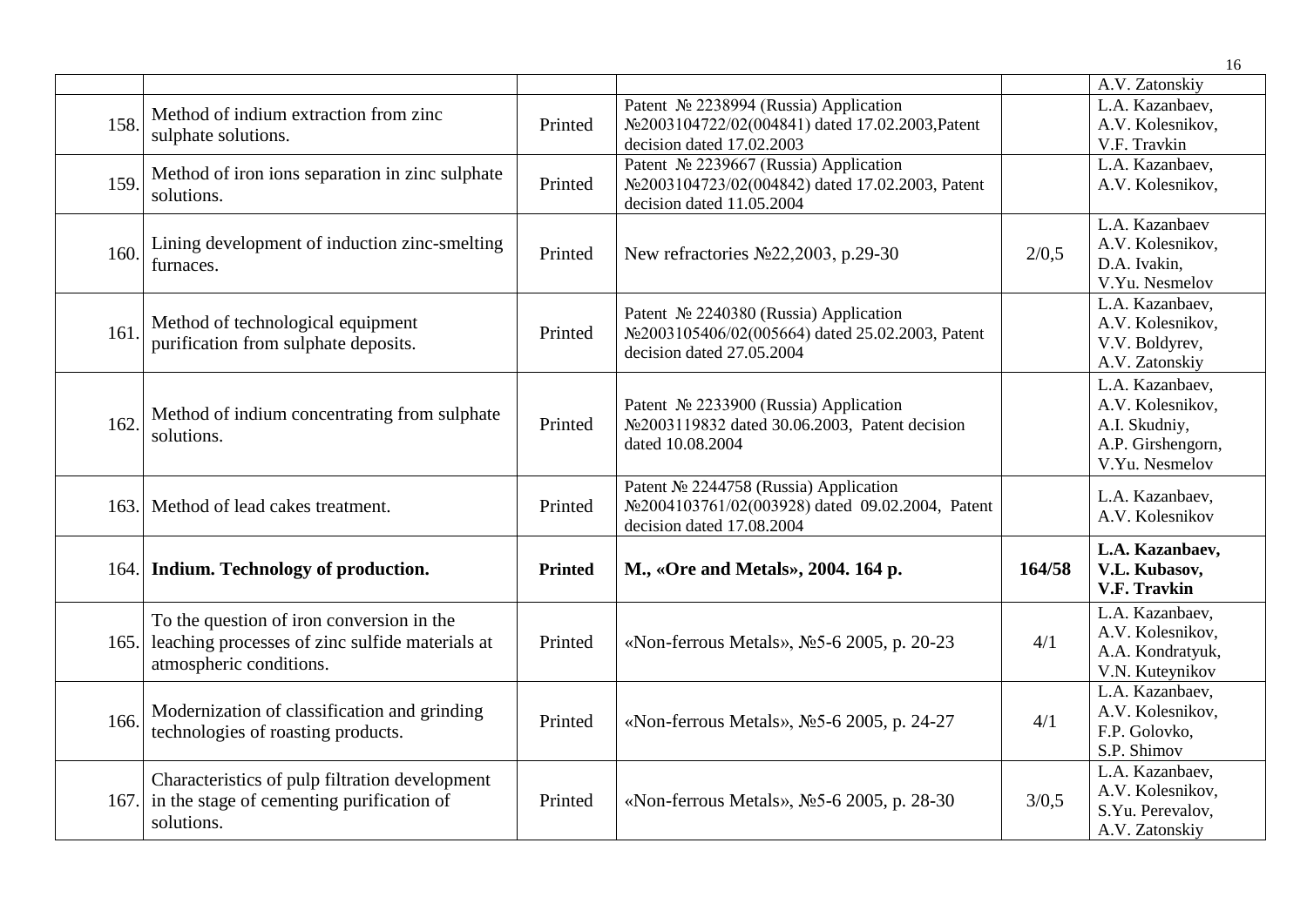|      |                                                                                                                                      |         |                                              |       | 17                                                                                        |
|------|--------------------------------------------------------------------------------------------------------------------------------------|---------|----------------------------------------------|-------|-------------------------------------------------------------------------------------------|
| 168. | Sulphate balance adjustment at CZP.                                                                                                  | Printed | «Non-ferrous Metals», Nº5-6 2005, p. 31-34   | 4/1   | L.A. Kazanbaev,<br>V.V. Boldyrev,<br>V.Yu. Nesmelov,<br>A.K .Marchenko                    |
| 169. | Investigations of processes associated with<br>cementing purification of zinc sulphate<br>solutions.                                 | Printed | «Non-ferrous Metals», No. 5-6 2005, p. 35-38 | 4/1   | L.A. Kazanbaev,<br>A.V. Kolesnikov,<br>V.V. Boldyrev,<br>I.V. Shipitsin,<br>E.V. Golubeva |
| 170. | Iron impact on cementing purification of<br>solutions from impurities.                                                               | Printed | «Non-ferrous Metals», No 5-6 2005, p. 39-40  | 2/0,5 | L.A. Kazanbaev,<br>A.V. Kolesnikov,<br>A.V. Norkin,<br>N.A. Sitko                         |
| 171. | Electrolysis parameters impact on lead content<br>in SHG zinc.                                                                       | Printed | «Non-ferrous Metals», No. 5-6 2005, p. 41-43 | 3/1   | L.A. Kazanbaev,<br>A.V. Kolesnikov,<br>A.S. Efremenko,<br>A.I. Skudniy                    |
| 172. | Reasons investigations of reduction in the<br>quality of cathodic zinc during technology<br>development in new electrolysis complex. | Printed | «Non-ferrous Metals», No 5-6 2005, p. 44-47  | 4/1   | L.A. Kazanbaev,<br>A.V. Kolesnikov,<br>S.Yu. Perevalov,<br>Yu.M. Eryemina                 |
| 173. | Refractories usage for Waelz kilns lining of<br>zinc production.                                                                     | Printed | «Non-ferrous Metals», No 5-6 2005, p. 48-52  | 6/2   | L.A. Kazanbaev,<br>Yu.V. Reshetnikov,<br>O.V. Gizatulin.<br>D.A. Ivakin                   |
| 174. | A form of indium appearance in the products of<br>zinc concentrates processing.                                                      | Printed | «Non-ferrous Metals», No 5-6 2005, p.53-57   | 5/1   | L.A. Kazanbaev,<br>A.V. Kolesnikov,<br>S.A. Zagrebin,<br>A.P. Girshengorn                 |
| 175. | Investigation and development of charge<br>preparations technology for treatment in Waelz<br>kilns of zinc production.               | Printed | «Non-ferrous Metals», No 8 2005, p.37-39     | 3/0,7 | L.A. Kazanbaev,<br>A.V. Kolesnikov,<br>O.V. Gizatulin,<br>D.A. Ivakin,<br>S.P. Shimov     |
| 176. | Characteristics of development of cementing<br>purification of solutions.                                                            | Printed | «Non-ferrous Metals», № 8 2005, p.40-42      | 3/1   | L.A. Kazanbaev,<br>A.V. Kolesnikov,<br>A.V. Zatonskiy,<br>S.P. Shimov                     |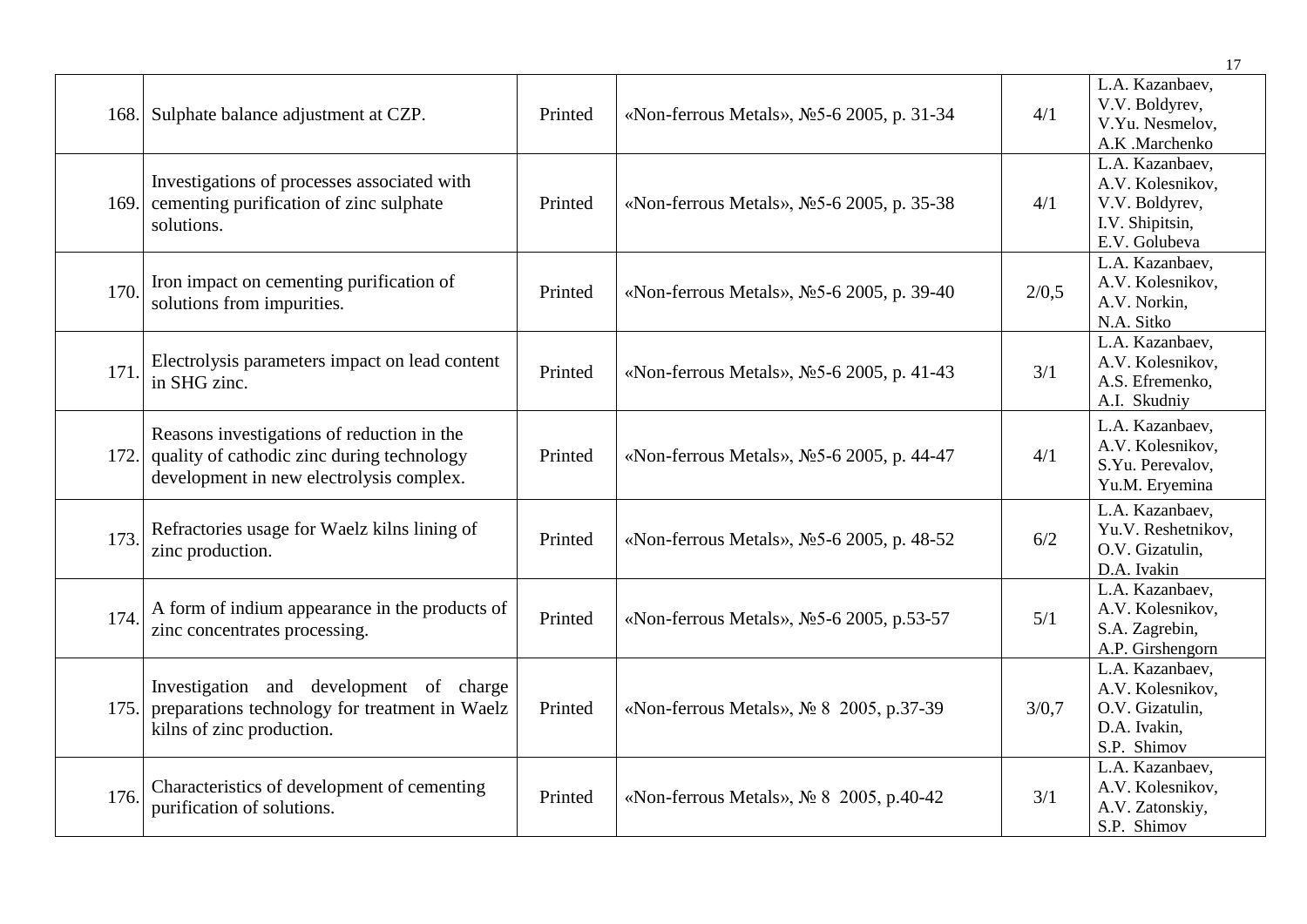|      |                                                                                                                 |         |                                            |       | 18                                                                         |
|------|-----------------------------------------------------------------------------------------------------------------|---------|--------------------------------------------|-------|----------------------------------------------------------------------------|
| 177. | Kinetics of cobalt and nickel cementation in<br>industrial zinc sulphate solutions.                             | Printed | «Non-ferrous Metals», No 8 2005, p.43-45   | 3/0,7 | L.A. Kazanbaev,<br>A.V. Kolesnikov,<br>D.A. Ivakin,<br>A.I. Skudniy        |
| 178. | Activator impurity of antimony addition impact<br>on cementing purification of zinc solutions.                  | Printed | «Non-ferrous Metals», № 8 2005, p.46-47    | 2/0,5 | L.A. Kazanbaev,<br>A.V. Kolesnikov,<br>V.Yu. Nesmelov,<br>S.A. Zagrebin    |
| 179. | Zinc dust usage, containing lead, during zinc<br>sulphate solutions purification from impurities.               | Printed | «No-ferrous Metals», $N_2$ 8 2005, p.48-50 | 3/1   | L.A. Kazanbaev,<br>A.V. Kolesnikov,<br>V.V. Mamkin,<br>A.K. Marchenko      |
|      | Cobalt, cadmium and nickel cementation<br>180. investigations at different stages of solutions<br>purification. | Printed | «Non-ferrous Metals», № 8 2005, p.51-53    | 3/0,7 | L.A. Kazanbaev,<br>A.V. Kolesnikov,<br>S.Yu. Perevalov,<br>A.K. Marchenko  |
|      | Combined effect of temperature, antimony and<br>181. copper additives on cementing purification<br>from cobalt. | Printed | «Non-ferrous Metals», № 8 2005, p.54-56    | 3/0,7 | L.A. Kazanbaev,<br>A.V. Kolesnikov,<br>S.A. Zagrebin,<br>Yu.M. Eryemina    |
| 182. | Impact of additive of copper activator impurity<br>on cementing purification of zinc solutions.                 | Printed | «Non-ferrous Metals», № 8 2005, p.57-58    | 2/0,5 | L.A. Kazanbaev,<br>A.V. Kolesnikov,<br>Yu.V. Reshetnikov,<br>V.V. Boldyrev |
|      | 183. Purified solution cooling and gypsum output.                                                               | Printed | «Non-ferrous Metals», No 8 2005, p.59-60   | 2/0,5 | L.A. Kazanbaev,<br>A.V. Kolesnikov,<br>I.V. Shipitsin,<br>A.S. Efremenko   |
|      | 184. Zinc alloys production.                                                                                    | Printed | «Non-ferrous Metals», No 8 2005, p. 61-63  | 2/0,5 | L.A. Kazanbaev,<br>A.V. Kolesnikov,<br>D.A. Ivakin,<br>A.S. Efremenko      |
| 185. | Improvement of indium extraction processes<br>from zinc solutions using pulsed extractors                       | Printed | «Non-ferrous Metals», No 5-6 2005, p.58-60 | 2/0,5 | L.A. Kazanbaev,<br>A.V. Kolesnikov,<br>S.A. Zagrebin,<br>A P Girshengorn   |

As the

A.P. Girshengorn

A.D.Besser L.A. Kazanbaev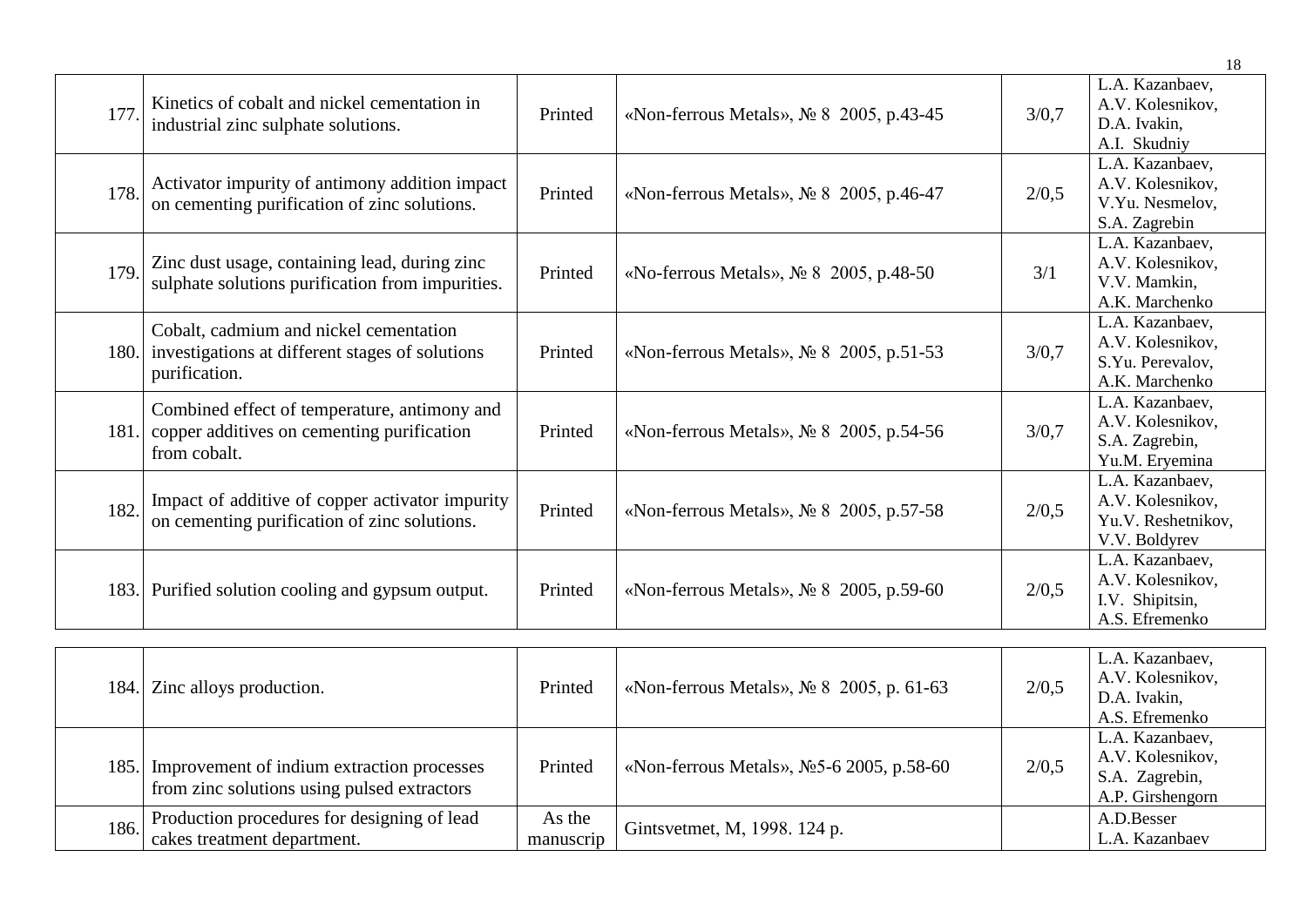| 187. | Silver extraction technology development from<br>zinc cakes.                                    | As the<br>manuscrip | Report about Research scientific work/Gintsvetmet<br>Authors of report A.M.Desyatov, P.A.Kozlov Report<br>code 2-97-57 Associations of National Scientific<br>Centers N 11520 Moscow 1998 |     | A.M. Desyatov<br>L.A. Kazanbaev                                   |
|------|-------------------------------------------------------------------------------------------------|---------------------|-------------------------------------------------------------------------------------------------------------------------------------------------------------------------------------------|-----|-------------------------------------------------------------------|
| 188. | Zinc cakes flotation parameters processing in<br>industrial conditions.                         | As the<br>manuscrip | Report of Research scientific work/Gintsvetmet<br>Authors of report A.M.Desyatov, P.A.Kozlov Report<br>code N 32673 Moscow 2000.,150 p.                                                   |     | A.D. Desyatov<br>L.A. Kazanbaev                                   |
| 189. | Production procedures of lead cakes treatment<br>department.                                    | As the<br>Manuscrip | Gintsvetmet, M.2000., 132 p.                                                                                                                                                              |     | A.D. Besser<br>L.A. Kazanbaev                                     |
| 190. | Justification of Waelz complex construction of<br>the fifth Waelz kiln at OJSC "ChEZP"          | As the<br>manuscrip | Report about Research scientific work/Gintsvetmet<br>Author of report P.A.Kozlov Association of National<br>Scientific Centers. Nº 11520 Moscow 1998                                      |     | L.A.Kazanbaev,<br>V.B.Chinkin                                     |
| 191. | Production procedures of Waelz complex<br>designing of the fifth Waelz kiln at OJSC<br>"ChEZP". | As the<br>manuscrip | Gintsvetemet, Author of report L.A. Kazanbaev,<br>135 p.                                                                                                                                  |     | P.A.Kozlov,<br>V.B.Chinkin,<br>V.L.Kubasov                        |
| 192. | Treatment of gold-silver alloy (dore alloy) with<br>production of branded silver and gold.      | As the<br>manuscrip | Production procedures, 2001, 128 p.                                                                                                                                                       |     | P.A.Kozlov,<br>L.A.Kazanbaev                                      |
| 193. | Development of Zinc Production at the<br>Chelyabinsk Zinc Plant.                                | Printed             | Lead and Zinc <sup>05</sup><br>International Symposium on Lead and Zinc<br>Processing, October 17-19.2005, Kyoto, Japan                                                                   | 4/2 | L.A. Kazanbaev                                                    |
| 194. | Hydrometallurgical treatment of zinc sulphide<br>raw materials.                                 | Printed             | Non-ferrous metallurgy - $N24$ , 2005, p. 23-25                                                                                                                                           | 3/1 | A.V. Tarasov<br>L.A. Kazanbaev<br>E.M. Timoshenko<br>P.E. Romanov |

|       | 195. Treatment of zinc alloys smelting technology.        | Printed        | Weeks of metals in Moscow. November 14-18, 2005<br>Proceedings of conference and seminars,<br>Moscow, 2005, p. 56-58                                             | 2/0,5   | L.A. Kazanbaev<br>A.S. Efremenko<br>A.V. Kolesnikov<br>D.A. Ivakin |
|-------|-----------------------------------------------------------|----------------|------------------------------------------------------------------------------------------------------------------------------------------------------------------|---------|--------------------------------------------------------------------|
|       | 196. The Waelz Process                                    | <b>Printed</b> | M.: Ore and metals, $2003$ ja p.155                                                                                                                              | 155/155 |                                                                    |
| 197.1 | Decision of ecological safety questions at Zinc<br>Plant. | Printed        | Recycling, treatment of wastes and clean<br>technologies, abstracts of proceedings of scientific<br>and technical conference, Moscow, December 7,<br>2005, p.112 | 1/0,5   | L.A. Kazanbaev<br>V.A. Lukyanchikov                                |
| 198.  | Waste-heat boiler.                                        | Printed        | Patent № 2266467 (Russia). Claimed 23.07.2002.                                                                                                                   |         | A.G. Krekov                                                        |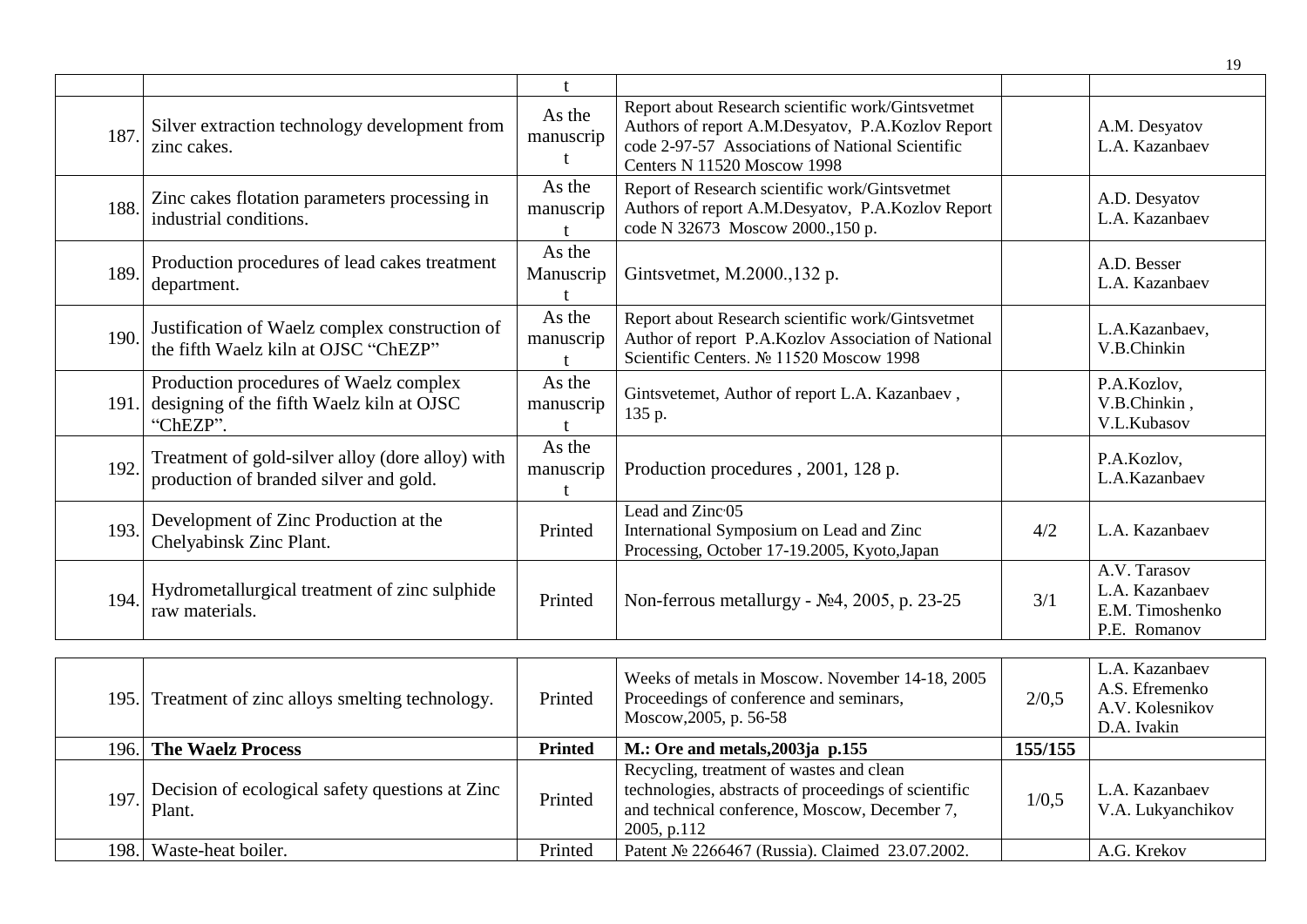|      |                                                                                                                                           |         |                                                                                                                  |       | 20                                                                                  |
|------|-------------------------------------------------------------------------------------------------------------------------------------------|---------|------------------------------------------------------------------------------------------------------------------|-------|-------------------------------------------------------------------------------------|
|      |                                                                                                                                           |         | Patent decision dated 20.12.2005                                                                                 |       | A.I. Gladyshev<br>V.V. Dobrynin<br>V.I. Sobolev<br>L.A. Kazanbaev                   |
| 199  | Intensification of dehydration processes of pulp<br>of zinc cake.                                                                         | Printed | Non-ferrous metallurgy. - №1.-2000.-p.24-25.                                                                     | 2/0.5 | V.V. Geykhman<br>L.A. Kazanbaev<br>A.V. Kolesnikov<br>V.Yu. Nesmelov                |
| 200. | Improvement of zinc production at<br>Chelyabinsk Zinc Plant with production of high<br>quality zinc.                                      | Printed | Non-ferrous metallurgy. - №11.-2005.-р.7-8.                                                                      | 2/1   | L.A. Kazanbaev                                                                      |
| 201. | Method of zinc sulphate solutions purification<br>from impurities.                                                                        | Printed | Patent Nº 2274667 (Russia) Application<br>No2004128866/02 dated 29.09.2004, Patent decision<br>dated 01.11.2005  |       | L.A. Kazanbaev,<br>A.V. Kolesnikov,                                                 |
| 202  | Predict calculation of zinc, copper and cobalt<br>cakes yield.                                                                            | Printed | Non-ferrous Metallurgy. - №4.-2006.-p.6-13.                                                                      | 8/3   | L.A. Kazanbaev<br>D.A. Ivakin<br>A.V. Kolesnikov                                    |
| 203. | Method of pyrometallurgical treatment of zinc<br>cakes.                                                                                   | Printed | Patent Nº 2279492 (Russia) Application<br>No 2005100470/02 dated 11.01.2005. Patent decision<br>dated 07.02.2006 |       | L.A. Kazanbaev<br>A.V. Kolesnikov<br>V.V. Boldyrev<br>O.V. Gizatulin<br>D.A. Ivakin |
| 204. | Method of high-purity indium monochloride<br>production from crude metallic indium.                                                       | Printed | Patent Nº 2279493 (Russia) Application<br>No 2004138270/02 dated 27.12.2004 Patent decision<br>dated 07.02.2006  |       | L.A. Kazanbaev<br>V.L. Kubasov<br>A.V. Kolesnikov<br>S.A. Zagrebin                  |
| 205. | <b>Investigation of Processes Which Accompany</b><br>Cementing Cleaning of Zinc Sulfate Solutions                                         | Printed | "Non-ferrous Metals" - 2006. - No <sub>1</sub> . - p. 3-6.                                                       | 3/1   | L.A. Kazanbayev,<br>A.V. Kolesnikov<br>I.V. Shipitsyn<br>E.V. Golubeva,             |
| 206. | <b>Studies of Reasons Related to Decreasing</b><br>Cathode Zinc Quality in Implementing the<br>Technology at the New Electrolysis Complex | Printed | "Non-ferrous Metals" - 2006. - No <sub>1</sub> . - p. 7-10.                                                      | 4/1   | A.V. Kolesnikov<br>L.A. Kazanbayev<br>S.Yu. Perevalov<br>Yu.M. Eryemina             |
| 207  | Making Use of Refractory Materials for Lining<br>of Waelz Kilns                                                                           | Printed | "Non-ferrous Metals" - 2006. - No <sub>1</sub> . - p. 11-14.                                                     | 4/1   | Yu.V. Reshetnikov<br>L.A. Kazanbayev<br>O.V. Gizatulin<br>D.A. Ivakin               |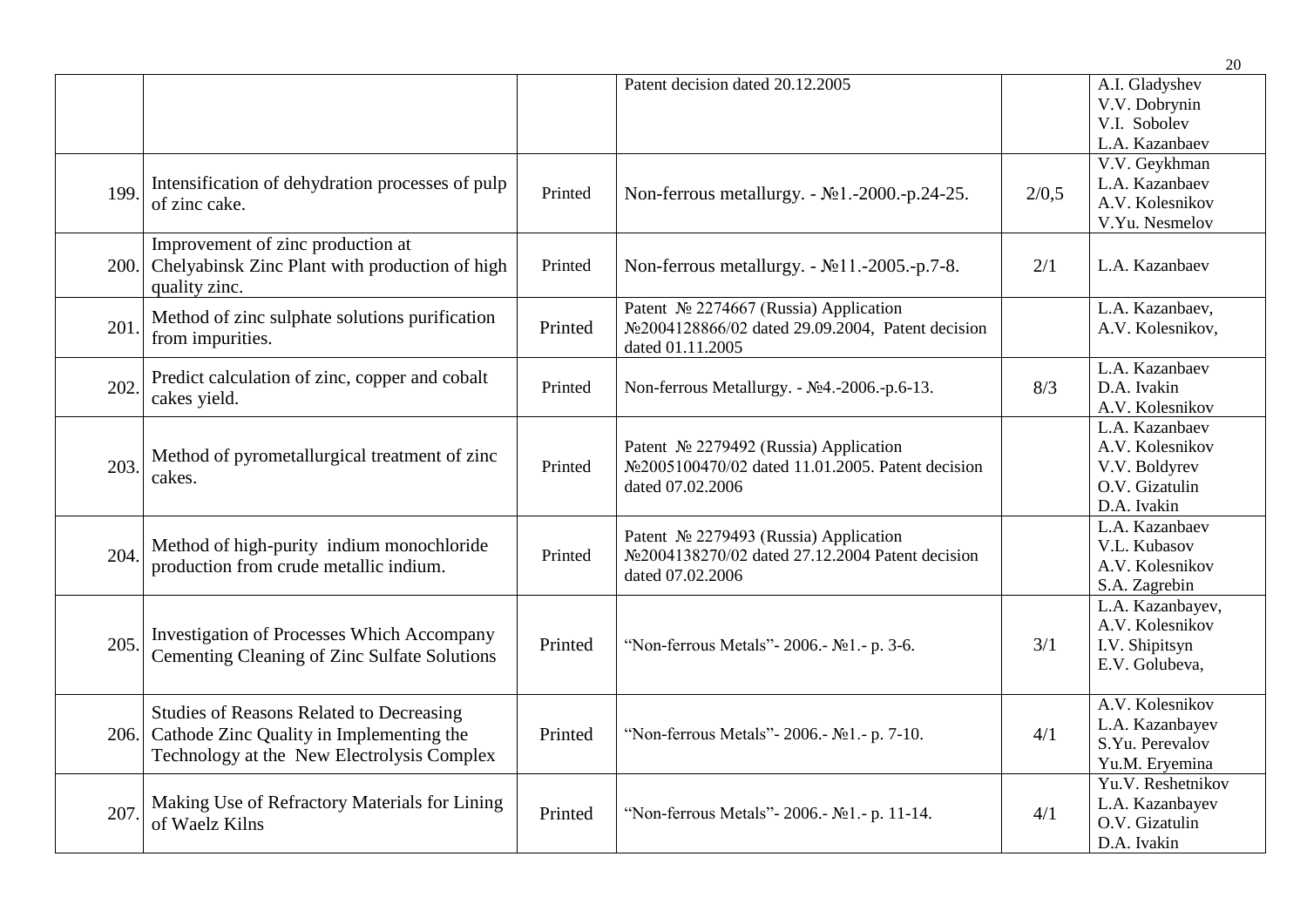| 208. | Forms of Demonstration of Indium in Zinc<br><b>Concentrate Processing Products</b>                                    | Printed        | "Non-ferrous Metals" - 2006. - No <sub>1.</sub> - p. 15-19.                                 | 5/1    | L.A. Kazanbayev<br><b>B.L. Dobrotsvetov</b><br>V.L. Kubasov<br>N.A. Akimova<br>S.A. Zagrebin |
|------|-----------------------------------------------------------------------------------------------------------------------|----------------|---------------------------------------------------------------------------------------------|--------|----------------------------------------------------------------------------------------------|
|      | <b>Improvement of Indium Extraction Process</b><br>209. from Zinc Solutions Using Pulsation Type<br><b>Extractors</b> | Printed        | "Non-ferrous Metals" - 2006. - No <sub>1</sub> . - p. 20-21.                                | 2/0,7  | L.A. Kazanbayev<br>A.P. Girshengorn<br>S.A. Zagrebin<br>A.V. Kolesnikov                      |
| 210. | Kinetic characteristics of zinc calcine leaching<br>of different grain size.                                          | Printed        | Non-ferrous Metals. - №6.-2006.-p.17-20.                                                    | 4/1    | L.A. Kazanbaev<br>A.V. Kolesnikov                                                            |
| 211. | Organic substances impact on processes of<br>cementation and zinc electrolysis.                                       | Printed        | Non-ferrous metallurgy. - $\mathcal{N}$ 27.-2006.-p.12-20.                                  | 9/3    | L.A. Kazanbaev<br>A.V. Kolesnikov                                                            |
| 212. | Comparative analysis of cobalt and nickel<br>cementation using electrochemical calculations.                          | Printed        | Non-ferrous Metals. - №7.-2006.-р.30-35.                                                    | 6/2    | L.A. Kazanbaev<br>A.V. Kolesnikov                                                            |
| 213. | Investigation of lead sulphate impact on<br>impurities cementation by zinc dust.                                      | Printed        | Non-ferrous Metallurgy. - №9.-2006.-p.3-7.                                                  | 5/2    | L.A. Kazanbaev<br>A.V. Kiolesnikov                                                           |
| 214. | <b>Zinc Hydrometallurgy (solutions)</b><br>purification and electrolysis)                                             | <b>Printed</b> | M.: Publishing House «Ore and Metals»,<br>2006.-176 p.                                      | 176/45 | L.A. Kazanbaev,<br>V.L. Kubasov,<br>A.V.Kolesnikov                                           |
| 215. | <b>Mastering Automated Zinc Electrolysis</b><br>Complex at Chelyabinsk Zinc Plant                                     | Printed        | The 4-th International Conference Zinc 2006<br>11-12 September 2006 Plovdiv, Bulgaria, P.23 | 1/0,2  | L.A.Kazanbayev<br>A.V.Kolesnikov<br>A.V.Zatonskiy<br>D.A.Ivakin                              |

| 216 | Method of indium powder production                                                                                | Printed | US Patent No US 7, 166, 143 B2 dated 23.01.2007         |       | V.V.Geykhman<br>L.A.Kazanbaev<br>A.V.Kolesnikov      |
|-----|-------------------------------------------------------------------------------------------------------------------|---------|---------------------------------------------------------|-------|------------------------------------------------------|
|     |                                                                                                                   |         |                                                         |       | V.L.Kubasov<br>S.A.Zagrebin                          |
| 217 | Calculation of critical rate in fluidized bed<br>roasters                                                         | Printed | Nonferrous metals - $N28$ , 2007, p. 41-45              | 5/1   | V.L.Kubasov<br>L.A.Kazanbaev<br>V.M.Terentyev        |
| 218 | Research and development of treatment<br>technology of off grade raw material at PJSC<br>"Chelyabinsk Zinc Plant" | Printed | Nonferrous metallurgy - $\mathcal{N}$ 11, 2007. p.17-20 | 4/1   | L.A.Kazanbaev<br>A.V. Zatonskiy<br>Yu.V.Reshetnikhov |
| 219 | Research development and implementation of                                                                        | Printed | European Metallurgical Conference EMC 2007              | 1/0.2 | L.A.Kazanbayev                                       |

21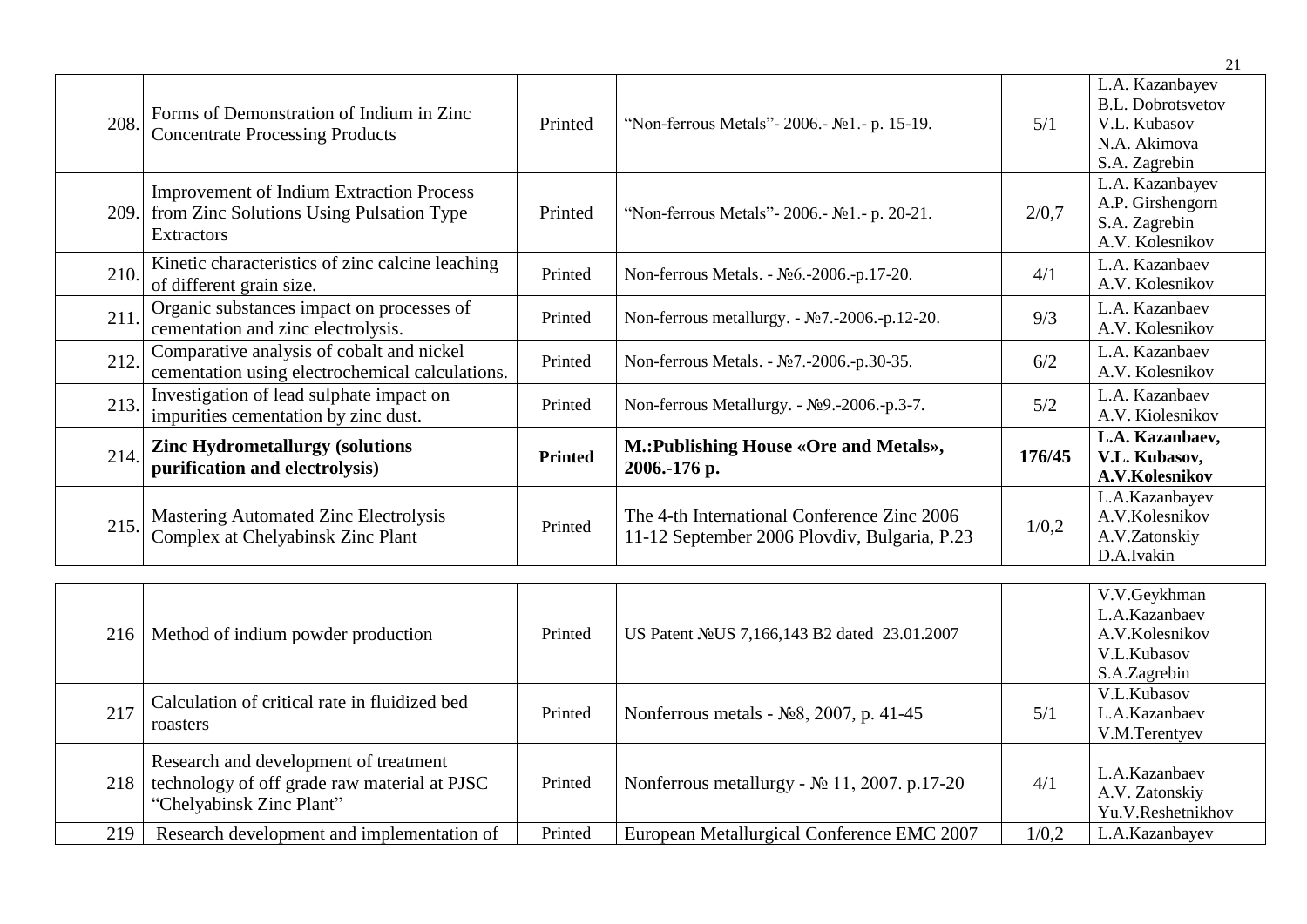|     |                                                                                                            |                |                                                                                                                        |         | 22                                                                                                                       |
|-----|------------------------------------------------------------------------------------------------------------|----------------|------------------------------------------------------------------------------------------------------------------------|---------|--------------------------------------------------------------------------------------------------------------------------|
|     | processing oxidized zinc                                                                                   |                | June 11-14, 2007, Dusseldorf, Germany,                                                                                 |         |                                                                                                                          |
| 220 | The method of chlorine and fluorine removal<br>from zinc dust materials                                    | Printed        | Application 2006126224/02 (028462) dated<br>19.07.2006. Decision of grant 02.07.2007.<br>Patent Nº 2317344 (Russia)    |         | L.A.Kazanbaev<br>A.V.Kolesnikov<br>A.P. Girshengorn<br>F.P.Golovko<br>D.A. Ivakin                                        |
| 221 | The method of chlorine and fluorine removal<br>from zinc dust materials of lead-zinc<br>production         | Printed        | Application 2006124338/02 (026390) dated<br>06.07.2006. Decision of grant dd 13.06.2007.<br>Patent № 2316607 (Russia)  |         | L.A.Kazanbaev<br>A.V. Kolesnikov<br>V.V.Boldyrev<br>A.I.Skhudnyi                                                         |
| 222 | The method of zinc recovery from sulfurous<br>solutions by electrolysis                                    | Printed        | Application 2006112808/02 (013928) dated<br>17.04.2006. Decision of grant dd 15.05.2007.<br>Patent Nº 2312173 (Russia) |         | L.A.Kazanbaev<br>A.V.Zatonskiy<br>A.V.Kolesnikov<br>V.V.Boldyrev<br>A.S.Yefremenkho<br>M.A.Chernyakov<br>D.V.Chemeryazev |
| 223 | Zinc hydrometallurgy (leaching processes)                                                                  | <b>Printed</b> | M.: Publishing house «Ores and metals»,<br>2007.-120 p.                                                                | 120/60  | L.A. Kazanbaev<br><b>V.L.Kubasov</b>                                                                                     |
| 224 | Extraction-electrolysis methods of zinc raw<br>material treatment                                          | <b>Printed</b> | M.: Publishing house "Ores and metals",<br>2008.-272 p.                                                                | 272/68  | L.A.Kazanbaev<br>A.V.Zatonskiy<br>V.F.Travkin                                                                            |
| 225 | The methods of sulphide-zinc products<br>treatment                                                         | Printed        | Application №2006141445/02 (045255).<br>Decision of grant 11.01.2008,<br>Patent № 2352652 (Russia)                     |         | L.A.Kazanbaev<br>A.V.Kolesnikov                                                                                          |
| 226 | Technology development of coke fines<br>recovery from clinker of Chelyabinsk electro-<br>zinc plant        | Printed        | Journal «Nonferrous metallurgy» № 11, 2008 г.,<br>$p.7-8$                                                              | 1/0,2   | A.M.Desyatov<br>R.A Malinskiy<br>G.V Shscerbakhova.<br>A.V.Kolesnikov                                                    |
| 227 | Zinc recovery from crude ore                                                                               | Printed        | Yekaterinburg: publishing house UGTU-UPI,<br>$2009 - 480p$                                                             | 180/120 | S.E. Klyayn<br>S.S. Naboychenko                                                                                          |
| 228 | Methodological orders of laboratory tests<br>execution in the discipline of "Lead and zinc<br>metallurgy". | Printed        | Yekaterinburg: publishing house UGTU-UPI, -<br>60 p.                                                                   | 60/15   | S.E. Klyayn<br>V.A. Sergeev<br>S.I. Kholod                                                                               |
| 229 | Different parameters influence on deposition<br>and filtration of zinc production pulp                     | Printed        | Journal «Nonferrous metallurgy» No5, 2009,<br>p.33-37                                                                  | 5/1     | A.V.Kolesnikov,<br>Yu.P.Shumilin,                                                                                        |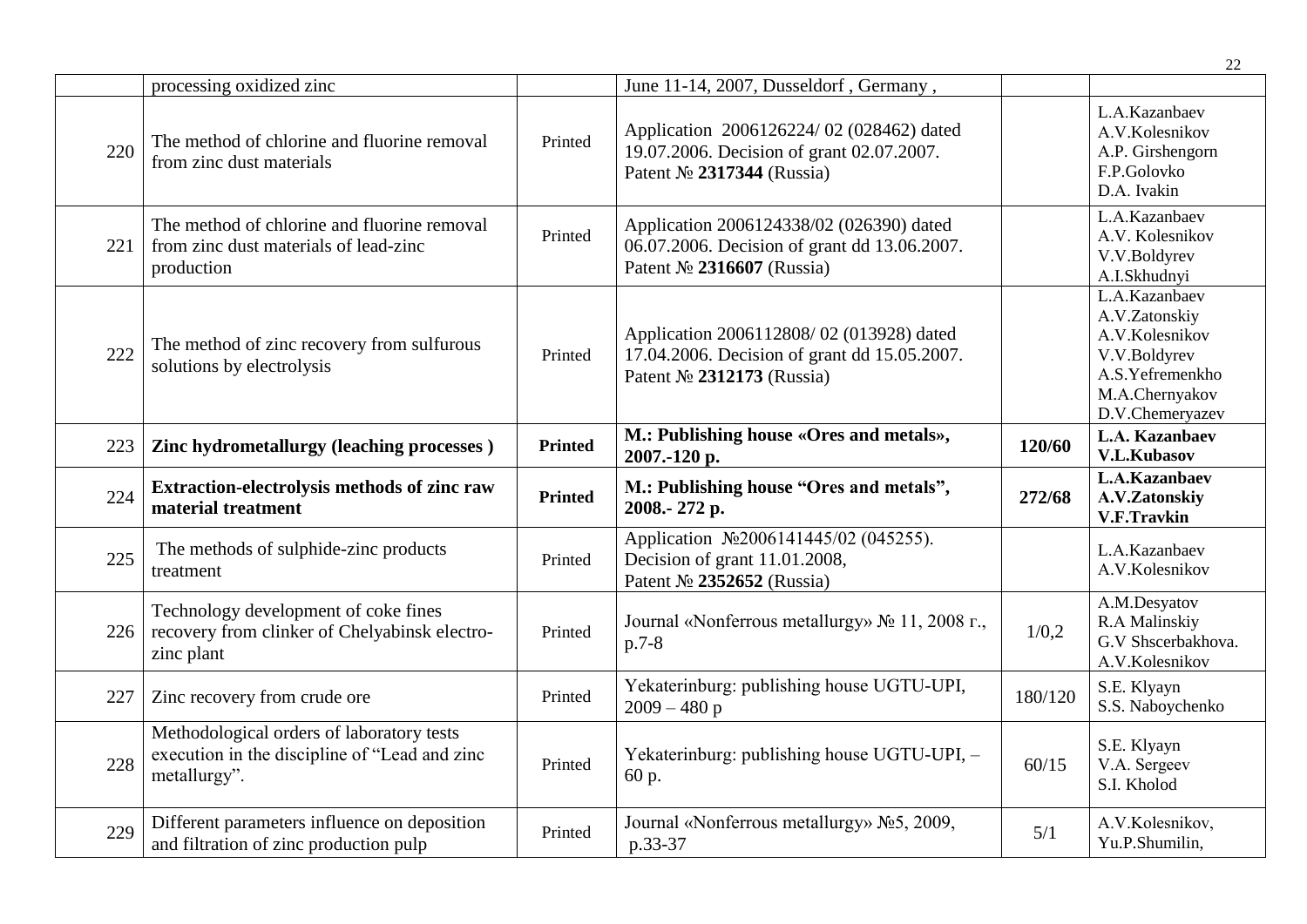|     |                                                                                                                          |         |                                                                                                               |        | R.R.Asadulin,<br>A.S.Sukhobokov                                         |
|-----|--------------------------------------------------------------------------------------------------------------------------|---------|---------------------------------------------------------------------------------------------------------------|--------|-------------------------------------------------------------------------|
| 230 | Charge for reduction melting of copper-chloric<br>cake                                                                   | Printed | Application No2008117786/02 dd 04.05.2008,<br>Decision of grant 11 Febrary 2009<br>Patent Nº 2368676 (Russia) |        | Yu.V Reshetnikov<br>A.V Kolesnikov<br>S.Yu.Perevalov                    |
| 231 | The method of chlorine removal from sulphate-<br>zinc solutions.                                                         | Printed | Application Nº2008117789/02 dd 04.05.2008,<br>Decision of grant 18 May 2009<br>Patent № 2372413 (Russia)      |        | Yu.V Reshetnikov<br>A.V.Kolesnikov                                      |
| 232 | Contemporary state and possibilities of Waelz-<br>process usage for zinc recovery from dusts of<br>electric arc furnaces | Printed | Journal «Nonferrous metals» № 7, 2009, p.36-40                                                                | 5/1,25 | Ye.V.Povyshiva<br>A.V.Zolkina<br>A.G.Vorob'ev                           |
| 233 | Efficiency of production increase at PJSC<br>"Chelyabinsk zinc plant"                                                    | Printed | Journal «Nonferrous metallurgy» No11, 2009,<br>p.23                                                           | 1/0,33 | Yu.V.Reshetnikov,<br>V.Yu.Nesmelov                                      |
| 234 | The method of zinc calcine treatment                                                                                     | Printed | Application No2008117790/02 dd 04.05.2008,<br>Decision of grant 13 May 2009<br>Patent № 2375478 (Russia)      |        | Reshetnikov Yu.V.,<br>Kolesnikov A.V.,<br>Asadulin R.R.                 |
| 235 | Skull formation in Waelz-kilns during zinc<br>cakes treatment                                                            | Printed | Journal «Nonferrous metallurgy», No 1, 2010,<br>p.25-32                                                       | 8/2,7  | Kolesnikov A.V.,<br>Ivakin D.A.                                         |
| 236 | Study of fine zinc concentrates roasting of the<br>Ural mines at PJSC "CZP"                                              | Printed | Journal «Nonferrous metals», No 5, 2010<br>p.34-37                                                            | 4/0,8  | A.M.Panshin,<br>A.V.Zatonskiy,<br>A.A.Kondratyuk,<br>V.M.Terent'ev      |
| 237 | Cathodes and anodes testing in plant conditions                                                                          | Printed | Journal «Nonferrous metals», № 5, 2010<br>p.38-40                                                             | 3/0,6  | A.V.Zatonskiy,<br>A.S.Yefremenko,<br>D.V.Chemeryazev,<br>V.Yu.Nesmelov  |
| 238 | Study of Waelz-process of zinc cakes in large-<br>size Waelz-kilns                                                       | Printed | Journal «Nonferrous metals», Nº 5, 2010,<br>p.41-45                                                           | 5/1    | A.V. Zatonskiy,<br>Yu.V. Reshetnikov,<br>O.V. Gizatulin,<br>D.A. Ivakin |
| 239 | Development of calcination technology of<br>Waelz-oxide in large-size tube kiln                                          | Printed | Journal «Nonferrous metals», № 5, 2010,<br>p.45-48                                                            | 4/0,8  | A.M.Panshin,<br>A.V.Zatonskiy,<br>O.V. Gizatulin,<br>D.A. Ivakin        |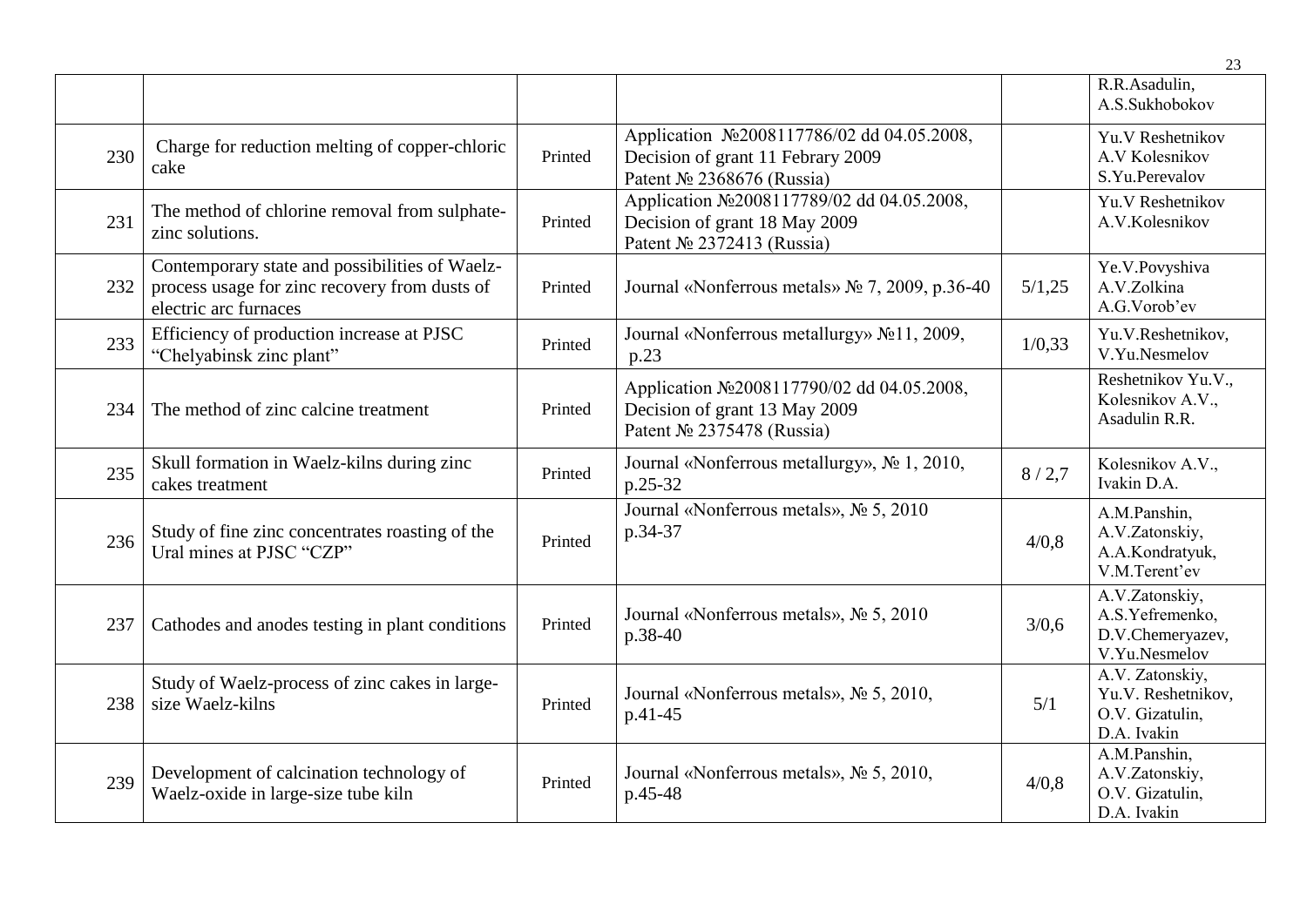|     |                                                                                                                                                                                                                                        |         |                                                                                                                                                                                                                                          |       | 24                                                                    |
|-----|----------------------------------------------------------------------------------------------------------------------------------------------------------------------------------------------------------------------------------------|---------|------------------------------------------------------------------------------------------------------------------------------------------------------------------------------------------------------------------------------------------|-------|-----------------------------------------------------------------------|
| 240 | Study and development of hydrometallurgical<br>technology of calcined Waelz-oxide treatment<br>with indium recovery                                                                                                                    | Printed | Journal «Nonferrous metals», № 5, 2010,<br>p.49-51                                                                                                                                                                                       | 3/0.6 | A.V.Zatonskiy,<br>Yu.V.Reshetnikov,<br>A.P.Girshengorn,<br>D.A.Ivakin |
| 241 | Treatment of halogenides - rich oxized<br>materials                                                                                                                                                                                    | Printed | Journal «Nonferrous metals», № 5, 2010,<br>p.52-54                                                                                                                                                                                       | 3/0,6 | A.I.Skudnyi,<br>D.A.Ivakin,<br>A.V.Zatonskiy,<br>R.R.Asadulin         |
| 242 | Study and substantiation of technology of<br>effluent treatment of zinc production from<br>heavy metals ions                                                                                                                           | Printed | Journal «Nonferrous metals», № 5, 2010,<br>p.54-58                                                                                                                                                                                       | 5/1   | Yu.V.Reshetnikov,<br>A.V.Zatonskiy,<br>V.L.Kubasov,<br>A.M.Panshin    |
| 243 | Study and substantiation of technology of<br>effluent treatment from anions<br>(hydrometallurgical production of zinc)                                                                                                                 | Printed | Journal «Nonferrous metals», № 5, 2010,<br>p.58-62                                                                                                                                                                                       | 5/1   | Yu.V.Reshetnikov,<br>A.V.Zatonskiy,<br>V.L.Kubasov,<br>A.M.Panshin    |
| 244 | Silver recovery from concentrates of flotation<br>treatment of zinc cakes                                                                                                                                                              | Printed | Modern metal materials and technologies<br>(CMMT-2009): Proceedings of International<br>Scientific and Research Conference, St.<br>Petersburg, 24-26 June, 2009. SPb:<br>SPbGPU.2009, p.583-584                                          | 2/0,4 | Barashev A.R.,<br>Mamyachenkov S.V,<br>Karelov S.V., Mezenin<br>K.A.  |
| 245 | Study, development and implementation of<br>oxidized zinc-containing raw material<br>processing for zinc and indium recovery at<br>Chelyabinsk zinc plant                                                                              | Printed | Innovations and improvement of technologies in<br>mining-smelting plant: Proceedings of 5<br>International conference, Ust'-Kamenogorsk, 21<br>May, 2009. T.2. Metallurgy and ecology. Ust'-<br>Kamenogorsk: VNIItsvetmet. 2009, p.81-88 | 8/2,7 | Zatonskiy A.V.,<br>Reshetnikov Yu.V.                                  |
| 246 | Research and development of complex<br>technology for zinc and indium recovery from<br>oxidized raw material and waste utilization,<br>49-th Annual Conference of Metallurgists<br>(COM 2010), October 3-6, 2010, Vancouver,<br>Canada | Printed | Proceeding «Lead-Zinc 2010», p.1255-1261                                                                                                                                                                                                 | 7/3,5 | Panshin A.M.                                                          |
| 247 | Study, development and implementation of<br>pyrometallurgical preparation of waelz-oxide<br>for leaching with the following recovery of<br>indium                                                                                      | Printed | «Nonferrous metallurgy», No 11, 2010, c.14-15                                                                                                                                                                                            | 2/2   |                                                                       |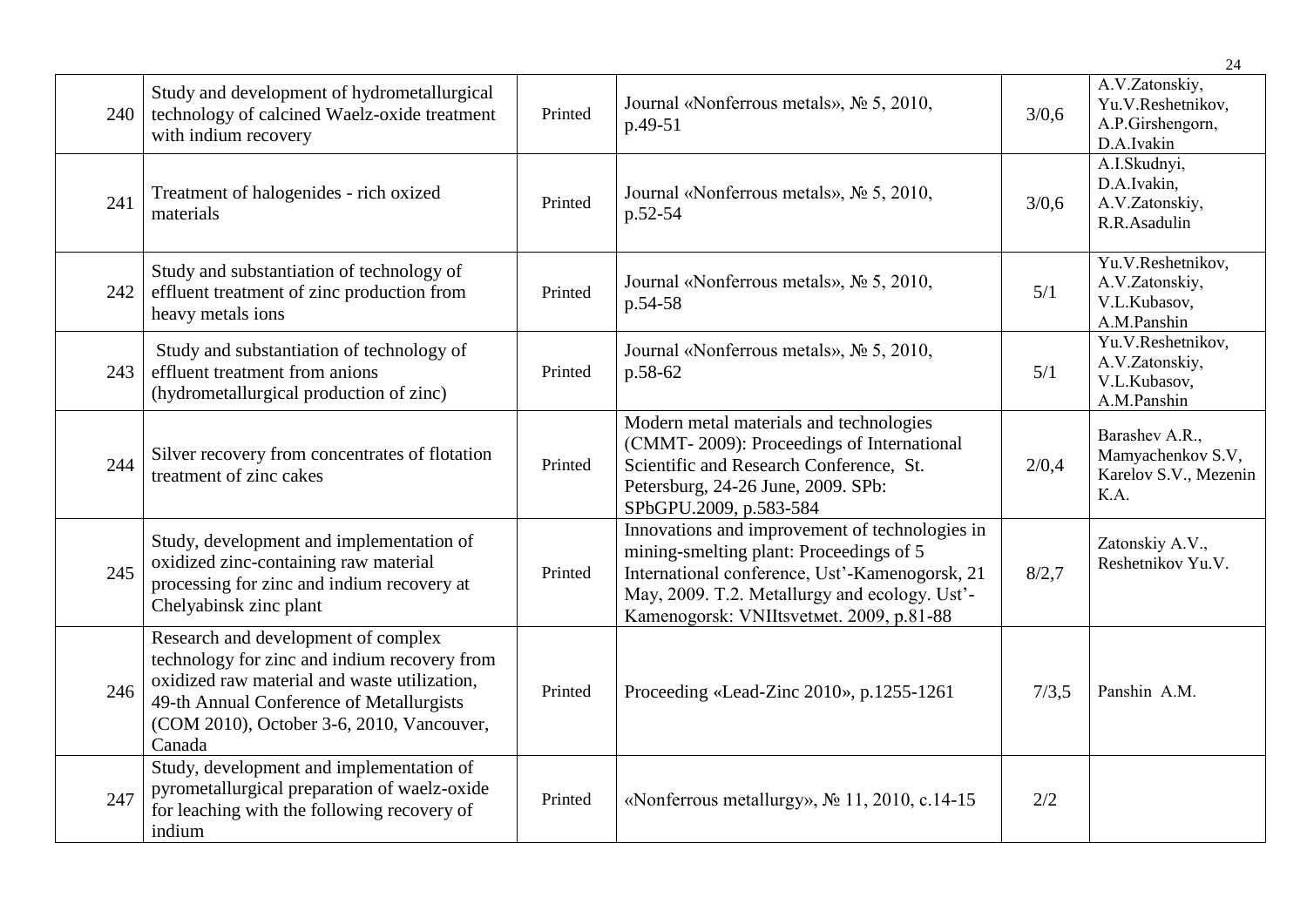|     |                                                                                                                                           |         |                                                                                                                                                                                                    |       | 25                                                                                        |
|-----|-------------------------------------------------------------------------------------------------------------------------------------------|---------|----------------------------------------------------------------------------------------------------------------------------------------------------------------------------------------------------|-------|-------------------------------------------------------------------------------------------|
| 248 | Development of Roasting process of fine<br>dispersing zinc concentrates of the Ural<br>Deposits at Chelyabinsk Zinc Plant                 | Printed | NON-Ferrous Metals, Nº 2, 2010, c.3-7                                                                                                                                                              | 5/1   | A.M.Panshin,<br>A.V.Zatonskiy,<br>A.A.Kondratyuk,<br>V.M.Terentiev                        |
| 249 | Industrial Tests of cathodes and anodes at<br>electrolysis of zinc                                                                        | Printed | NON-Ferrous Metals, № 2, 2010, c.7-9                                                                                                                                                               | 3/0,6 | A.V.Zatonskiy,<br>A.S.Efremenko,<br>D.V.Chemeryazev,<br>V.Yu.Nesmelov                     |
| 250 | Development of Waelz-process of Zinc<br>Agglomerated Cakes in Large Waelz-furnace                                                         | Printed | NON-Ferrous Metals, № 2, 2010, c.10-14                                                                                                                                                             | 5/1   | A.V.Zatonskiy,<br>Yu.V.Reshetnikov<br>O.V.Gizatulin,<br>D.A.Ivakin                        |
| 251 | Development of Waelz-oxide Calcination with<br>Usage of the Large-sized Tube-type Furnace                                                 | Printed | NON-Ferrous Metals, № 2, 2010, c.15-18                                                                                                                                                             | 4/0,8 | A.M.Panshin,<br>A.V.Zatonskiy,<br>O.V.Gizatulin,<br>D.A.Ivakin                            |
| 252 | Research and Development of Technology of<br>Hydrometallurgical Processing of Calcined<br>Waelz-oxide with Extraction of Indium           | Printed | NON-Ferrous Metals, № 2, 2010, c.18-21                                                                                                                                                             | 4/0,8 | A.V.Zatonskiy,<br>Yu.V.Reshetnikov<br>A.P. Girshengorn<br>D.A.Ivakin                      |
| 253 | Processing of the Oxidized Materials with High<br>Halogenide Content                                                                      | Printed | NON-Ferrous Metals, № 2, 2010, c.21-23                                                                                                                                                             | 3/0,6 | A.I.Skudniy,<br>D.A.Ivakin<br>A.V.Zatonskiy,<br>R.R.Asadulin                              |
| 254 | Research and Validation of Technology of<br>Sewage Treatment of Zinc Production from<br><b>Ions of Heavy Non-ferrous Metals</b>           | Printed | NON-Ferrous Metals, No 2, 2010, c.24-27                                                                                                                                                            | 4/0,8 | Yu.V.Reshetnikov<br>A.V.Zatonskiy<br>V.L.Kubasov<br>A.M.Panshin,                          |
| 255 | Research and Substantiation of Technology of<br>Sewage Treatment from Anions (in<br>Hydrometallurgical Zinc Production)                   | Printed | NON-Ferrous Metals, № 2, 2010, c.28-31                                                                                                                                                             | 4/0,8 | Yu.V.Reshetnikov<br>A.V.Zatonskiy<br>V.L.Kubasov<br>A.M.Panshin,                          |
| 256 | STUDY AND DEVELOPMENT OF<br>TECHNOLOGY FOR IMPURITIES<br>REMOVAL FROM WAELZ-OXIDE<br><b>OBTAINED AFTER EAF DUSTS</b><br><b>PROCESSING</b> | Printed | «INNOVATIONS IN MINING AND<br><b>METALLURGICA INDUSTRY</b> »: Proceedings<br>of VI international conference, 19 May 2011,<br>Ust'-Kamenogorsk, VNIItsvetmet: Ust'-<br>Kamenogorsk, 2011, p.189-193 | 5/0,6 | Panshin A.M.,<br>Zatonskiy A.V.,<br>Ivakin D.A.,<br>Nesmelov V.Yu. -<br>PJSC «Chelyabinsk |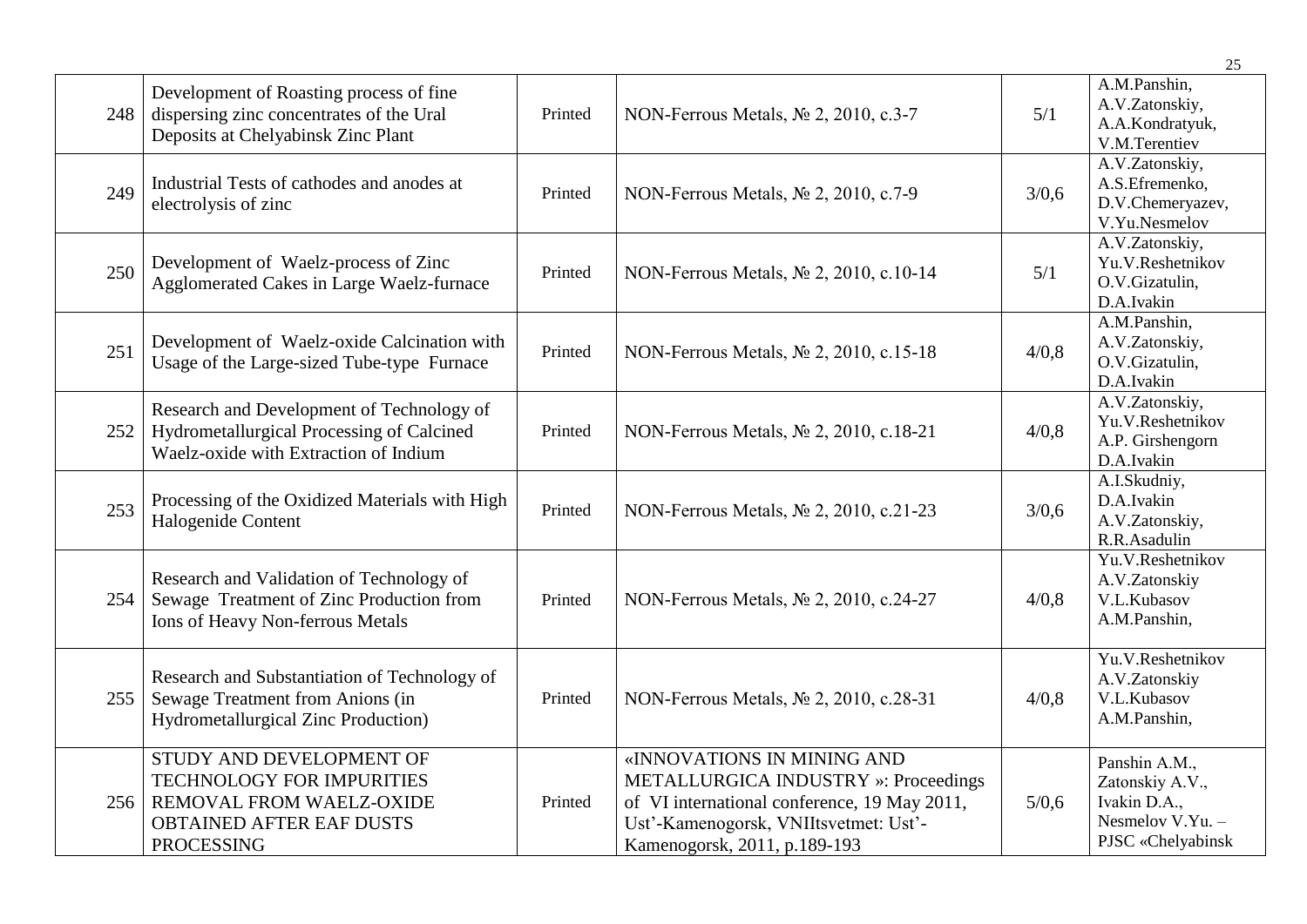|     |                                                                                                                                             |         |                                                                                                                                                                                                    |       | 26                                                                                                                                                                                        |
|-----|---------------------------------------------------------------------------------------------------------------------------------------------|---------|----------------------------------------------------------------------------------------------------------------------------------------------------------------------------------------------------|-------|-------------------------------------------------------------------------------------------------------------------------------------------------------------------------------------------|
|     |                                                                                                                                             |         |                                                                                                                                                                                                    |       | zinc plant»,<br>Aksel'rod L.M.,<br>Fedosov I.B.,<br>Baranov A.P. - OOO<br>«Ural Recycling»                                                                                                |
| 257 | Zinc production technology improving at<br>Chelyabinsk zinc plant                                                                           | Printed | «INNOVATIONS IN MINING AND<br><b>METALLURGICA INDUSTRY»: Proceedings</b><br>of VI International conference, 19 May 2011,<br>Ust'- Kamenogorsk, VNIItsvetmet: Ust'-<br>Kamenogorsk, 2011, p.194-201 | 8/2,7 | A.M.Panshin,<br>A.V. Zatonskiy                                                                                                                                                            |
| 258 | Development, implementation and learning the<br>technology of valuable elements recovery and<br>heat salvage from off-gases of Waelz-kilns. | Printed | «Reconstruction of metallurgical plants. Modern<br>ecological technologies and plants effectiveness<br>improvement»: Proceedings of IV International<br>conference, 12 November 2008, Moscow       | 5/1   | A.V. Zatonskiy;<br>Yu.V. Reshetnikov;<br>A.V. Kolosnikov;<br>D.A. Ivakin                                                                                                                  |
| 259 | Putting into operation the purification of<br>process gases of large-size Waelz-kiln                                                        | Printed | Proceedings III of International conference<br>«Metallurgy- Intekheko-2010», Moscow, 30-31<br>March 2010 г., GK «Izmaylovo»                                                                        | 4/1   | A.V. Zatonskiy; Yu.V.<br>Reshetnikov;<br>D.A. Ivakin                                                                                                                                      |
| 260 | Study and development of impurities removal<br>technology from Waelz-oxide obtained after<br><b>EAF</b> dusts processing                    | Printed | Proceedings of IV International conference «<br>Metallurgy- Intekheko -2011», Moscow,<br>29-30 March 2011,<br>GK «Izmaylovo»                                                                       | 4/0.5 | Panshin A.M.,<br>Zatonskiy A.V.,<br>Ivakin D.A.,<br>Nesmelov V.Yu. $-$<br>PJSC «Chelyabinsk<br>zinc plant»,<br>Aksel'rod L.M.,<br>Fedosov I.B.,<br>Baranov A.P. - OOO<br>«Ural Recycling» |
| 261 | Zinc recycling at PJSC «CZP»: processing of<br>zinc-containing products and wastes                                                          | Printed | «Recycling, wastes processing and clean<br>technologies»: Proceedings of VII International<br>conference,<br>18 October 2011, Moscow, p.77-78                                                      | 2/0,7 | Panshin A.M.,<br>Zatonskiy A.V.                                                                                                                                                           |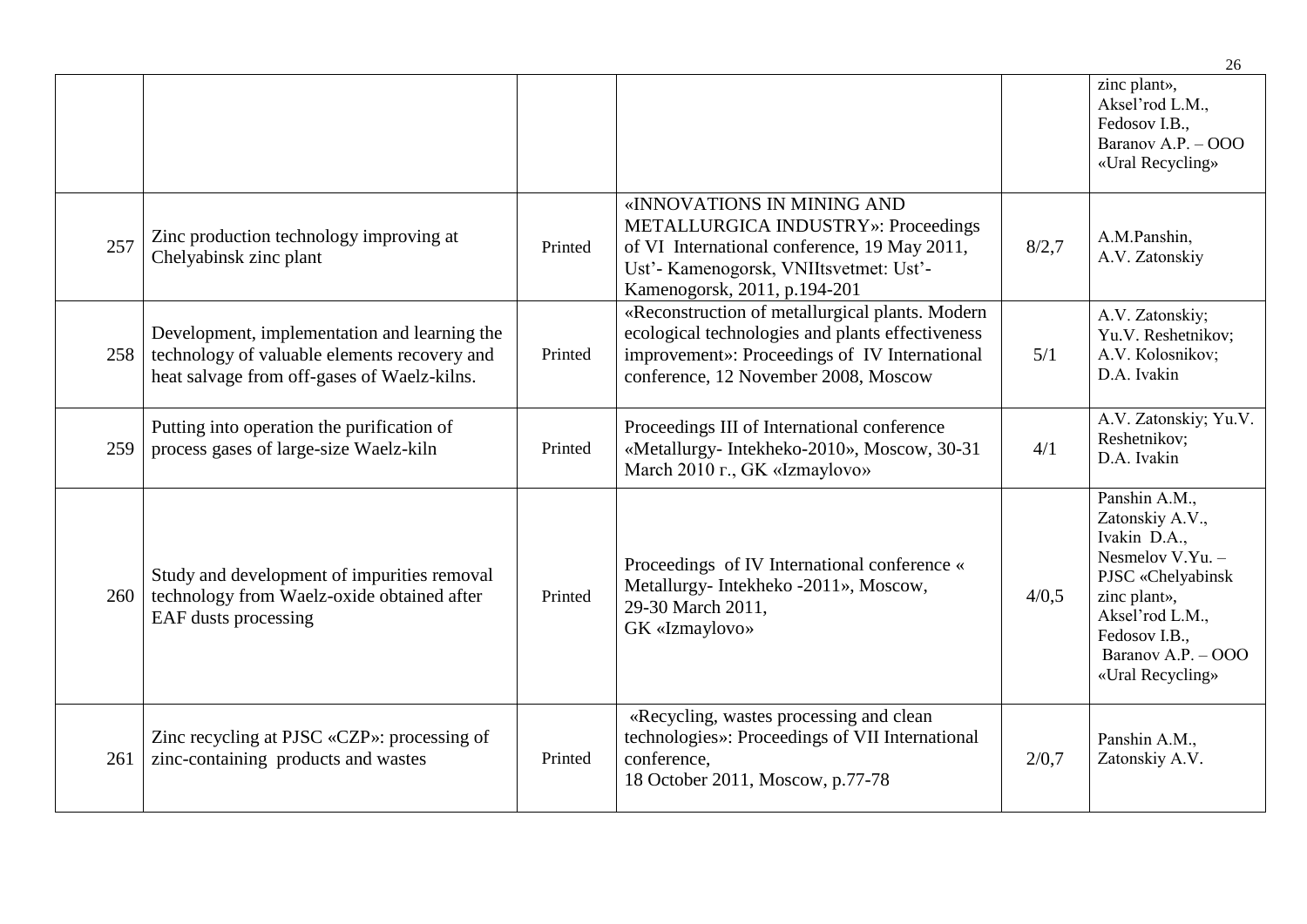|     |                                                                                                                                                    |         |                                                                                                                                                                                                                                                                                                                                                                                                                                       |        | 27                                                                                                              |
|-----|----------------------------------------------------------------------------------------------------------------------------------------------------|---------|---------------------------------------------------------------------------------------------------------------------------------------------------------------------------------------------------------------------------------------------------------------------------------------------------------------------------------------------------------------------------------------------------------------------------------------|--------|-----------------------------------------------------------------------------------------------------------------|
| 262 | Study and development of the technology<br>without the effluent at Chelyabinsk zinc plant                                                          | Printed | Journal «Nonferrous metallurgy», No11, 2011,<br>p.10-11<br>«Modern technologies in the sphere of<br>nonferrous metals production and treatment»:<br>Conference proceedings, 17 November 2011 as a<br>part of international exhibition-forum «METAL<br>EKSPO' 2011»,<br>8-th research-to-practice conference, Moscow                                                                                                                   | 2/0,33 | Panshin A.M.,<br>Zatonskiy A.V.,<br>Reshetnikov Yu.V.,<br>Nesmelov V.Yu.,<br>Ivakin D.A.,<br>Fatkhutdinova O.A. |
| 263 | Zinc production technology improvement at<br>Chelyabinsk zinc plant                                                                                | Printed | «Problems and possibilities of metallurgy and<br>machinery development with the usage of<br>finished fundamental studies and Research and<br>innovation»: Proceedings of science and<br>technology conference, addressed to 310-th<br>anniversary of Ural metallurgy and foundation of<br>technical and promotional center of metallurgy<br>and heavy machine construction, volume 1,<br>Yekaterinburg, 16-17 June 2011,<br>p.274-280 | 7/2,3  | A.M.Panshin,<br>A.V.Zatonskiy                                                                                   |
| 264 | Development and implementation of<br>technology of zinc slimes and dusts of<br>metallurgical plant with complex recovery of<br>valuable elements   | Printed | «Problems and possibilities of metallurgy and<br>machinery development with the usage of<br>finished fundamental studies and Research and<br>innovation»: Proceedings of science and<br>technology conference, addressed to 310-th<br>anniversary of Ural metallurgy and foundation of<br>technical and promotional center of metallurgy<br>and heavy machine construction, volume 1,<br>Yekaterinburg, 16-17 June 2011,<br>p.281-287 | 7/1,2  | V.G.Dyubanov,<br>A.M.Panshin,<br>L.M.Aksel'rod,<br>A.V.Zatonskiy,<br>L.I.Leont'yev                              |
| 265 | Study and development of complex<br>technologies of zinc, indium recovery from<br>oxidized raw material with the utilization of<br>obtained wastes | Printed | «Recycling, wastes processing and clean<br>technologies»: Proceedings of the 6-th<br>international research-to-practice conference, 27<br>October 2010, Moscow,<br>p.69-80                                                                                                                                                                                                                                                            | 12/6   | A.M.Panshin                                                                                                     |
| 267 | Development of cooperation between<br>Chelyabinsk zinc plant and Nonferrous metals                                                                 | Printed | Journal «Nonferrous metals», No10, 2011,<br>p.21-22                                                                                                                                                                                                                                                                                                                                                                                   | 2/0.7  | A.M.Panshin,<br>A.V. Zatonskiy                                                                                  |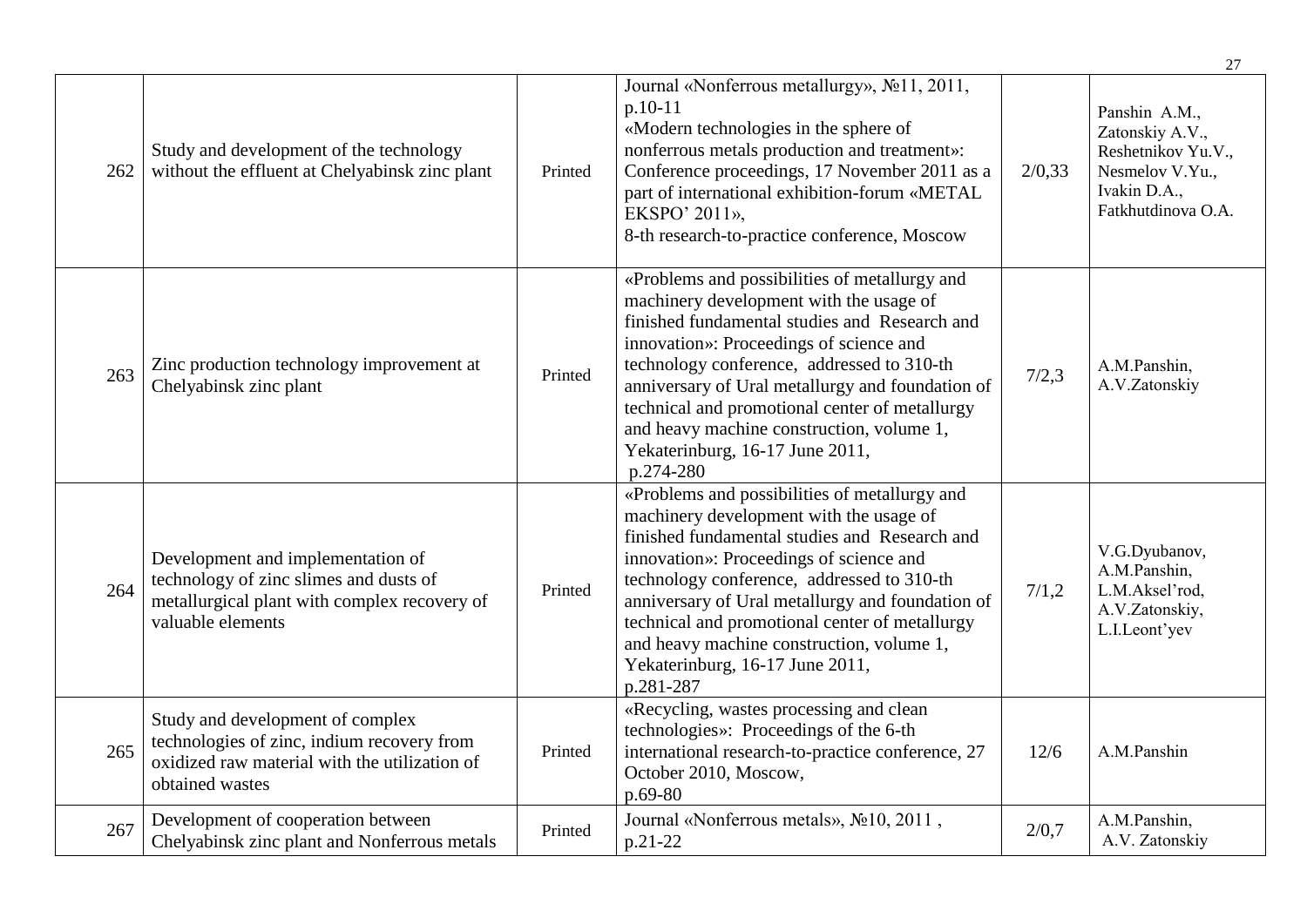|     |                                                                                                                                                     |         |                                                                                                                                                                                                                                                                    |        | 28                                                                                                  |
|-----|-----------------------------------------------------------------------------------------------------------------------------------------------------|---------|--------------------------------------------------------------------------------------------------------------------------------------------------------------------------------------------------------------------------------------------------------------------|--------|-----------------------------------------------------------------------------------------------------|
|     | plant, Plovdiv                                                                                                                                      |         |                                                                                                                                                                                                                                                                    |        |                                                                                                     |
| 268 | Involvement of zinc metal wastes into metal<br>zinc production                                                                                      | Printed | Proceedings of International congress<br>"Fundamental principles of technologies of<br>processing and utilization of technogenic<br>wastes», Tekhnogen -2012, Yekaterinburg, 13-<br>15 June 2012, IMET UrO RAN, p.372-376                                          | 5/0,83 | V.G.Dyubanov,<br>V.A.Bryukvin,<br>L.I.Leont'yev,<br>O.A.Romanova,<br>O.S.Bryantseva                 |
| 269 | Improving of indium extraction processes<br>obtained from sulphate solutions of zinc<br>production with the usage of mixing $-$ setting<br>extracts | Printed | Proceedings of the 4-th International congress<br>"Nonferrous metals 2012" as a part of the<br>conference: XVIII «Siberia aluminium», VI<br>«Nonferrous and rare metals metallurgy», VIII<br>«Siberia gold», 5-7 September 2012,<br>Krasnoyarsk, Russia, p.214-219 | 6/0,86 | A.M.Panshin,<br>G.L.Pashkov,<br>V.I.Kuz'min,<br>I.Yu.Fleytlikh,<br>A.V.Zatonskiy,<br>A.V.Nedospasov |
| 270 | Minimization of sulphur anhydride emissions<br>during the industrial products processing of<br>zinc production (PJSC "Chelyabinsk zinc<br>plant")   | Printed | Proceedings of the V-th International conference<br>"Gas Treatment Station - 2012", Moscow, 25-26<br>September 2012, GK Izmaylovo, p.94-95                                                                                                                         | 2/0,5  | A.M.Panshin,<br>A.V.Zatonskiy,<br>Yu.V.Reshetnikov                                                  |
| 271 | Modern technologies of zinc industrial<br>products and metallurgical wastes processing                                                              | Printed | Proceedings of the $VIII - th$ International<br>research-to-practice conference «Recycling,<br>wastes processing and clean technologies»,<br>Moscow, 23 October 2012, p.73                                                                                         | 1/0,5  | A.M.Panshin                                                                                         |
| 272 | Technology of dusts processing of OAO<br>"Severstal" EAFs at Waelz-plant of PJSC<br>"CZP"                                                           | Printed | Journal «Russian ecology and industry»,<br>November 2012, p.4-6                                                                                                                                                                                                    | 3/0,5  | A.M.Panshin,<br>L.H.Leont'yev,<br>V.G.Dyubanov,<br>A.V.Zatonskiy,<br>D.A.Ivakin                     |
| 273 | The development of EAF zinc dusts processing<br>to get raw material for metal zinc production                                                       | Printed | Journal «Russian ecology and industry»,<br>January, 2013, p.4-6                                                                                                                                                                                                    | 3/0,4  | A.M.Lamukhin,<br>G.A.Zinyagin,<br>F.L.Skurdin,<br>A.M.Pan'shin,<br>V.G.Dyubanov,<br>L.I.Leont'yev   |
| 274 | Study of thermotechnical properties of tube<br>kilns work during Waelz-process of metallurgy<br>wastes                                              | Printed | Journal «Nonferrous metals», №8, 2013, p.48-50                                                                                                                                                                                                                     | 3/1    | A.M.Panshin,<br>Д.A.Ivakin                                                                          |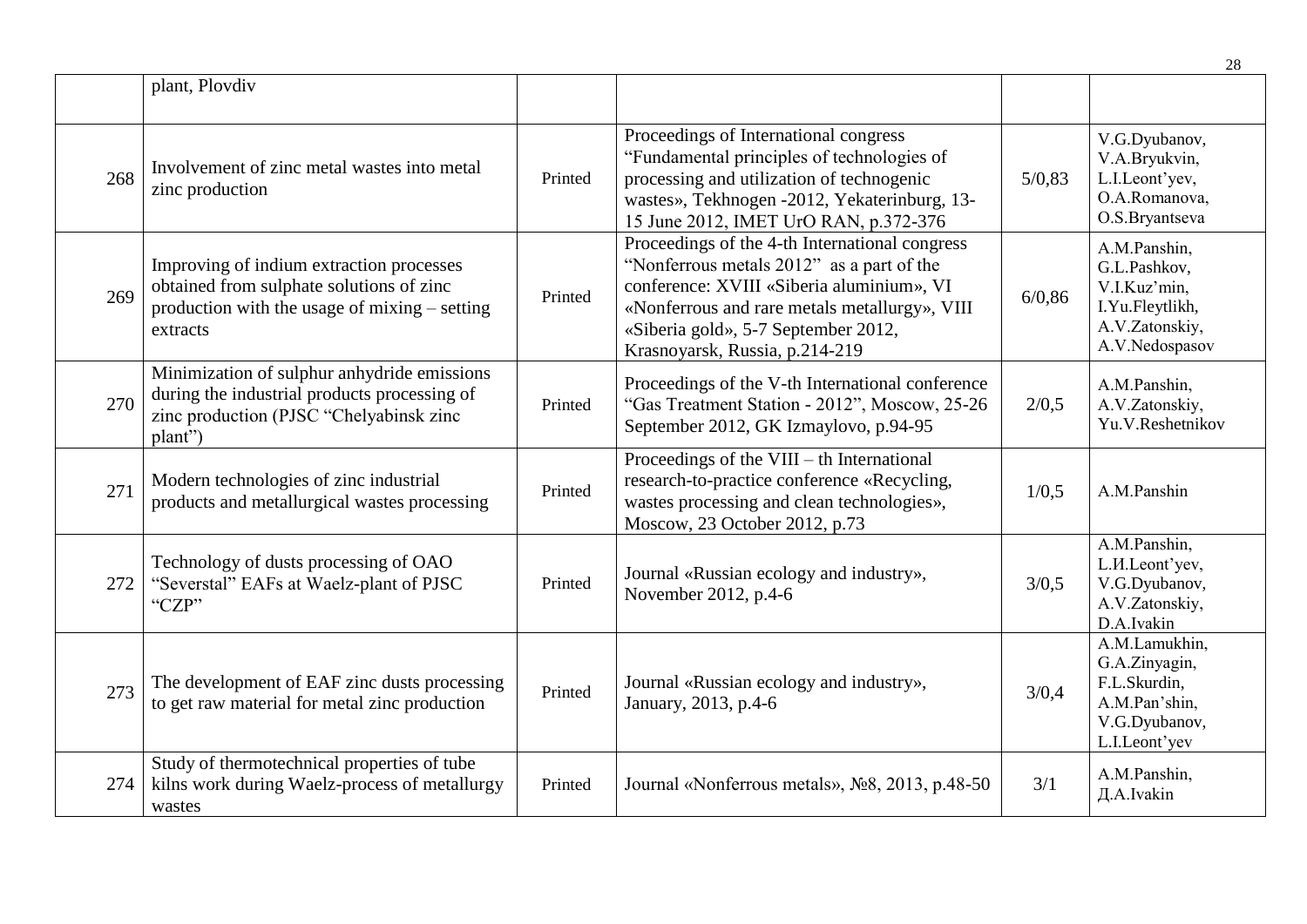|     |                                                                                                                                                  |         |                                                                                                |        | 29                                                                                                                                                                                                                             |
|-----|--------------------------------------------------------------------------------------------------------------------------------------------------|---------|------------------------------------------------------------------------------------------------|--------|--------------------------------------------------------------------------------------------------------------------------------------------------------------------------------------------------------------------------------|
| 275 | The analysis of zinc, lead and tin evaporation<br>in Waelz-kiln during dust polymetallic<br>industrial products processing of copper<br>industry | Printed | Journal «Nonferrous metals», No <sub>2</sub> 8, 2013, p.41-44                                  | 4/1    | A.M.Panshin,<br>D.A.Ivakin,<br>V.N.Vyatkin                                                                                                                                                                                     |
| 275 | Kinetic analysis of halogenides evaporation in<br>tube kilns                                                                                     | Printed | Journal «Nonferrous metals», No. 2013, p.45-47                                                 | 3/0,75 | A.M.Panshin,<br>D.A.Ivakin,<br>V.N.Vyatkin                                                                                                                                                                                     |
| 276 | Mathematical modeling of zinc cakes flotation<br>in devices of KFM series                                                                        | Printed | IX Congress of ore enrichment specialists of<br>CIS. Proceeding. T. I. M.: MISiS, 2013. p.146. | 11/1,8 | V.A.Mal'tsev,<br>M.G.Viduetskiy,<br>I.F. Garifulin,<br>A.P. Purgin,<br>(Ural Federal<br>University).<br>A.M. Panshin<br>(OOO «UMMC-<br>Holding)                                                                                |
| 277 | Assessment of impact of processing factors on<br>the flotation of sulphide part of zinc cakes                                                    | Printed | IX Congress of ore enrichment specialists of<br>CIS. Proceedings T.II. M.: MISiS, 2013, p.447  | 11/1,8 | B.A.Mal'tsev,<br>M.G. Viduetskiy,<br>I.F. Garifulin,<br>A.P. Purgin,<br>(The Ural Federal<br>University).<br>A.M. Panshin<br>(OOO «UMMC-<br>Holding)                                                                           |
| 278 | Efficiency of pneumatic flotation machine<br>(KFM series) usage during the enrichment of<br>copper-zinc raw material                             | Printed | Proceedings of the IX Congress of ore<br>enrichment specialists                                | 16/1,3 | B.A Mal'tsev.,<br>M.G. Viduetskiy,<br><b>H.F.</b> Garifulin,<br>A.P. Purgin,<br>(The Ural Federal<br>University).<br>V.M. Sokolov, A.E.<br>Sablin, A.A.<br>Bondarev,<br>V.L. Komarovskiy,<br>I.G. Sabitov (OAO<br>«Svyatogor») |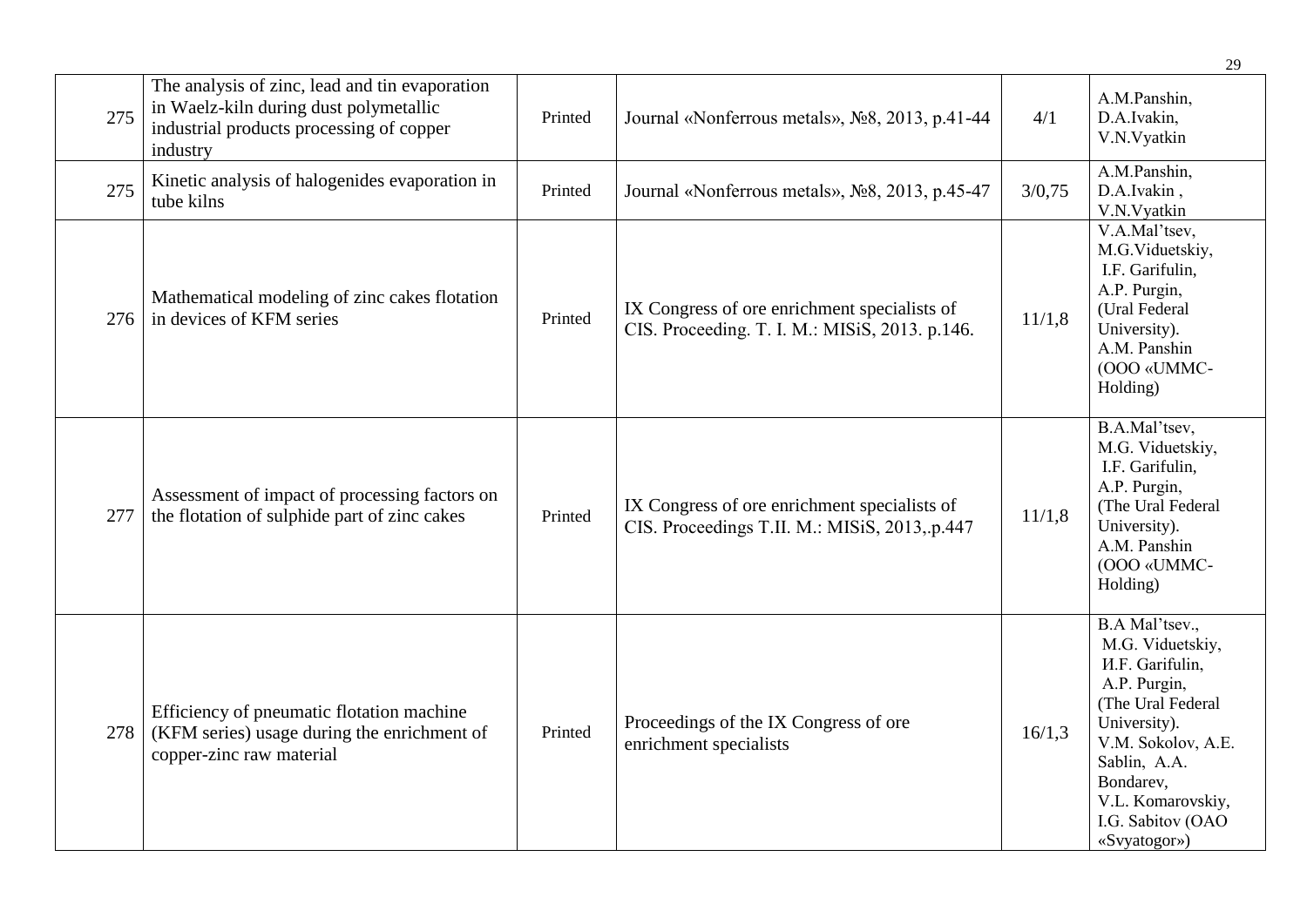|     |                                                                                                                                                                              |         |                                                                                                                                                                                                                       |         | 30                                                                                                                                             |
|-----|------------------------------------------------------------------------------------------------------------------------------------------------------------------------------|---------|-----------------------------------------------------------------------------------------------------------------------------------------------------------------------------------------------------------------------|---------|------------------------------------------------------------------------------------------------------------------------------------------------|
|     |                                                                                                                                                                              |         |                                                                                                                                                                                                                       |         | A.M. Panshin<br>(OOO UMMC-<br>Holding)<br>G.D. Topaev                                                                                          |
| 279 | Efficiency of pneumatic flotation machine<br>(KFM series) usage during the enrichment of<br>copper-zinc raw material                                                         | Printed | Plaksin readings 2012. Geology Institute<br>KarNTS RAN, Petrozavodsk, 2012                                                                                                                                            |         | M.G. Viduetskiy.,<br>(The Ural Federal<br>University).<br>A.M. Panshin and etc.<br>(OOO UMMC-<br>Holding)                                      |
| 280 | Technology of EAF dusts processing in the<br>Waelz-plant of PJSC "CZP"                                                                                                       | Printed | Proceeding and the catalogue of participants of<br>the 6-th International conference «Metallurgy -<br>Intekheko-2013», 26-27 March, 2013 Moscow,<br>p.125-128                                                         | 4/0,7   | A.M.Panshin,<br>L.I.Leont'ev,<br>V.G.Dyubanov,<br>A.V.Zatonskiy,<br>D.A.Ivakin                                                                 |
| 281 | Development of technology and industrial<br>implementation of the processes of technogenic<br>wastes and industrial products recovery with<br>zinc, lead, tin, iron recovery | Printed | Proceeding and the catalogue of participants of<br>the 6-th International conference «Metallurgy -<br>Intekheko-2013», 26-27 March, 2013 Moscow,<br>p.129-132                                                         | 4/0,8   | A.M.Panshin<br>R.M.Shakirzyanov<br>A.V.Zatonskiy<br>V.G.Dyubanov                                                                               |
| 282 | Assessment and possibilities of different waste<br>of metallurgical production processing                                                                                    | Printed | The proceeding of the XV Balcani congress of<br>minerals processing, Bulgaria, Sozopol, 12-16<br>June 2013, volume II, p.930-931 (the English<br>language)                                                            | 2/0,7   | A.M. Panshin<br>V.Yu.Nesmelov                                                                                                                  |
| 283 | The method of zinc cakes waelz-process                                                                                                                                       | Printed | Patent decision dd 07 June 2013, application No<br>2012111021/02 (016593), date of application<br>22.03.2012<br>Patent Nº 2496895 (Russia),<br>priority 22.03.2012                                                    |         | A.M.Panshin<br>A.V.Zatonskiy<br>Yu.V.Reshetnikov<br>A.M.Degtyarev<br>D.A.Ivakin                                                                |
| 284 | Assessment and possibilities of different waste<br>of metallurgical production processing                                                                                    | Printed | Journal «Russian ecology and industry»,<br>September 2013, p.2-4                                                                                                                                                      | 3/1     | A.M.Panshin<br>V.Yu.Nesmelov                                                                                                                   |
| 285 | Efficiency of pneumatic flotation machine<br>(KFM series) usage during the enrichment of<br>copper-zinc raw material                                                         | Printed | Development of high effective process units at<br>the plants of mining-smelting enterprise. The<br>proceeding of the International research-to-<br>practice conference, 3-4 September, 2013,<br>Verkhnyy Pyshma, p.29 | 1/0, 17 | Mal'tsev V.A.,<br>Viduetskiy M.G.<br>(UrFU,<br>Yekaterinburg),<br>Sokolov V.M.,<br>Bondarev A.A. (OAO<br>Svyatogor), Panshin<br>A.M.(OOO UMMC- |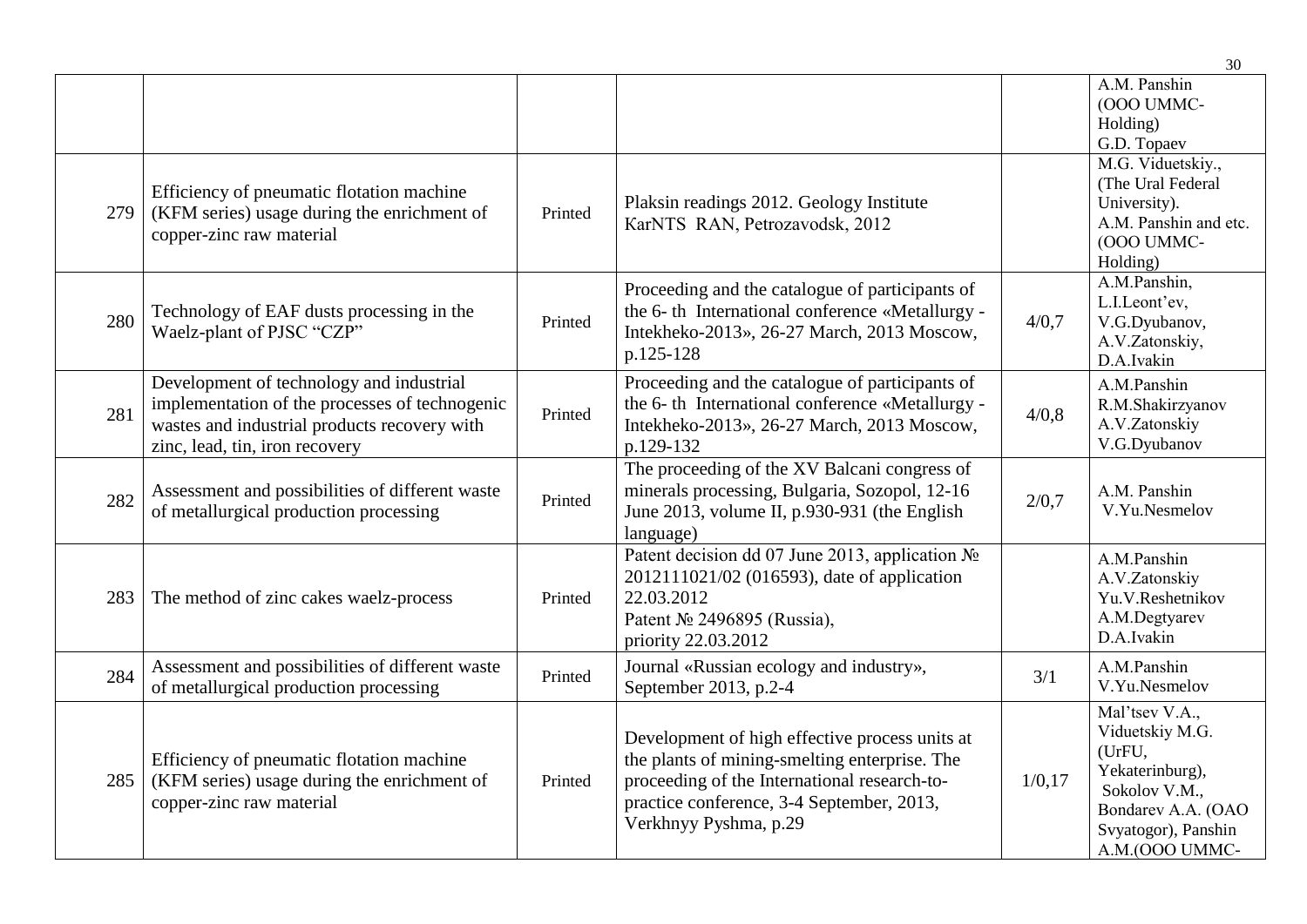|     |                                                                                                                                                                        |         |                                                                                                                                                                                                                              |         | 31                                                                                                                                                                     |
|-----|------------------------------------------------------------------------------------------------------------------------------------------------------------------------|---------|------------------------------------------------------------------------------------------------------------------------------------------------------------------------------------------------------------------------------|---------|------------------------------------------------------------------------------------------------------------------------------------------------------------------------|
|     |                                                                                                                                                                        |         |                                                                                                                                                                                                                              |         | Holding)                                                                                                                                                               |
| 286 | Mathematical modeling of zinc cakes flotation<br>in devices of KFM series                                                                                              | Printed | Development of high effective process units at<br>the plants of mining-smelting enterprise. The<br>proceeding of the International research-to-<br>practice conference, 3-4 September, 2013,<br>Verkhnyy Pyshma, p.30        | 1/0, 17 | Garifulin I.F.,<br>Mal'tsev V.A.,<br>Viduetskiy M.G.,<br>Purgin A.P.<br>(UrFU in the name of<br>B.N. El'tsin,<br>Yekaterinburg)<br>Panshin A.M. (OOO<br>UMMC-Holding)  |
| 287 | Experimental-industrial tests of the flotation<br>technology of zinc cakes with the usage of<br>pneumatic flotation machine (series KFM)                               | Printed | Development of high effective process units at<br>the plants of mining-smelting enterprise. The<br>proceeding of the International research-to-<br>practice conference, 3-4 September, 2013,<br>Verkhnyy Pyshma, p.30-31     | 2/0,33  | Panshin A.M. (OOO<br>UMMC-Holding),<br>Mal'tsev V.A.,<br>Viduetskiy M.G.,<br>Purgin A.P. Garifulin<br>I.F.,<br>(UrFU in the name of<br>B.N. El'tsin,<br>Yekaterinburg) |
| 288 | Assessment of impact of processing factors on<br>the flotation of sulphide part of zinc cakes                                                                          | Printed | Development of high effective process units at<br>the plants of mining-smelting enterprise. The<br>proceeding of the International research-to-<br>practice conference, 3-4 September, 2013,<br>Verkhnyy Pyshma, p.31        | 1/0, 17 | Mal'tsev V.A.,<br>Viduetskiy<br>M.G., Purgin A.P.<br>Garifulin I.F.,<br>(UrFU in the name of<br>B.N. El'tsin,<br>Yekaterinburg)<br>Panshin A.M. (OOO<br>UMMC-Holding)  |
| 289 | Thermodynamic and kinetic analysis of zinc,<br>lead and tin evaporation in Waelz-kiln during<br>dust polymetallic industrial products processing<br>of copper industry | Printed | Development of high effective process units at<br>the plants of mining-smelting enterprise. The<br>proceeding of the International research-to-<br>practice conference, 3-4 September, 2013,<br>Verkhnyy Pyshma,<br>p. 59-64 | 6/1,5   | Panshin A.M. (OOO<br>UMMC-Holding)<br>Ivakin D.A.,<br>Vyatkin V.N.                                                                                                     |
| 290 | Study of thermotechnical properties of tube<br>kilns work during Waelz-process of metallurgy                                                                           | Printed | Development of high effective process units at<br>the plants of mining-smelting enterprise. The                                                                                                                              | 3/1     | Panshin A.M. (OOO<br>UMMC-Holding)                                                                                                                                     |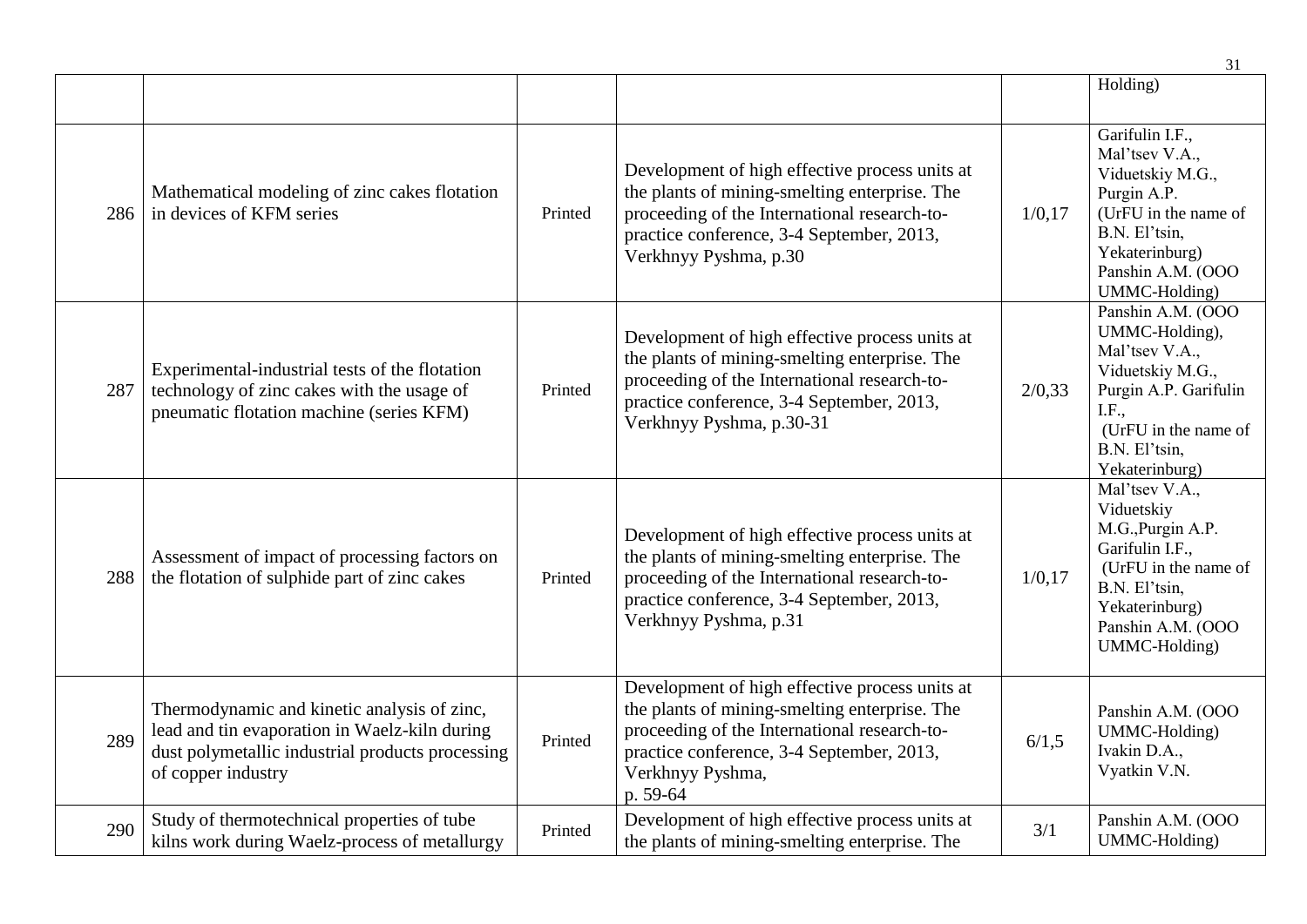|     |                                                                                                |         |                                                                                                                                                                                                                            |       | 32                                                                                                                                                   |
|-----|------------------------------------------------------------------------------------------------|---------|----------------------------------------------------------------------------------------------------------------------------------------------------------------------------------------------------------------------------|-------|------------------------------------------------------------------------------------------------------------------------------------------------------|
|     | wastes                                                                                         |         | proceeding of the International research-to-<br>practice conference, 3-4 September, 2013,<br>Verkhnyy Pyshma, p.69-71                                                                                                      |       | Ivakin D.A.                                                                                                                                          |
| 291 | Assessment and possibilities of different waste<br>of metallurgical production processing      | Printed | Development of high effective process units at<br>the plants of mining-smelting enterprise. The<br>proceeding of the International research-to-<br>practice conference, 3-4 September, 2013,<br>Verkhnyy Pyshma<br>p.72-75 | 4/0,8 | Panshin A.M. (OOO<br>UMMC-Holding),<br>Shakirzyanov R.M.,<br>Zatonskiy A.V.,<br>Nesmelov V.Yu.                                                       |
| 292 | Increasing of Waelz-process efficiency on the<br>base of combustion regularities of solid body | Printed | Development of high effective process units at<br>the plants of mining-smelting enterprise. The<br>proceeding of the International research-to-<br>practice conference, 3-4 September, 2013,<br>Verkhnyy Pyshma, p.97-105  | 9/1,8 | Panshin A.M. (OOO<br>UMMC-Holding),<br>Matyukhin V.I.,<br>Matyukhin O.V.,<br>Vas'kova E.<br>(UrFU in the name of<br>B.N. El'tsin,<br>Yekaterinburg)) |
| 293 | The method of zinc metallurgical wastes<br>processing                                          | Printed | Grant of patent dd 23.08.2013, application $N_2$<br>2012131632/(049772), application date<br>23.07.2012.<br>Patent № 2507280 (Russia), priority 23 July<br>2012                                                            |       | Panshin A.M.,<br>Leont'ev L.I.,<br>Zatonskiy A.V.,<br>Dyubanov V.G.,<br>Reshetnikov Yu.V.                                                            |
| 294 | Charge for waelz-process of zinc, lead, tin<br>materials                                       | Printed | Grant of patent dd 05.11.2013, application No<br>2012132621/02(051650), application date<br>31.07.2012, patent №2509815 (Russia), priority<br>31 July 2012                                                                 |       | Panshin A.M.,<br>Zatonskiy A.V.,<br>Leont'ev L.I.,<br>Reshetnikov Yu.V.,<br>Dyubanov V.G.,<br>Degtyarev A.M.,<br>Ivakin D.A.                         |
| 295 | Mixture for steel smelting in EAF in order to<br>get raw material for zinc production          | Printed | Patent 2532538. Priority 23.05.2013                                                                                                                                                                                        |       | Lamukhin A.M.<br>Zinyagin G.A.<br>Skuridin F.L.<br>Panshin A.M.<br>Dyubanov V.G.                                                                     |
| 296 | Recycling and processing of wastes of<br>metallurgical production                              | Printed | The proceeding of the IX International research-<br>to-practice conference «Recycling, wastes<br>processing and clean technologies», Moscow, 30<br>October 2013, p.98-105,                                                 | 8/1,3 | Panshin A.M.,<br>Shakirzyanov R.M.,<br>Zatonskiy A.V.,<br>Reshetnikov Yu.V.,                                                                         |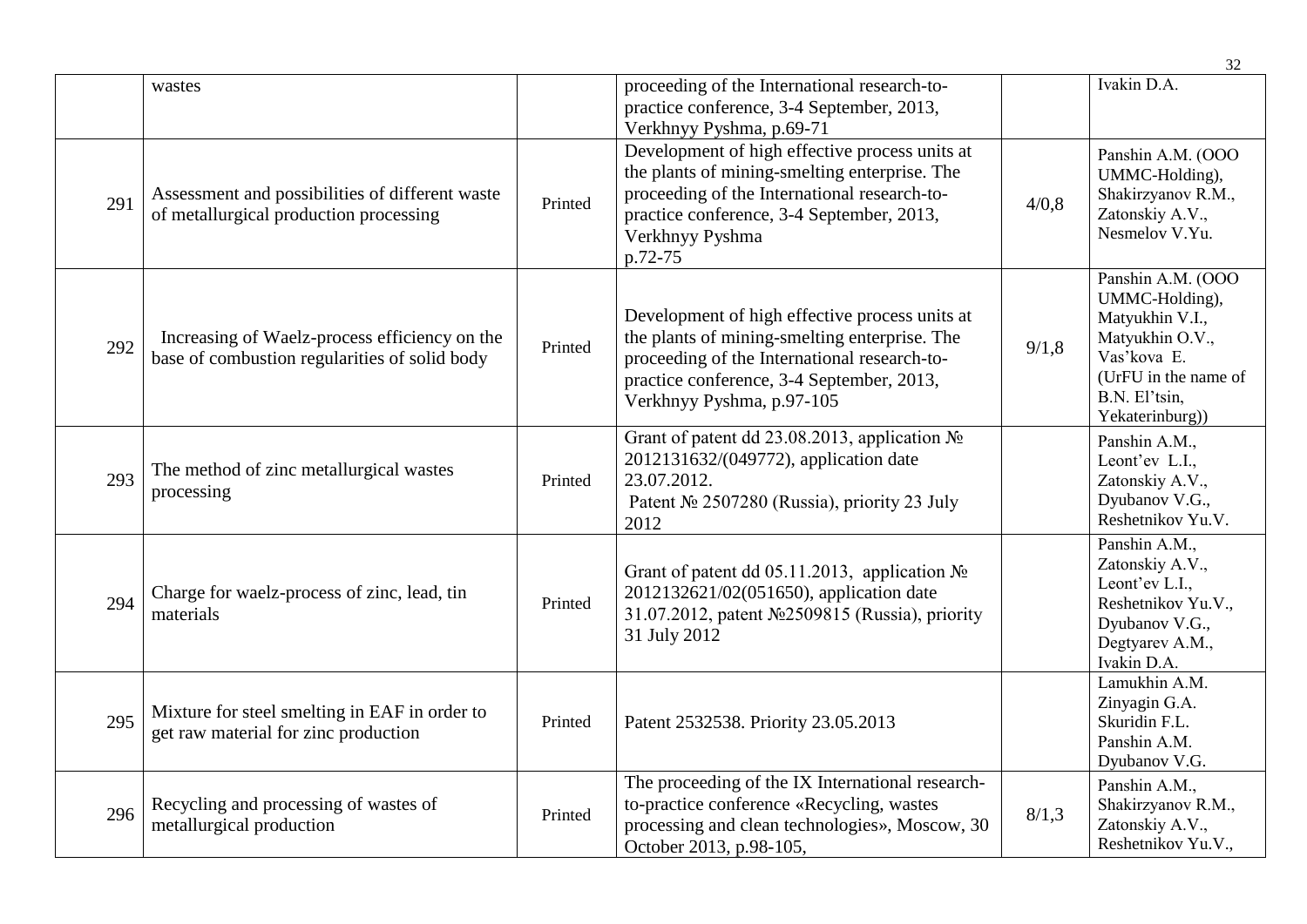|     |                                                                                                                                                                              |         |                                                                                                                                                                                                    |        | 33                                                                                                                                                |
|-----|------------------------------------------------------------------------------------------------------------------------------------------------------------------------------|---------|----------------------------------------------------------------------------------------------------------------------------------------------------------------------------------------------------|--------|---------------------------------------------------------------------------------------------------------------------------------------------------|
|     |                                                                                                                                                                              |         | FGUP «Institute «Gintsvetmet»                                                                                                                                                                      |        | Nesmelov V.Yu.                                                                                                                                    |
| 297 | Development of technology and industrial<br>implementation of the processes of technogenic<br>wastes and industrial products recovery with<br>zinc, lead, tin, iron recovery | Printed | Journal «Nonferrous metallurgy», № 5, 2013,<br>p.57                                                                                                                                                | 1/0,25 | Panshin A.M.,<br>Shakirzyanov R.M.,<br>Zatonskiy A.V.                                                                                             |
| 298 | Development of technology and industrial<br>implementation of the processes of technogenic<br>wastes and industrial products recovery with<br>zinc, lead, tin, iron recovery | Printed | The proceedings of the national center for<br>processing of mineral raw material of Respublic<br>of Kazakhstan, Proceedings, p 553-557                                                             | 5/1    | Panshin A.M.,<br>Shakirzyanov R.M.,<br>Zatonskiy A.V.,<br>Reshetnikov Yu.V.                                                                       |
| 299 | Reproduction of raw material base of zinc on<br>the base of technogenic raw material recycling                                                                               | Printed | Journal «Region economy» No2, 2013,<br>$p.63-70$                                                                                                                                                   | 8/2    | Bryantseva O.S.,<br>Dyubanov V.G.,<br>Panshin A.M.                                                                                                |
| 300 | The method of oxidized zinc -containing<br>materials waelz-processing                                                                                                        | Printed | Decision on grant dd 11.11.2013, application №<br>2012158114/02 (091557), date of application<br>29.12.2012<br>Patent No 2516191, priority 29 December 2012.                                       |        | Panshin A.M.,<br>Shakirzyano R.M.,<br>Zatonskiy A.V.,<br>Leont'ev L.I.,<br>Reshetnikov Yu.V.,<br>Dyubanov V.G.,<br>Degtyarev A.M.,<br>Ivakin D.A. |
| 301 | Kinetics of oxidation of sulfide zinc<br>concentrates                                                                                                                        | Printed | Journal «Nonferrous metals», No2, 2014, p.44-48                                                                                                                                                    | 5/1,7  | Panshin A.M.,<br>Terent'ev V.M.                                                                                                                   |
| 302 | Improvement of roasting technology of sulfide<br>zinc concentrates                                                                                                           | Printed | The proceeding of reports and the catalogue of<br>participants of the seventh international<br>conference "Metallurgy - Intekheko - 2014",<br>Moscow, 25-26 March 2014, GK «Izmaylovo»,<br>p.28-30 | 3/1,5  | Terent'ev V.M.                                                                                                                                    |
| 303 | Study of recycling processes of technogenic<br>wastes of metallurgical production                                                                                            | Printed | Journal «Ferrous metallurgy», No2, 2014,<br>p.45-52                                                                                                                                                | 8/8    |                                                                                                                                                   |
| 304 | Processing of bag filter dusts generated during<br>the production of secondary copper, containing<br>zinc, lead and tin                                                      | Printed | International congress with the elements of<br>Young scientists school "Fundamental studies<br>and applied R&D projects of the recycling<br>processes and the utilization processes of man-        | 5/1    | A.M.Panshin,<br>R.M.Shakirzyanov,<br>A.V.Zatonskiy,<br>D.A.Ivakin                                                                                 |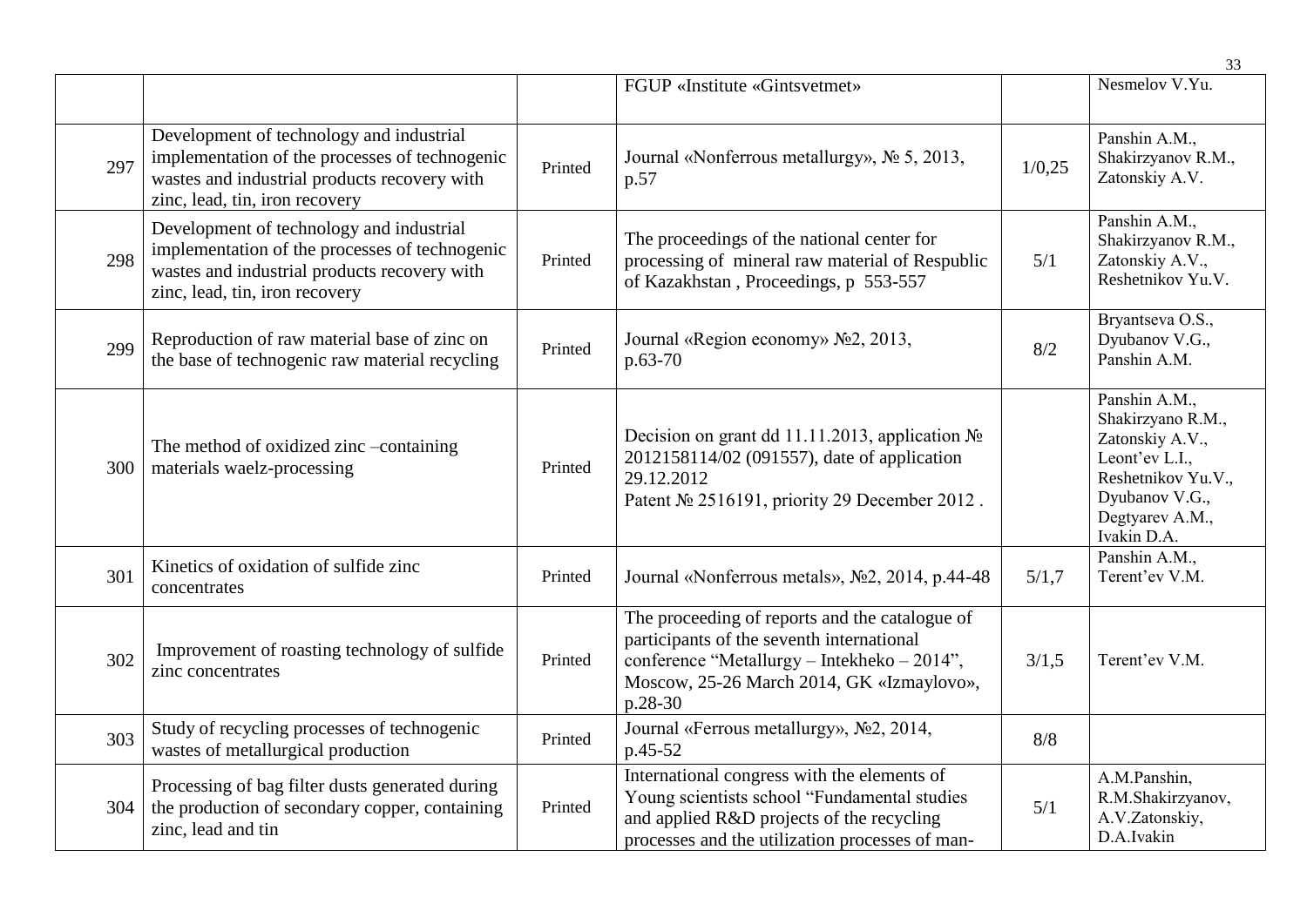|     |                                                                                                                                                                                                          |         |                                                                                                                                                                                                                                                                                         |        | 34                                                                                                                    |
|-----|----------------------------------------------------------------------------------------------------------------------------------------------------------------------------------------------------------|---------|-----------------------------------------------------------------------------------------------------------------------------------------------------------------------------------------------------------------------------------------------------------------------------------------|--------|-----------------------------------------------------------------------------------------------------------------------|
|     |                                                                                                                                                                                                          |         | made mineral formation" (Tekhnogen - 2014),<br>2-6 June 2014, Yekaterinburg, p. 154-158                                                                                                                                                                                                 |        |                                                                                                                       |
| 305 | Development of the technology of zinc, tin and<br>lead recovery from the secondary technogenic<br>raw material                                                                                           | Printed | International congress with the elements of<br>Young scientists school "Fundamental studies<br>and applied R&D projects of the recycling<br>processes and the utilization processes of man-<br>made mineral formation" (Tekhnogen $-2014$ ),<br>2-6 June 2014, Yekaterinburg, p.392-395 | 5/1,7  | V.N.Vyatkin,<br>D.A.Ivakin                                                                                            |
| 306 | Thermal-physical properties of Wealz-process<br>of the slag components at the rotary kiln. Part 1                                                                                                        | Printed | Journal «Nonferrous metals», № 11, 2014,<br>p.22-26                                                                                                                                                                                                                                     | 5/1,7  | A.M.Panshin,<br>V.I.Matyukhin,<br>O.V.Matyukhin                                                                       |
| 307 | The technology of the effluents purification of<br>PJSC "Chelyabinsk zinc plant" with the<br>recovery of the valuable components and the<br>implementation of the closed system of the<br>water rotation | Printed | Journal «Nonferrous metallurgy», No5, 2014,<br>p.36-37                                                                                                                                                                                                                                  | 2/0,7  | O.A. Fatkhutdinova,<br>A.V.Zatonskiy,<br>V.Yu.Nesmelov                                                                |
| 308 | Charge for the Waelz-process of zinc, lead and<br>tin-containing materials $N2$ 20 2014 008 166.2<br>(Germany)                                                                                           | Printed | Useful patent model (Germany),<br>Application data 17.09.2014                                                                                                                                                                                                                           |        | A.M.Panshin,<br>A.V.Zatonskiy,<br>L.I.Leont'ev,<br>Yu.V.Reshetnikov,<br>V.G.Dyubanov,<br>A.M.Degtyarev,<br>D.A.Ivakin |
| 309 | Skull formation in Waelz-kilns during the<br>processing of different types of oxidized raw<br>material                                                                                                   | Printed | Journal «Nonferrous metals», No 5, 2015, p.27,<br>p.27-30                                                                                                                                                                                                                               | 4/4    |                                                                                                                       |
| 310 | The improvement of indium extraction<br>processes from the sulfate solutions of zinc<br>production with the usage of extraction<br>equipment of mixing-setting type                                      | Printed | Journal «Nonferrous metals», No 5, 2015, p.41-45                                                                                                                                                                                                                                        | 5/1,25 | A.V.Zatonskiy,<br>O.V.Belyakov,<br>A.V.Nedospasov                                                                     |
| 311 | Study and development of the<br>pyrometallurgical technology of the wastes<br>processing of copper production with the<br>recovery of zinc, lead and tin                                                 | Printed | Journal «Nonferrous metals», No 5, 2015, p.46-50                                                                                                                                                                                                                                        | 5/1,25 | A.M.Panshin,<br>V.N.Vyatkin,<br>Yu.V.Reshetnikov                                                                      |
| 312 | The usage of zinc cakes flotation in the<br>machines of column type for increasing of                                                                                                                    | Printed | Journal «Nonferrous metals», No 5, 2015, p.59-64                                                                                                                                                                                                                                        | 6/1,5  | A.M.Panshin,<br>M.G.Viduetskiy,<br>D.A.Ivakin                                                                         |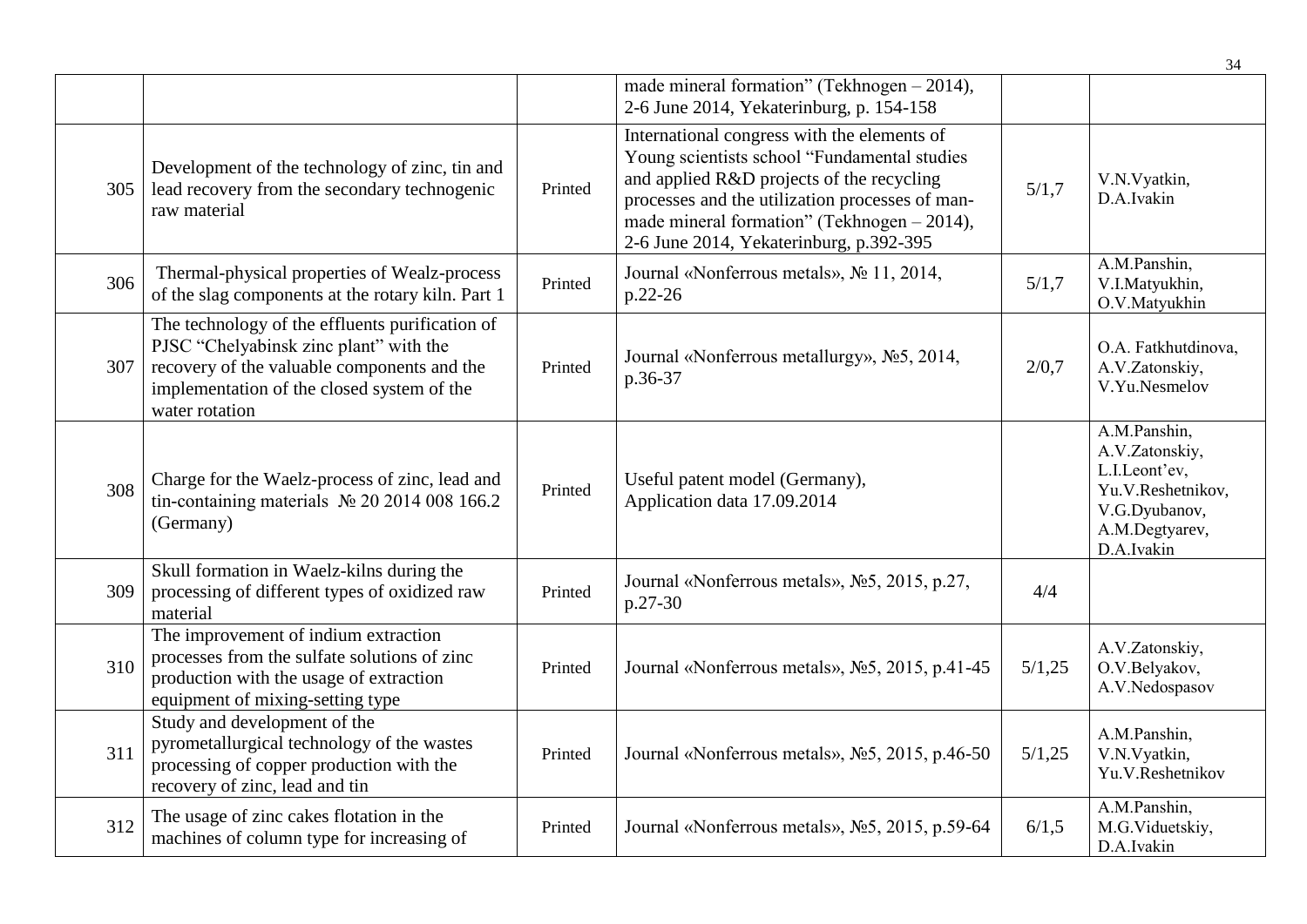|     |                                                                                                                                                                                                                                                                        |         |                                                                                                                                                                                                                                                      |        | 35                                                                   |
|-----|------------------------------------------------------------------------------------------------------------------------------------------------------------------------------------------------------------------------------------------------------------------------|---------|------------------------------------------------------------------------------------------------------------------------------------------------------------------------------------------------------------------------------------------------------|--------|----------------------------------------------------------------------|
|     | Waelz-process efficiency                                                                                                                                                                                                                                               |         |                                                                                                                                                                                                                                                      |        |                                                                      |
| 313 | The technology of effluents purification of<br>PJSC "CZP" with the valuable components<br>recovery and implementation of the closed<br>system of the water rotation                                                                                                    | Printed | Journal «Nonferrous metals», No 5, 2015, p.65-70                                                                                                                                                                                                     | 6/1,5  | O.A.Fatkhutdinova<br>A.M.Panshin<br>A.V.Zatonskiy                    |
| 314 | The development of the clean technology of<br>EAF dusts processing together with the lime<br>slime of the effluents purification of zinc plants                                                                                                                        | Printed | Journal «Nonferrous metals», No 5, 2015, p.71-75                                                                                                                                                                                                     | 5/1,7  | D.A.Ivakin,<br>Yu.V.Reshetnikov                                      |
| 315 | Assessment and possibilities of different waste<br>of metallurgical production processing                                                                                                                                                                              | Printed | The proceedings of the conference "Perspectives"<br>of metallurgy and machinery with the usage of<br>finished fundamental research and R&D",<br>3-5 June 2015, Yekaterinburg, p.510-514                                                              | 5/1,25 | A.M. Panshin,<br>L.I. Leont'ev,<br>V.G.Dyubanov                      |
| 316 | Study of the technology of Waelz-oxide<br>calcination in tube rotating kiln and leaching of<br>calcined Waelz-oxide                                                                                                                                                    | Printed | The proceedings of the conference "Perspectives"<br>of metallurgy and machinery with the usage of<br>finished fundamental research and R&D",<br>3-5 June 2015, Yekaterinburg,<br>p.299-305                                                           | 7/1,4  | Ivakin D.A.,<br>Reshetnikov Yu.V.,<br>Degtyarev A.M.,<br>Kozlov K.M. |
| 317 | Study and development of pyrometallurgical<br>technology of wastes processing of copper<br>production with the recovery of zinc, lead and<br>tin                                                                                                                       | Printed | The proceedings of the conference "Perspectives"<br>of metallurgy and machinery with the usage of<br>finished fundamental research and R&D",<br>3-5 June 2015, Yekaterinburg, p.571-575                                                              | 5/1,7  | V.N. Vyatkin,<br>D.A. Ivakin                                         |
| 318 | Development and commercialization of<br>complex, resource and energy-saving<br>technologies and equipment for technogenic<br>wastes of ferrous and nonferrous metallurgy<br>utilization with the recovery of zinc, lead, tin,<br>copper and iron up to market products | Printed | The proceedings of the conference "Perspectives"<br>of metallurgy and machinery with the usage of<br>finished fundamental research and R&D",<br>3-5 June 2015, Yekaterinburg, p.29-32                                                                | 4/1    | A.M.Panshin,<br>V.G.Dyubanov,<br>E.N.Selivanov                       |
| 319 | Study of recycling processes of the wastes of<br>metallurgical production with the recovery of<br>zinc, lead and tin                                                                                                                                                   | Printed | The proceedings of IXth International<br>conference " Effective usage of resources and<br>the protection of the environment $-$ key aspects<br>of the mining and smelting enterprise<br>development", Ust'-Kamenogorsk, 20-23 May<br>2015, p.262-270 | 9/3    | A.M.Panshin,<br>A.V.Zatonskiy                                        |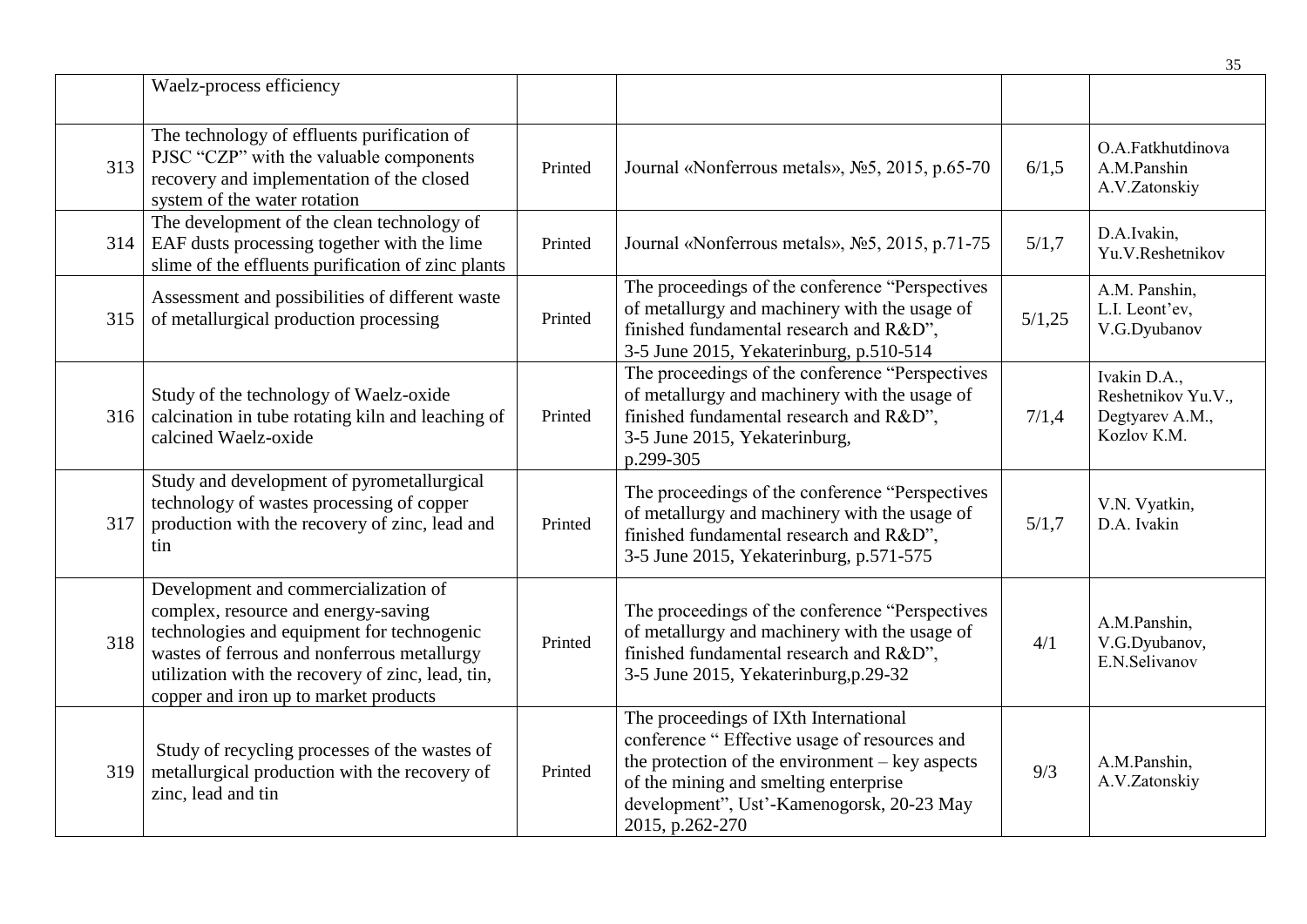|     |                                                                                                                                                                |         |                                                                                                                                                                                                                                                   |                | 36                                                                  |
|-----|----------------------------------------------------------------------------------------------------------------------------------------------------------------|---------|---------------------------------------------------------------------------------------------------------------------------------------------------------------------------------------------------------------------------------------------------|----------------|---------------------------------------------------------------------|
| 320 | Reseach and Development of Technogenic<br>Wastes Recycling with Recovery of Zinc,<br>Lead and Tin                                                              | Printed | The proceedings of EMC-2015, Pb-Zn 2015,<br>June 14-17, Dusseldorf, Germany, p.965-975                                                                                                                                                            | 11/3,7         | A. V.Zatonsky,<br>Dr A. Panshin                                     |
| 321 | Formation of Accretions in Waelz Kilns as the<br>Result of Various Oxidised Feed Material<br>Recycling                                                         | Printed | SUSTAINABLE INDUSTRIAL PROCESSING<br><b>SUMMIT &amp; EXHIBITION</b><br>Vanyukov International Symposium<br>3rd Intl. Symp. on Sustainable Non-ferrous<br><b>Smelting and Processing</b><br>4-9 October 2015, Cornelia Diamond, Antalya,<br>Turkey | 8              | Dr A. Panshin,<br>A.V. Zatonskiy,<br>L.G. Dyubanov                  |
| 322 | Development of technology recovery of zinc,<br>tin and lead from the secondary technogenic<br>raw material                                                     | Printed | Jounral «Russian ecology and production», T.19,<br>$N29, 2015, p.17-19$                                                                                                                                                                           | 3/1            | V.N.Vyatkin,<br>D.A.Ivakin                                          |
| 323 | PROCES PRZEWALOWY                                                                                                                                              | Printed | BOLESŁAW, 2005                                                                                                                                                                                                                                    | 111            |                                                                     |
| 324 | Skull formation in tube kilns: building<br>mechanism and the methods of removal                                                                                | Printed | The proceeding of the conference "Refractory<br>and refractory lining of cement kilns",<br>Borovichi, Novgorodskiy region<br>20-23 June 2016                                                                                                      | 8              | A.V. Zatonskiy,<br>Yu.V.Reshetnikov,<br>A.M.Degtyarev               |
| 325 | EAF dust – promising material for nonferrous<br>metals and cast iron production                                                                                | Printed | Journal «Promising materials 2016», No 10, p 69-<br>75                                                                                                                                                                                            | $\overline{7}$ | P.I. Grudinskiy,<br>V.P. Kornev,<br>V.G. Dyubanov,<br>L.I. Leont'ev |
| 326 | Research and Development of<br>Hydrometallurgical Processing Stage in Copper<br>Industry Wastes'Recycling Technology with<br>Tin Recovery into Tin Concentrate | Printed | SUSTAINABLE INDUSTRIAL PROCESSING<br><b>SUMMIT AND EXHIBITION</b><br>4th Intl. Symp. on Sustainable Non-ferrous<br>Smelting and Hydro/Electrochemical Processing<br>6-10 November 2016, Sanya Marriott Yalong,<br>Hainan, China                   | 6              | Dr A. Panshin,<br>P. Izbrekht<br>A. Zatonsky                        |
| 327 | Formation of Accretions in Rotary Kilns<br>During Processing of Various Types of<br><b>Oxidized Raw Materials</b>                                              | Printed | SUSTAINABLE INDUSTRIAL PROCESSING<br>SUMMIT AND EXHIBITION<br>Intl. Symp. on Rotary Kiln Operations for<br><b>Sustainable Products</b><br>6-10 November 2016, Sanya Marriott Yalong,<br>Hainan, China                                             | 6              | Dr A. Panshin,<br>A. Zatonsky,<br>V. Dyubanov                       |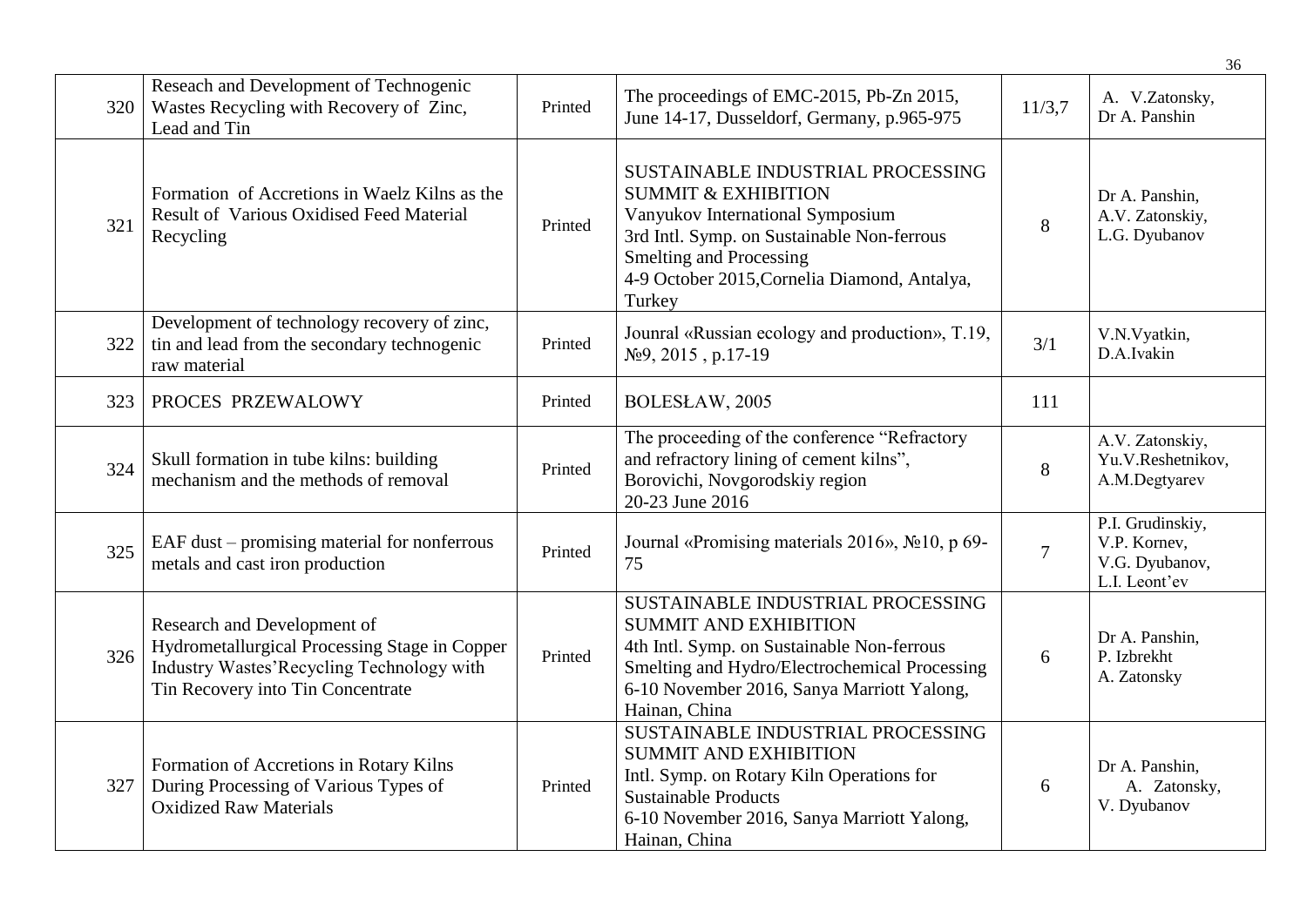|     |                                                                                                                                                                                 |         |                                                                                                                                                                                                                  |                | 37                                                                                                                          |
|-----|---------------------------------------------------------------------------------------------------------------------------------------------------------------------------------|---------|------------------------------------------------------------------------------------------------------------------------------------------------------------------------------------------------------------------|----------------|-----------------------------------------------------------------------------------------------------------------------------|
| 328 | Research and Development of Technogenic<br>Wastes Recycling with Recovery of Zn, Pb &<br>Sn                                                                                     | Printed | SUSTAINABLE INDUSTRIAL PROCESSING<br><b>SUMMIT AND EXHIBITION</b><br>4th Intl. Symp. on Sustainable Materials<br>Recycling Processes and Products<br>6-10 November 2016, Sanya Marriott Yalong,<br>Hainan, China | 10             | Dr A. Panshin,<br>A. Zatonskiy                                                                                              |
| 329 | The method of EAF dusts processing                                                                                                                                              | Printed | Decision on grant dd 23.08.2013 Application<br>No2017109657/02(016902),<br>Date of application 23.03.2017,<br>Patent № 2653394(Russia), priority dd<br>08.05.2018                                                |                | S.A.Yakornov<br>A.M.Panshin<br>P.A.Izbrekht<br>D.I.Makhmudov<br>A.V.Zatonskiy<br>D.A.Ivakin<br>L.I.Leont'ev<br>V.G.Dyubanov |
| 330 | The method of zinc powder production from<br>zinc-containing wastes                                                                                                             | Printed | Application №2017130974/02(053980)<br>dd 01.09.2017,<br>decision of grant 13.08.18<br>Patent № 2663918, priority dd 01.09.17                                                                                     |                | S.A.Yakornov<br>A.M.Panshin<br>P.A.Izbrecht<br>Д.I.Makhmudov<br>A.V.Zatonskiy<br>D.A.Ivakin                                 |
| 331 | Charge for zinc-containing materials waelz-<br>process                                                                                                                          | Printed | Application №2017130973(053978)<br>dd 01.09.2017,<br>decision of grant 02.07.18<br>Patent № 2659513 (Russia)                                                                                                     |                | S.A.Yakornov<br>A.M.Panshin<br>P.A.Izbrecht<br>Д.I.Makhmudov<br>A.V.Zatonskiy<br>D.A.Ivakin                                 |
| 332 | Study of ferrite decomposition process during<br>the calcination of dust electro-smelting in the<br>presence of lime                                                            | Printed | Congress proceeding «Tekhnogen-2017», IMET<br>UrO RAN, Yekaterinburg, 5-9 June 2017, p.182-<br>184.                                                                                                              |                | P.I. Grudinskiy<br>V.G. Dyubanov<br>L.I. Leont'ev                                                                           |
| 333 | The current state of EAF dust processing in<br>Russia and abroad                                                                                                                | Printed | Congress proceeding «Tekhnogen-2017», IMET<br>UrO RAN, Yekaterinburg, 5-9 June 2017                                                                                                                              |                | A.M. Panshin<br>D.A. Ivakin                                                                                                 |
| 334 | The current state of EAF dust processing                                                                                                                                        | Printed | Journal «Nonferrous metals», No4, 2017, p.23-28                                                                                                                                                                  | 6              | S.A. Yakornov<br>A.M. Panshin<br>D.A. Ivakin                                                                                |
| 335 | The current state of the leaching technologies<br>of ferrous metallurgy and the products of their<br>pyrometallurgical processing (acid, ammonium<br>and alkaline technologies) | Printed | Journal «Nonferrous metals», No 5, 2017, p.37-43                                                                                                                                                                 | $\overline{7}$ | S.A. Yakornov<br>A.M. Panshin<br>D.A. Ivakin                                                                                |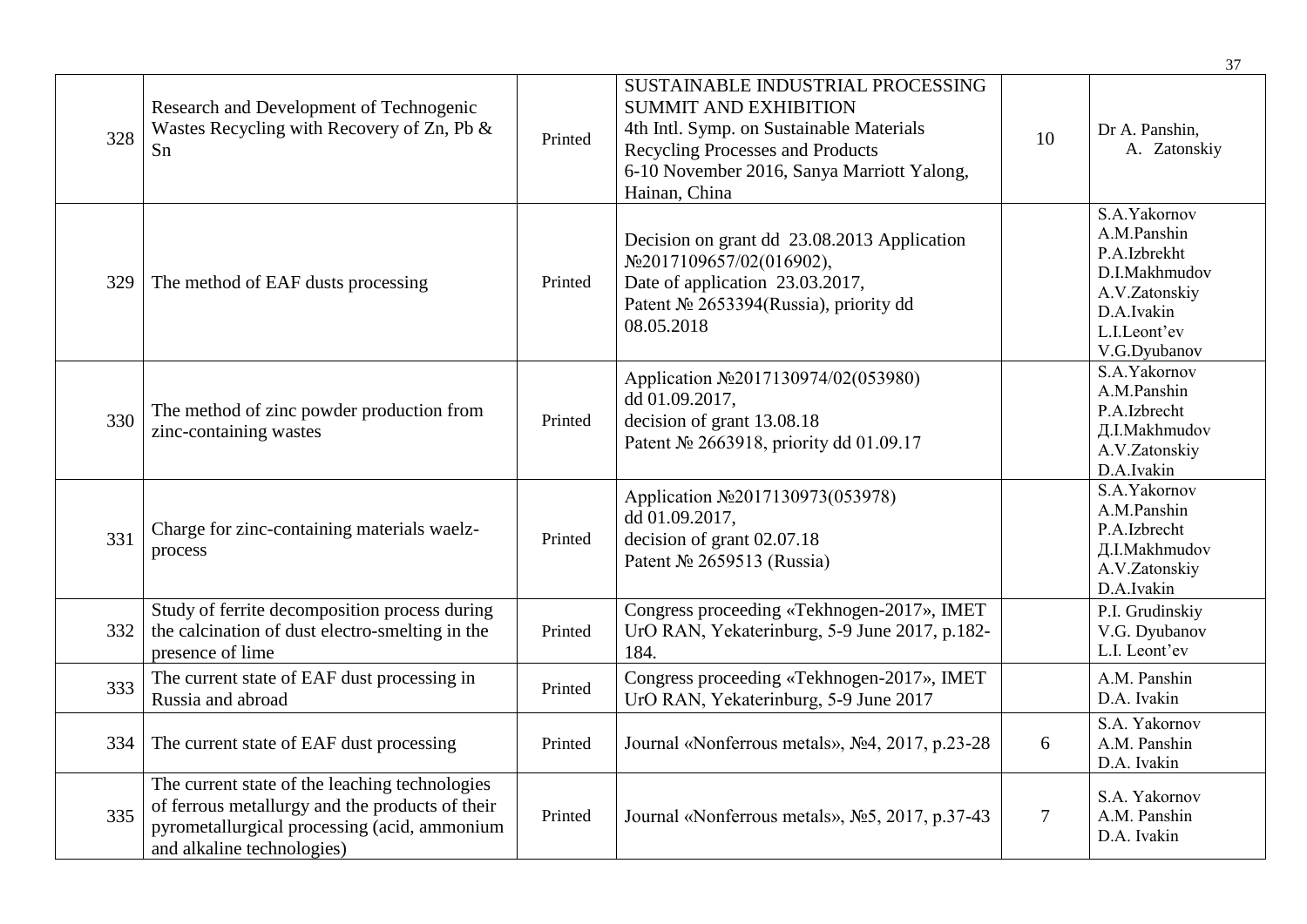|     |                                                                                                                                                           |          |                                                                                                                      |    | 38                                                                                                |
|-----|-----------------------------------------------------------------------------------------------------------------------------------------------------------|----------|----------------------------------------------------------------------------------------------------------------------|----|---------------------------------------------------------------------------------------------------|
| 336 | Development of the charge pelletizing<br>technologies on the base of EAF dusts for the<br>pyrometallurgical processing in rotating<br>furnaces            | Printed  | Journal «Metallurgist», №7, 2017, p.25-29                                                                            | 5  | S.A. Yakornov<br>A.M. Panshin<br>D.A. Ivakin                                                      |
| 337 | Development of the technology and hardware<br>configuration of pyrometallurgical processing<br>of dusts of ferrous metallurgy                             | Printed  | Journal «Nonferrous metals», Nº9, 2017, p.39-43                                                                      | 5  | Yakornov S. A.,<br>Panshin A. M., Ivakin<br>D. A                                                  |
| 338 | Study of thermodynamics and kinetics of the<br>process of oxide zinc interrelation in the<br>composition of the calcined dusts of EAF with<br><b>NaOH</b> | Printed  | Journal «Nonferrous metals», №10, 2017, p.57-<br>61                                                                  | 5  | Yakornov S. A.,<br>Panshin A. M., Ivakin<br>D. A                                                  |
| 339 | Thermodynamic analysis of zinc ferrite<br>decomposition in the dust of electric arc<br>melting of steel with lime                                         | Printed  | Journal «News of Higher Educational<br>Institutions of Nonferrous metallurgy. No 5, 2017,<br>p.28-33                 |    | Yakornov S.A.<br>Panshin A.M.<br>Grudinskiy P.I.<br>Dyubanov V.G.<br>Leont'ev L.I.<br>Ivakin D.A. |
| 340 | The method of processing of electro-steel-<br>smelting dust by means of calcinations with<br>lime and the following alkaline leaching                     | Printed  | Journal «Metals technology», №11 2017, p.13-<br>19.                                                                  |    | Yakornov S.A.<br>Panshin A.M.<br>Grudinskiy P.I.<br>Dyubanov V.G.<br>Leont'ev L.I.<br>Ivakin D.A. |
| 341 | The process properties of zinc ferrite<br>decomposition by means of lime in the dust of<br>electro-arc melting of steel                                   | Printed  | Journal «The problems of ferrous metallurgy and<br>material science», №3 2017. p.29-33                               |    | Yakornov S.A.<br>Panshin A.M.<br>Grudinskiy P.I.<br>Dyubanov V.G.<br>Leont'ev L.I.<br>Ivakin D.A. |
| 342 | Research, Development and Implementation of<br>Processing Zinc Oxided Raw Material for Zinc<br>and Indium Recovery at Chelyabinsk Zinc<br>Plant           | Printed  | Proceeding of EMC2017, Pb-Zn, 26-<br>28june2017, Leipzig                                                             |    | A.M. Panshin,<br>S.A.Yakornov                                                                     |
| 343 | Thermodynamic and Kinetic Investigations of<br>Leaching Calcined by-Products of EAF Dust<br>Waelz Process in Sodium Hydroxide Solutions                   | Печатный | SUSTAINABLE INDUSTRIAL PROCESSNG<br>SUMMIT and EXHIBITION, 22-26 Oct 2017,<br>Fiesta Americana Condesa Cancun Mixico | 10 | A.M. Panshin,<br>S.Yakornov,<br>S.Mamyachenkov                                                    |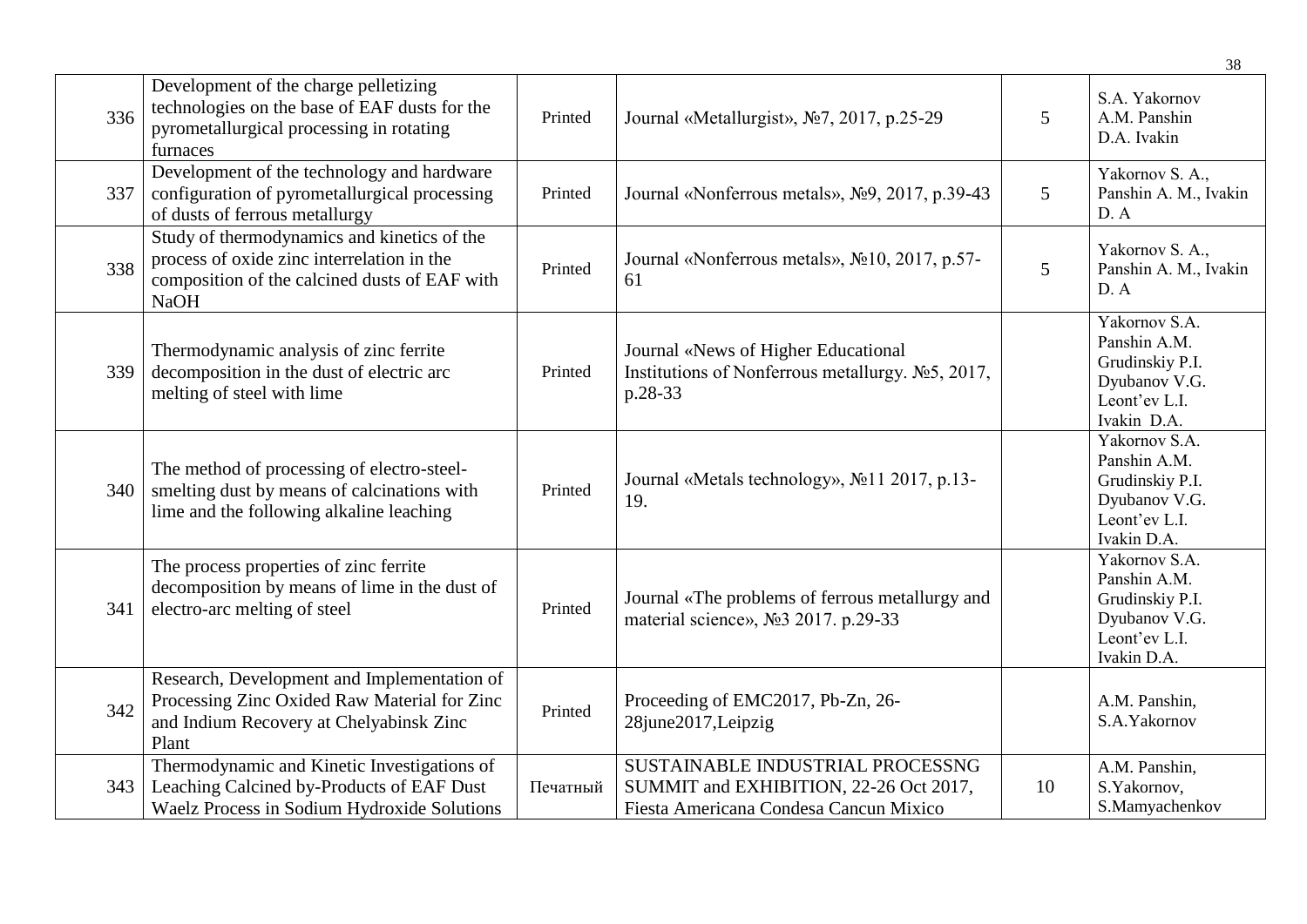|     |                                                                                                                              |          |                                                                                                                                 |                | 39                                                                                                               |
|-----|------------------------------------------------------------------------------------------------------------------------------|----------|---------------------------------------------------------------------------------------------------------------------------------|----------------|------------------------------------------------------------------------------------------------------------------|
| 344 | Thermodynamic Ananalysis of Ferrite<br>Decomposition in Electric Arc Dust by Lime                                            | Печатный | Russian Journal of Non-Ferrous Metals.-2017.-<br>V.58, No6.P.586-590                                                            | $\overline{4}$ | Yakornov S.A.<br>Panshin A.M.<br>Grudinsky P.I.<br>Dyubanov V.G.<br>Leonttiev L.I.<br>Kozlov P.A.<br>Ivakin D.A. |
| 345 | The study of the processes of distilling<br>separation of the dust of copper melting with<br>the primary recovery of lead    | Printed  | Journal «Metals», No1, 2018. p.9-16                                                                                             | $\overline{4}$ | Grudinskiy P.I.<br>Dyubanov V.G.                                                                                 |
| 346 | Usage of electrolytic zinc powders for the<br>cementation of gold from cyanide solutions                                     | Printed  | Journal «Metallurgist», №5,2018, p.50-55                                                                                        |                | Yakornov S.A.<br>Naumov K.D.<br>Lobanov V.G.<br>Zelyakh Ya.D.<br>Krutikov I.M.<br>Skopin D.Yu.<br>Ivakin D.A.    |
| 347 | Zinc electrolysis in sulfate solutions                                                                                       | Printed  | Journal "Nonferrous metals", No§2018                                                                                            | 6              | Kolesnikov A.V.                                                                                                  |
| 348 | Research and Development of<br>Pyrohydrometallurgical Technology of<br>Ferrous Dust Treatment with Zinc Powder<br>Production | Printed  | Proceeding of EMC2019, Pb-Zn, 23-26 june<br>2019, Dusseldorf                                                                    |                | A.M. Panshin<br>S.A.Yakornov                                                                                     |
| 349 | Sorption of fluoride ions by oxyhydrate iron<br>fixed on the carriers                                                        | Printed  | Journal «News of Higher Educational<br>Institutions of Nonferrous metallurgy», part 1,<br>Organic carriers<br>No4,2018, p.15-21 | 8              | V.V.Egorov,<br>O.Yu.<br>Makovskaya<br>S.V. Mamyachenkov                                                          |
| 350 | Hydrometallurgical Processing of Industrial<br>Copper Waste with Tin Recovery                                                | Printed  | SUSTAINABLE INDUSTRIAL PROCESSNG<br>SUMMIT and EXHIBITION, 4-11Nov 2018,<br>Rio Othon Palace, Rio De Janeiro, S.47              | $\overline{4}$ | A.M. Panshin,<br>S.A.Yakornov                                                                                    |
| 351 | Lead and copper recovery from the wastes of<br>ferrous and nonferrous metallurgy                                             | Printed  | Proceedings of the congress «Tekhnogen-2018»,<br>IMET 4, UrO RAN, Yekaterinburg, 29 October-<br>01 November 2018                | $\overline{4}$ | Grudinskiy P.I<br>Dyubanov V.G.                                                                                  |